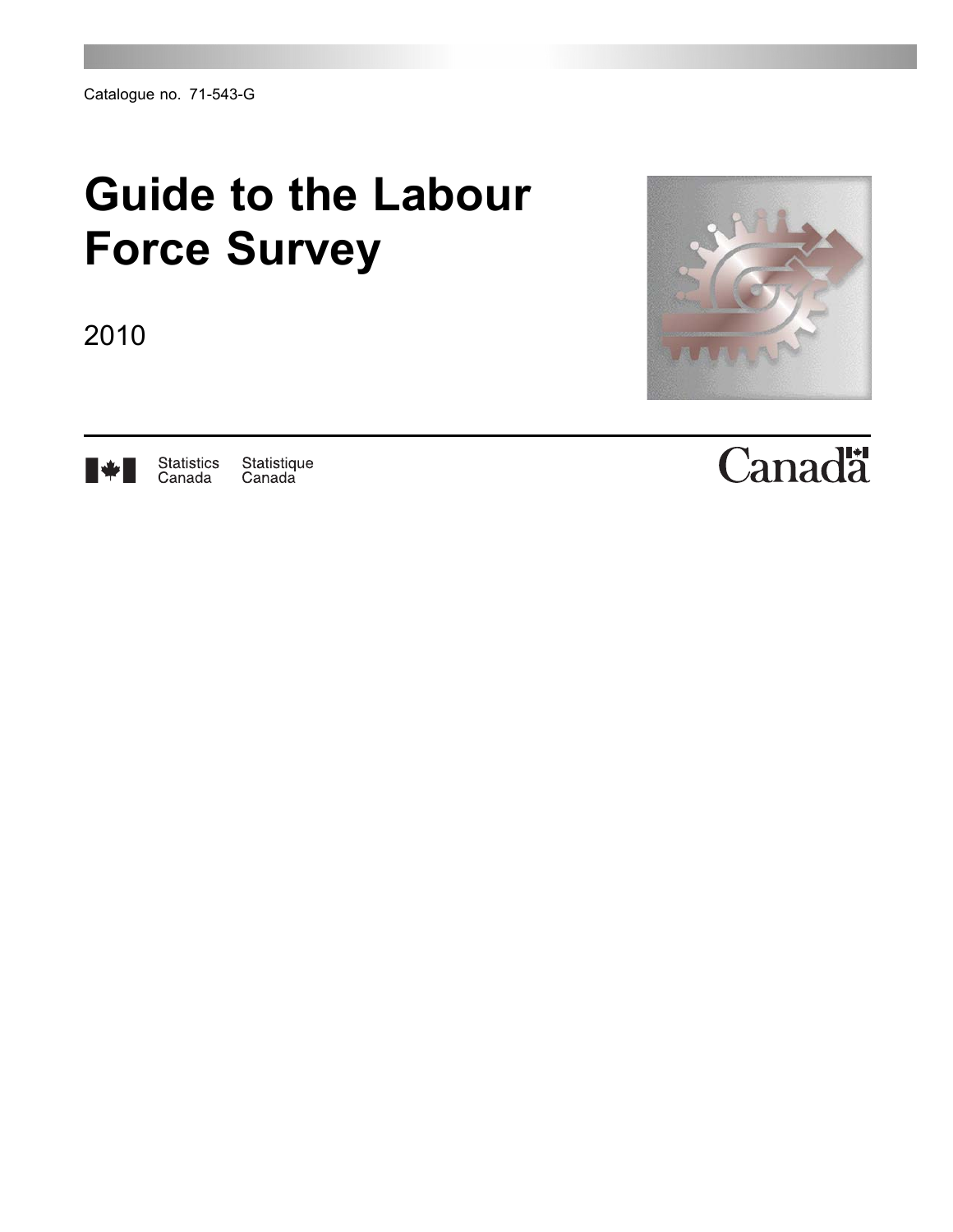### **How to obtain more information**

For information about this product or the wide range of services and data available from Statistics Canada, visit our website at *www.statcan.gc.ca*, e-mail us at *infostats@statcan.gc.ca,* or telephone us, Monday to Friday from 8:30 a.m. to 4:30 p.m., at the following numbers:

#### **Statistics Canada's National Contact Centre**

| Toll-free telephone (Canada and the United States):         |                |
|-------------------------------------------------------------|----------------|
| Inquiries line                                              | 1-800-263-1136 |
| National telecommunications device for the hearing impaired | 1-800-363-7629 |
| Fax line                                                    | 1-877-287-4369 |
| Local or international calls:                               |                |
| Inquiries line                                              | 1-613-951-8116 |
| Fax line                                                    | 1-613-951-0581 |
| <b>Depository Services Program</b>                          |                |
| Inquiries line                                              | 1-800-635-7943 |
| Fax line                                                    | 1-800-565-7757 |

#### **To access this product**

This product, Catalogue no. 71-543-G, is available free in electronic format. To obtain a single issue, visit our website at *www.statcan.gc.ca* and select "Publications."

#### **Standards of service to the public**

Statistics Canada is committed to serving its clients in a prompt, reliable and courteous manner. To this end, Statistics Canada has developed *standards of service* that its employees observe. To obtain a copy of these service standards, please contact Statistics Canada toll-free at 1-800-263-1136. The service standards are also published on *www.statcan.gc.ca* under "About us" > "Providing services to Canadians."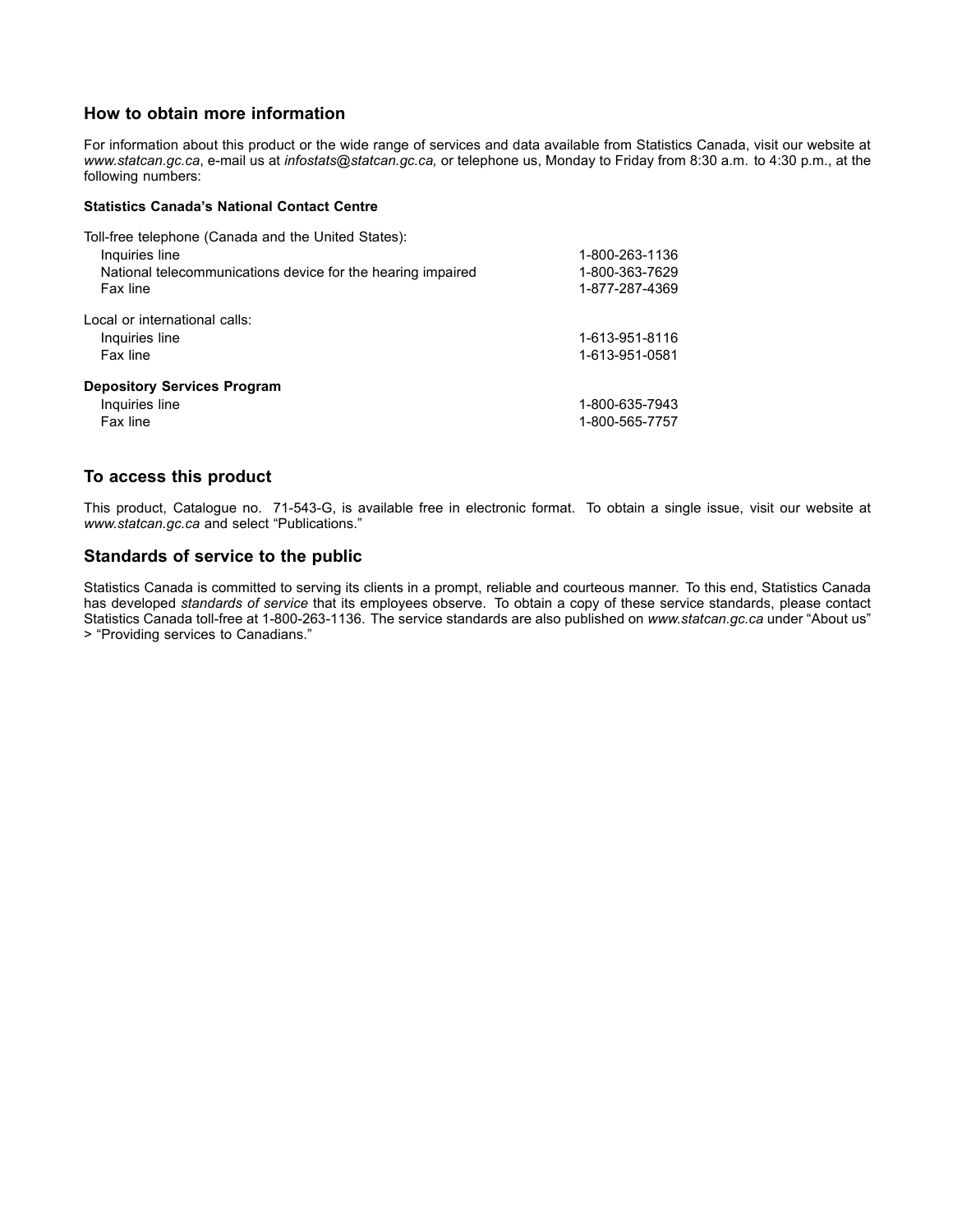# **Guide to the Labour Force Survey** 2010

| Published by authority of the Minister responsible for Statistics Canada                                                                                                                                                                                                                                                                                                                                                                                                                                                                                                                                                                                                                                                                                                                                                                                                                                                                                                  |
|---------------------------------------------------------------------------------------------------------------------------------------------------------------------------------------------------------------------------------------------------------------------------------------------------------------------------------------------------------------------------------------------------------------------------------------------------------------------------------------------------------------------------------------------------------------------------------------------------------------------------------------------------------------------------------------------------------------------------------------------------------------------------------------------------------------------------------------------------------------------------------------------------------------------------------------------------------------------------|
| © Minister of Industry, 2010                                                                                                                                                                                                                                                                                                                                                                                                                                                                                                                                                                                                                                                                                                                                                                                                                                                                                                                                              |
| All rights reserved. The content of this electronic publication may be reproduced, in<br>whole or in part, and by any means, without further permission from Statistics Canada,<br>subject to the following conditions: that it be done solely for the purposes of private<br>study, research, criticism, review or newspaper summary, and/or for non-commercial<br>purposes; and that Statistics Canada be fully acknowledged as follows: Source (or<br>"Adapted from", if appropriate): Statistics Canada, year of publication, name of<br>product, catalogue number, volume and issue numbers, reference period and page(s).<br>Otherwise, no part of this publication may be reproduced, stored in a retrieval system<br>or transmitted in any form, by any means—electronic, mechanical or photocopy—or<br>for any purposes without prior written permission of Licensing Services, Client<br>Services Division, Statistics Canada, Ottawa, Ontario, Canada K1A 0T6. |
| February 2010                                                                                                                                                                                                                                                                                                                                                                                                                                                                                                                                                                                                                                                                                                                                                                                                                                                                                                                                                             |
| Catalogue no. 71-543-G                                                                                                                                                                                                                                                                                                                                                                                                                                                                                                                                                                                                                                                                                                                                                                                                                                                                                                                                                    |
| ISSN 1704-8842                                                                                                                                                                                                                                                                                                                                                                                                                                                                                                                                                                                                                                                                                                                                                                                                                                                                                                                                                            |
| Frequency: Annual                                                                                                                                                                                                                                                                                                                                                                                                                                                                                                                                                                                                                                                                                                                                                                                                                                                                                                                                                         |
| Ottawa                                                                                                                                                                                                                                                                                                                                                                                                                                                                                                                                                                                                                                                                                                                                                                                                                                                                                                                                                                    |
| Cette publication est également disponible en français.                                                                                                                                                                                                                                                                                                                                                                                                                                                                                                                                                                                                                                                                                                                                                                                                                                                                                                                   |
|                                                                                                                                                                                                                                                                                                                                                                                                                                                                                                                                                                                                                                                                                                                                                                                                                                                                                                                                                                           |
|                                                                                                                                                                                                                                                                                                                                                                                                                                                                                                                                                                                                                                                                                                                                                                                                                                                                                                                                                                           |
| Note of appreciation                                                                                                                                                                                                                                                                                                                                                                                                                                                                                                                                                                                                                                                                                                                                                                                                                                                                                                                                                      |
| Canada owes the success of its statistical system to a long-standing partnership between<br>Statistics Canada, the citizens of Canada, its businesses, governments and other<br>institutions. Accurate and timely statistical information could not be produced without<br>their continued cooperation and goodwill.                                                                                                                                                                                                                                                                                                                                                                                                                                                                                                                                                                                                                                                      |
|                                                                                                                                                                                                                                                                                                                                                                                                                                                                                                                                                                                                                                                                                                                                                                                                                                                                                                                                                                           |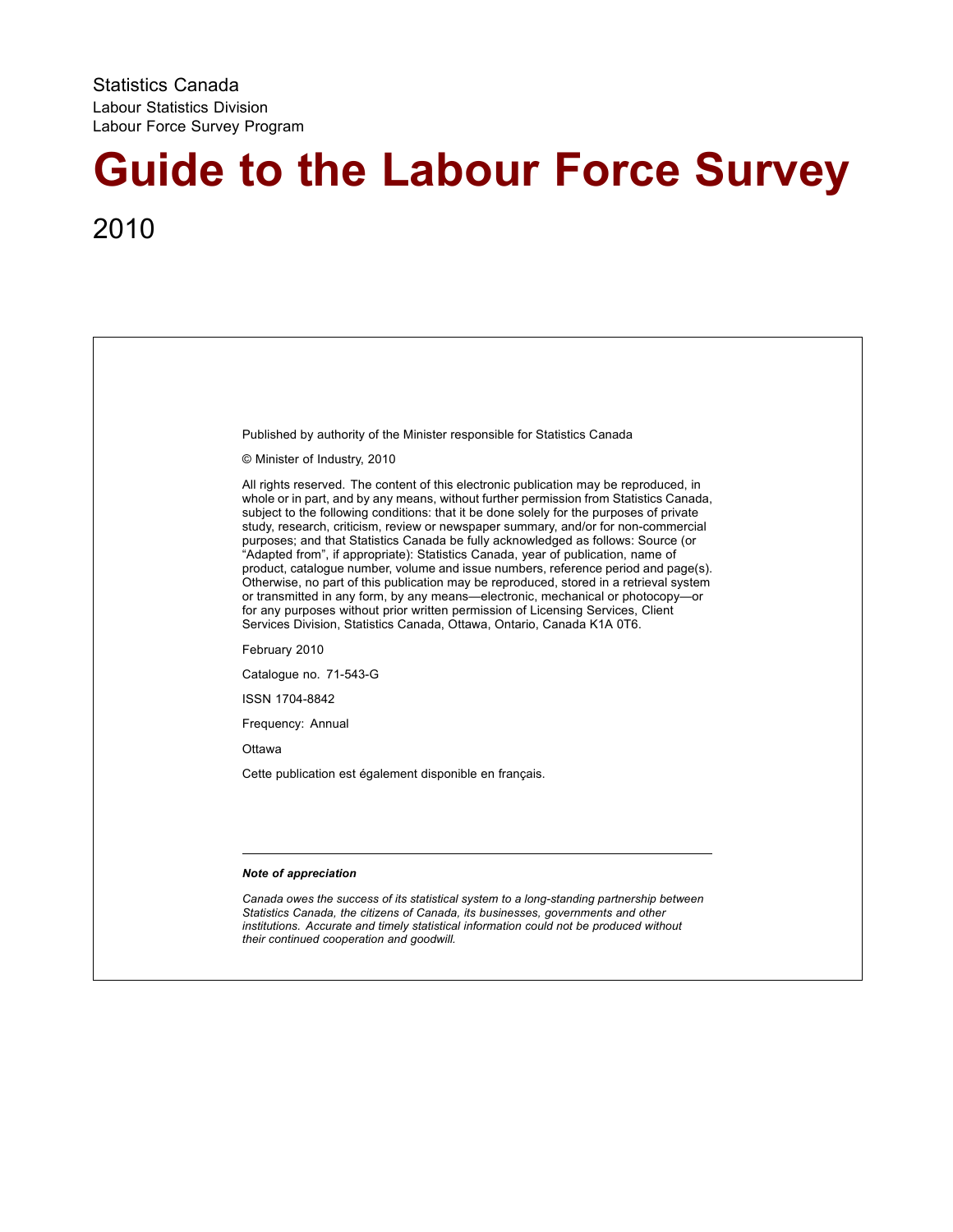

## **Symbols**

The following standard symbols are used in Statistics Canada publications:

- . not available for any reference period
- .. not available for a specific reference period
- ... not applicable
- 0 true zero or a value rounded to zero
- 0<sup>s</sup> value rounded to 0 (zero) where there is a meaningful distinction between true zero and the value that was rounded
- p preliminary
- r revised
- x suppressed to meet the confidentiality requirements of the *Statistics Act*
- $E$  use with caution
- F too unreliable to be published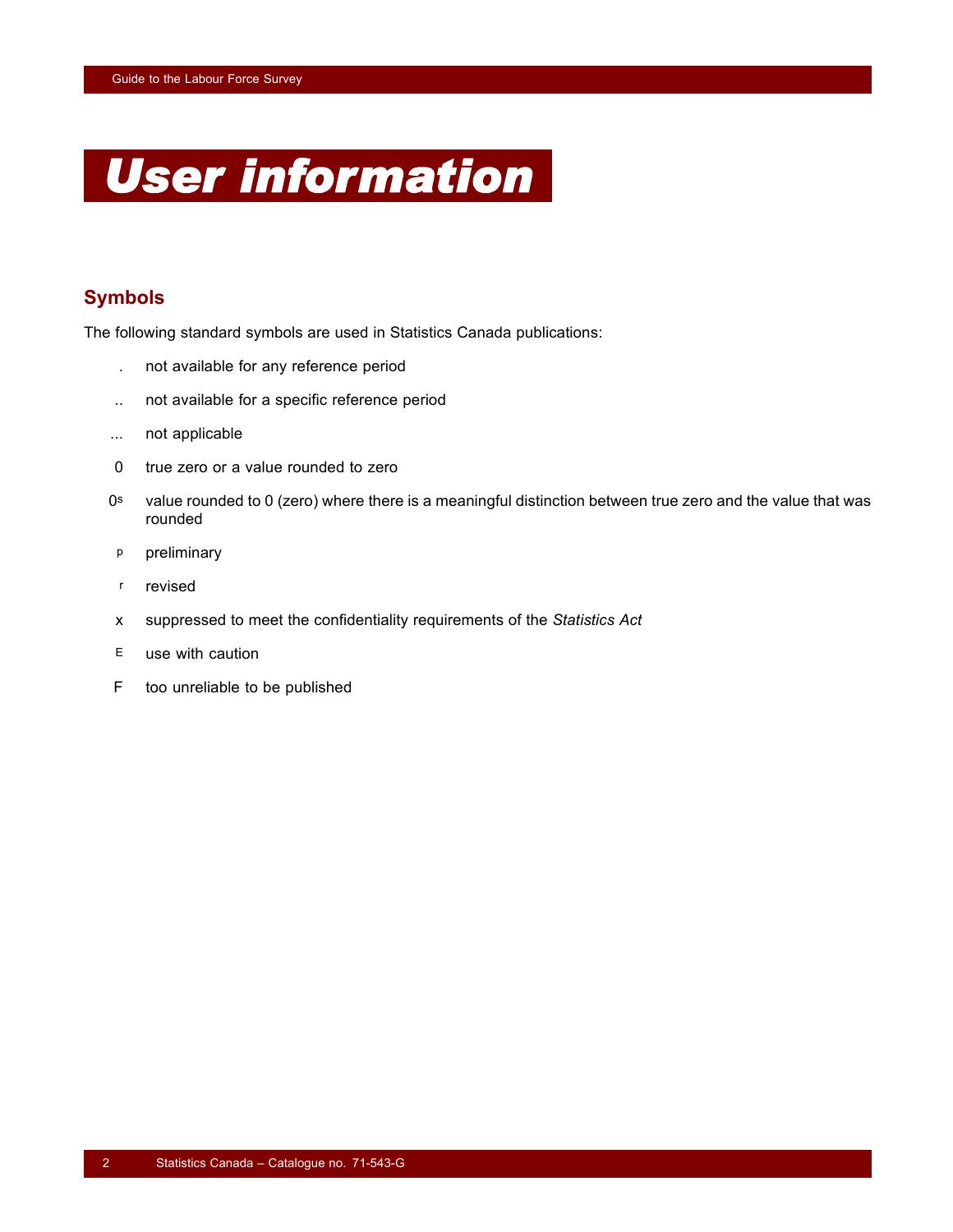# *Table of contents*

|                  |                                 | <b>Section 1 Background and objectives</b>                            | $\overline{\mathbf{5}}$ |  |  |  |
|------------------|---------------------------------|-----------------------------------------------------------------------|-------------------------|--|--|--|
| 1.1              |                                 | Introduction                                                          | 5                       |  |  |  |
| 1.2              |                                 | Background and objectives                                             | 5                       |  |  |  |
| <b>Section 2</b> |                                 | <b>Determining labour force status</b>                                | $\overline{7}$          |  |  |  |
| 2.1              |                                 | Labour force classification                                           | 8                       |  |  |  |
| <b>Section 3</b> |                                 | <b>Dictionary of concepts and definitions</b>                         | 10                      |  |  |  |
| <b>Section 4</b> |                                 | <b>Survey methodology</b>                                             | 19                      |  |  |  |
| 4.1              |                                 | Population coverage                                                   | 19                      |  |  |  |
| 4.2              |                                 | Sample design and sample size for the provinces                       | 19                      |  |  |  |
| 4.3              |                                 | Sample rotation for the provinces                                     | 20                      |  |  |  |
| 4.4              |                                 | Selection of household members for the provinces                      | 20                      |  |  |  |
| 4.5              |                                 | Differences in survey methodology between the North and the provinces | 21                      |  |  |  |
| <b>Section 5</b> |                                 | <b>Data collection</b>                                                | 22                      |  |  |  |
| 5.1              |                                 | Interviewing for the LFS                                              | 22                      |  |  |  |
| 5.2              | Supervision and quality control |                                                                       |                         |  |  |  |
| 5.3              |                                 | Non-response to the LFS                                               | 22                      |  |  |  |
| <b>Section 6</b> |                                 | <b>Data processing</b>                                                | 23                      |  |  |  |
| 6.1              |                                 | Data capture                                                          | 23                      |  |  |  |
| 6.2              | Editing                         |                                                                       | 23                      |  |  |  |
| 6.3              |                                 | Industry and occupation coding                                        | 23                      |  |  |  |
| 6.4              |                                 | Creation of derived variables                                         | 23                      |  |  |  |
| 6.5              |                                 | Weighting                                                             | 24                      |  |  |  |
| 6.6              |                                 | Seasonal adjustment: LFS procedures                                   | 24                      |  |  |  |
| 6.7              |                                 | Procedures                                                            | 24                      |  |  |  |
| 6.8              |                                 | Adjustment for reference week effect                                  | 25                      |  |  |  |
| 6.9              |                                 | Adjustment for holiday effects on actual hours worked                 | 25                      |  |  |  |
| <b>Section 7</b> |                                 | <b>Data quality</b>                                                   | 26                      |  |  |  |
| 7.1              |                                 | Non-sampling errors                                                   | 26                      |  |  |  |
| 7.2              |                                 | Sampling errors                                                       | 26                      |  |  |  |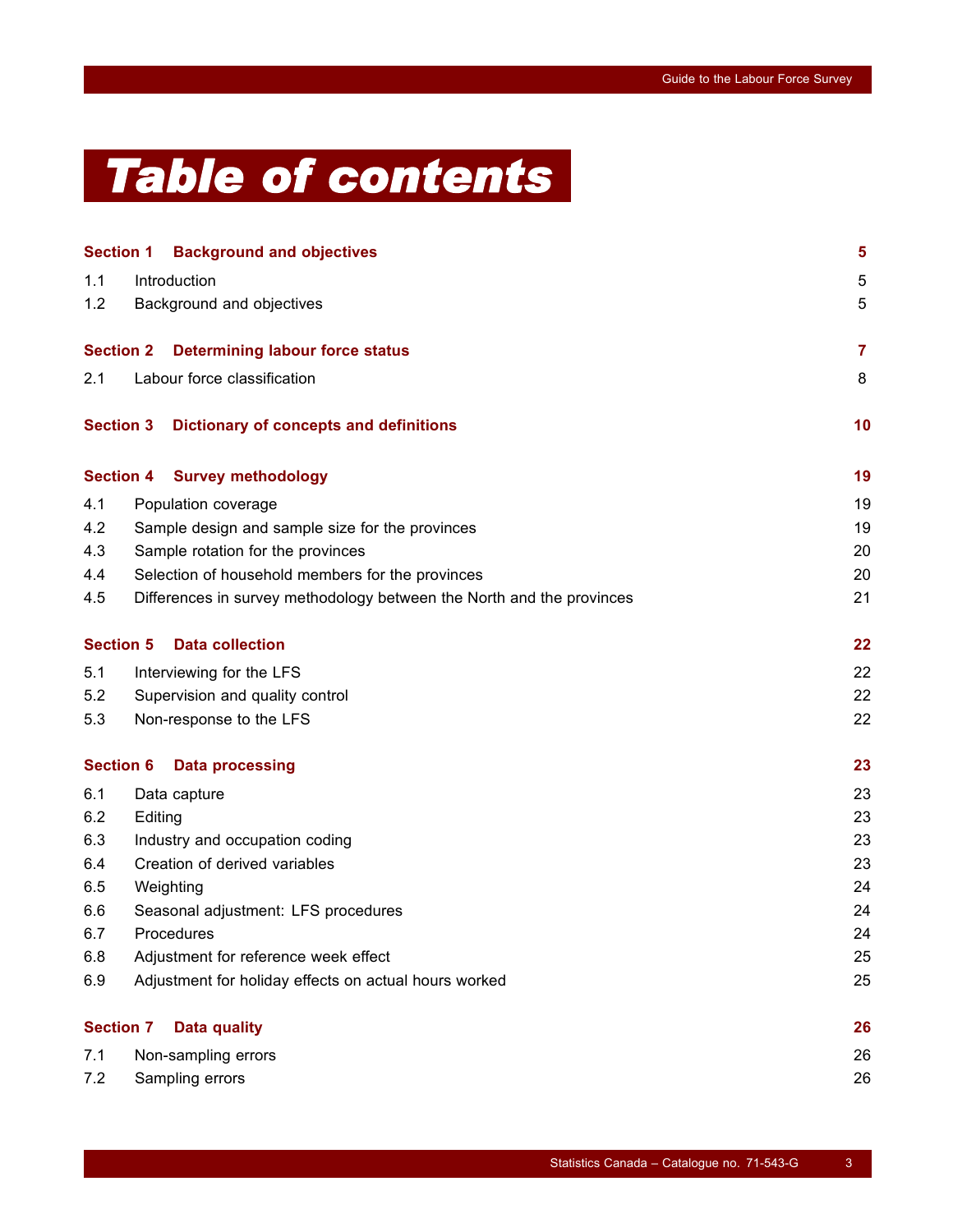## **Table of contents** – continued

| 7.3 | Release criteria                                 | 31 |
|-----|--------------------------------------------------|----|
|     | <b>Section 8</b><br><b>Products and services</b> | 32 |
| 8.1 | Catalogued publications                          | 32 |
|     | <b>Related products</b>                          | 34 |
|     | <b>Appendix</b>                                  |    |
| Α   | Sub-provincial geography descriptions            | 41 |
| B   | Labour Force Survey questionnaire                | 48 |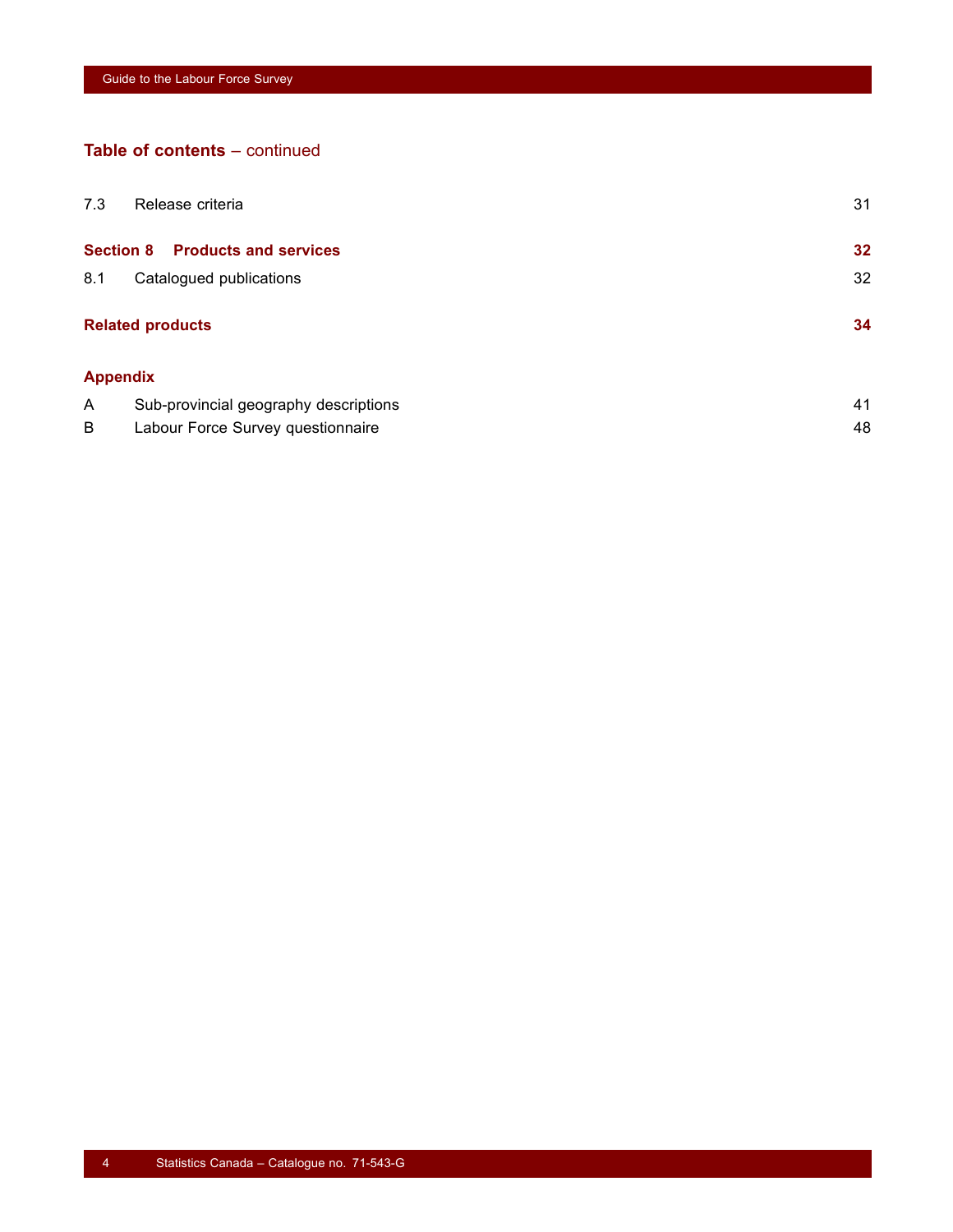# <span id="page-6-0"></span>*Section 1*

## *Background and objectives*

## **1.1 Introduction**

The Labour Force Survey (LFS) is a household survey carried out monthly by Statistics Canada. Since its inception in 1945, the objectives of the LFS have been to divide the working-age population into three mutually exclusive classifications - employed, unemployed, and not in the labour force - and to provide descriptive and explanatory data on each of these categories. Data from the survey provide information on major labour market trends such as shifts in employment across industrial sectors, hours worked, labour force participation and unemployment rates.

## **1.2 Background and objectives**

The Canadian Labour Force Survey was developed following the Second World War to satisfy a need for reliable and timely data on the labour market. Information was urgently required on the massive labour market changes involved in the transition from a war-time to a peace-time economy. The survey was designed to provide estimates of employment by industry and occupation at the regional as well as the national level.

A quarterly survey initially, the LFS became a monthly survey in 1952. In 1960, the Interdepartmental Committee on Unemployment Statistics recommended that the LFS be designated the source of the official measure of unemployment in Canada. This endorsement was followed by a demand for a broader range of labour market statistics, in particular more detailed regional data. The information generated by the survey has expanded considerably over the years with a major redesign of the survey content in 1976 and again in 1997, and provides a rich and detailed picture of the Canadian labour market.

The LFS is the only source of monthly estimates of total employment including the self-employed, full and part-time employment, and unemployment. It publishes monthly standard labour market indicators such as the unemployment rate, the employment rate and the participation rate. The LFS is a major source of information on the personal characteristics of the working-age population, including age, sex, marital status, educational attainment, and family characteristics.

Employment estimates include detailed breakdowns by demographic characteristics, industry and occupation, job tenure, and usual and actual hours worked. The survey incorporates questions permitting analyses of many topical issues, such as involuntary part-time employment, multiple job-holding, and absence from work. Since January 1997, it also provides monthly information on the wages and union status of employees, as well as the number of employees at their workplace and the temporary or permanent nature of their job.

Starting in late 2003 in Alberta, and then in April 2004 for the rest of western Canada, the LFS added questions to identify Aboriginal respondents living off-reserve with the goal of producing provincial labour market statistics on the Aboriginal population. The Aboriginal identity questions were also asked in the territories in 2004. As of January 2007, the question on Aboriginal identity has been extended to all provinces. Labour market data for the Aboriginal population has been available for all provinces since the fall of 2008.

In January 2006, there were also five questions added to the LFS to identify the immigrant population. More specifically, questions were added to identify the country of birth of the respondent, whether or not the respondent was a "landed immigrant", the month and year he/she became a landed immigrant, and the country where the respondent received his/her highest level of education. These questions are comparable to those used in the Census questionnaire. Labour market data for the immigrant population has been available since the fall of 2007.

Unemployment estimates are produced by demographic group, duration of unemployment,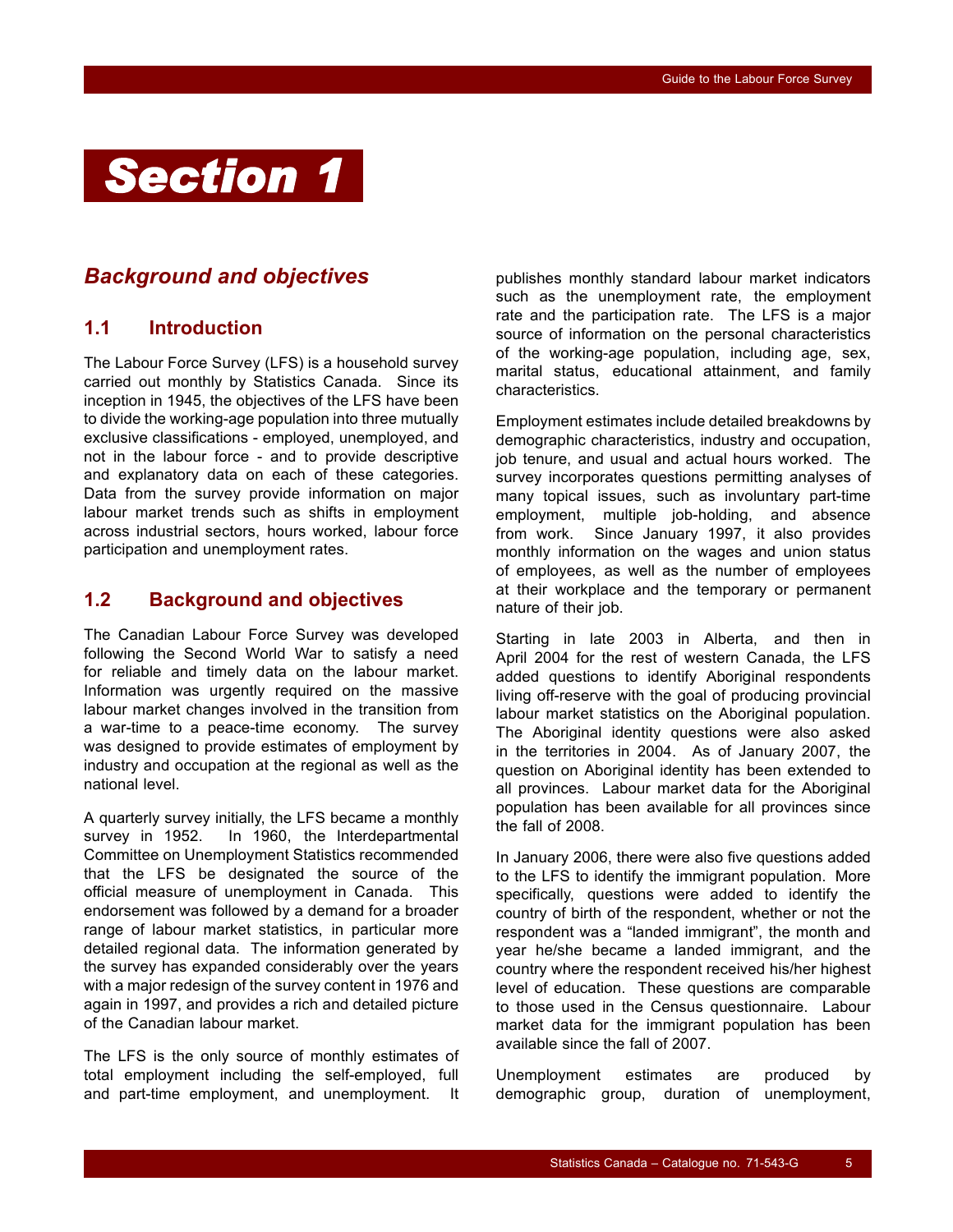and activity before looking for work. Information on industry and occupation, and reason for leaving last job is also available for persons currently unemployed or not in the labour market with recent labour market involvement.

In addition to providing national, provincial and territorial estimates, the LFS also releases estimates of labour force status for sub-provincial areas such as Economic Regions and Census Metropolitan Areas.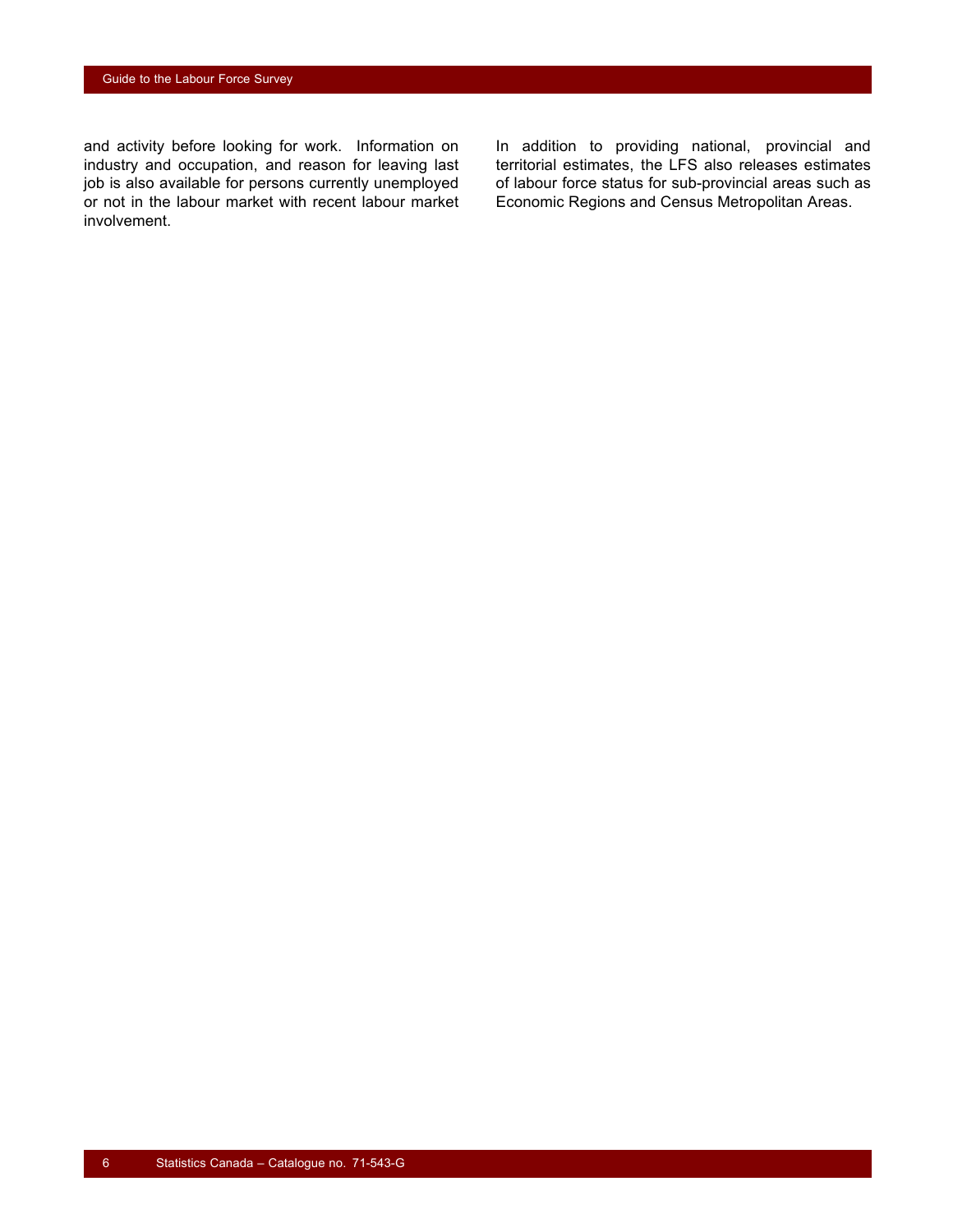# <span id="page-8-0"></span>*Section 2*

## *Determining labour force status*

The concepts of employment and unemployment are derived from the theory of the supply of labour as a factor of production. The production referred to is in turn defined as those goods and services included in the System of National Accounts. For this reason, unpaid housework and volunteer work are not counted as work by the survey, although these activities need not differ from paid work, either in purpose or in the nature of the tasks completed.

While the logical and precise unit of measurement of total labour supply is person-hours, the conceptual terms of reference for the survey require that individual members of the population be classified as employed, unemployed, or not in the labour force. Accordingly, persons who are supplying services in the reference period, regardless of the quantity supplied, are classified as employed while those who provide evidence that they are offering their labour services to the market (again regardless of quantity) are classified as unemployed. The remainder of the population, those neither currently supplying nor offering their labour services, are referred to as persons not in the labour force.

The concepts and definitions of employment and unemployment adopted by the survey are based on those endorsed by the International Labour Organisation (ILO).

**Employment**: Employed persons are those who, during the reference week:

(a) did any work at all at a job or business, that is, paid work in the context of an employer-employee relationship, or self-employment. It also includes unpaid family work, which is defined as unpaid work contributing directly to the operation of a farm, business or professional practice owned and operated by a related member of the same household; or

(b) had a job but were not at work due to factors such as own illness or disability, personal or family responsibilities, vacation, labour dispute or other reasons (excluding persons on layoff, between casual jobs, and those with a job to start at a future date).

**Unemployment**: Given the concept of unemployment as the unutilized supply of labour, the operational definition of unemployment is based primarily on the activity of job search and the availability to take a job. In addition to being conceptually appropriate, job search activities can, in a household survey, be objectively and consistently measured over time. The definition of unemployment is therefore the following.

Unemployed persons are those who, during reference week:

- (a) were on temporary layoff during the reference week with an expectation of recall and were available for work, or
- (b) were without work, had looked for work in the past four weeks, and were available for work, or
- (c) had a new job to start within four weeks from reference week, and were available for work.

Persons are regarded as available if they reported that they could have worked in the reference week if a suitable job had been offered (or recalled if on temporary layoff); or if the reason they could not take a job was of a temporary nature such as: because of own illness or disability, personal or family responsibilities, because they already have a job to start in the near future, or because of vacation (prior to 1997, those on vacation were not considered available). Full-time students currently attending school and looking for full-time work are not considered to be available for work during the reference week. They are assumed to be looking for a summer or co-op job or permanent job to start sometime in the future, and are therefore not part of the current labour supply.

Note that in the above definition there are two groups for which job search is not required: persons on temporary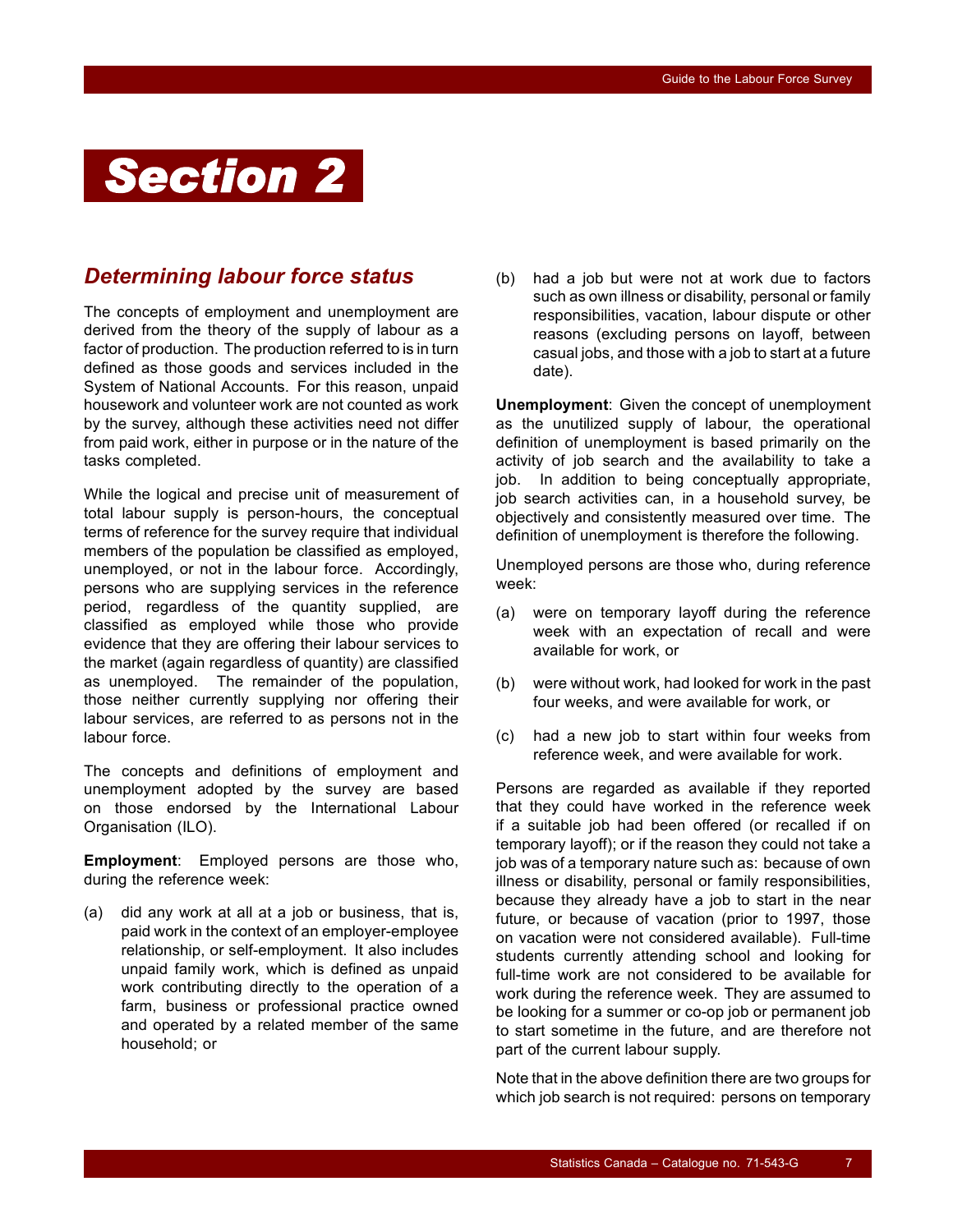<span id="page-9-0"></span>layoff and persons with a job to start at a definite date in the future. Persons on layoff are included among the unemployed on the grounds that their willingness to supply labour services is apparent in their expectation of returning to work. A similar argument is applied for persons who will be starting at a new job in four weeks or less.

Finally, for the purposes of measuring job search as part of the identification of the unemployed, the LFS uses a four-week search period although the reference period for identifying the employed is that of one week. The justification for the difference is that delays inherent in job search (for example, periods spent awaiting the results of earlier job applications) require that the active element of looking for work be measured over a period greater than one week if a comprehensive measure of job search is to be obtained.

**Not in the labour force:** Persons not in the labour force are those who, during the reference week, were unwilling or unable to offer or supply labour services under conditions existing in their labour markets, that is, they were neither employed nor unemployed.

**Note on international comparisons:** Most industrialized countries, including Canada and the

United States, subscribe to guidelines established by the International Labour Office for defining and measuring labour market status, including unemployment. However, the guidelines are, by design, rather imprecise, so that individual countries can interpret them within the context of their own labour markets. As a result, unemployment rates are not strictly comparable across all countries. The LFS has investigated in detail the measurement differences between the US and Canadian unemployment rates. The results show that measurement differences account for about a fifth of the gap between the US and Canada unemployment rates.

## **2.1 Labour force classification**

A labour force status classification (including employed, unemployed, and not in the labour force) is assigned to each respondent aged 15 and over, according to their responses to a number of questions during the interview. The following decision table illustrates how the classification is derived.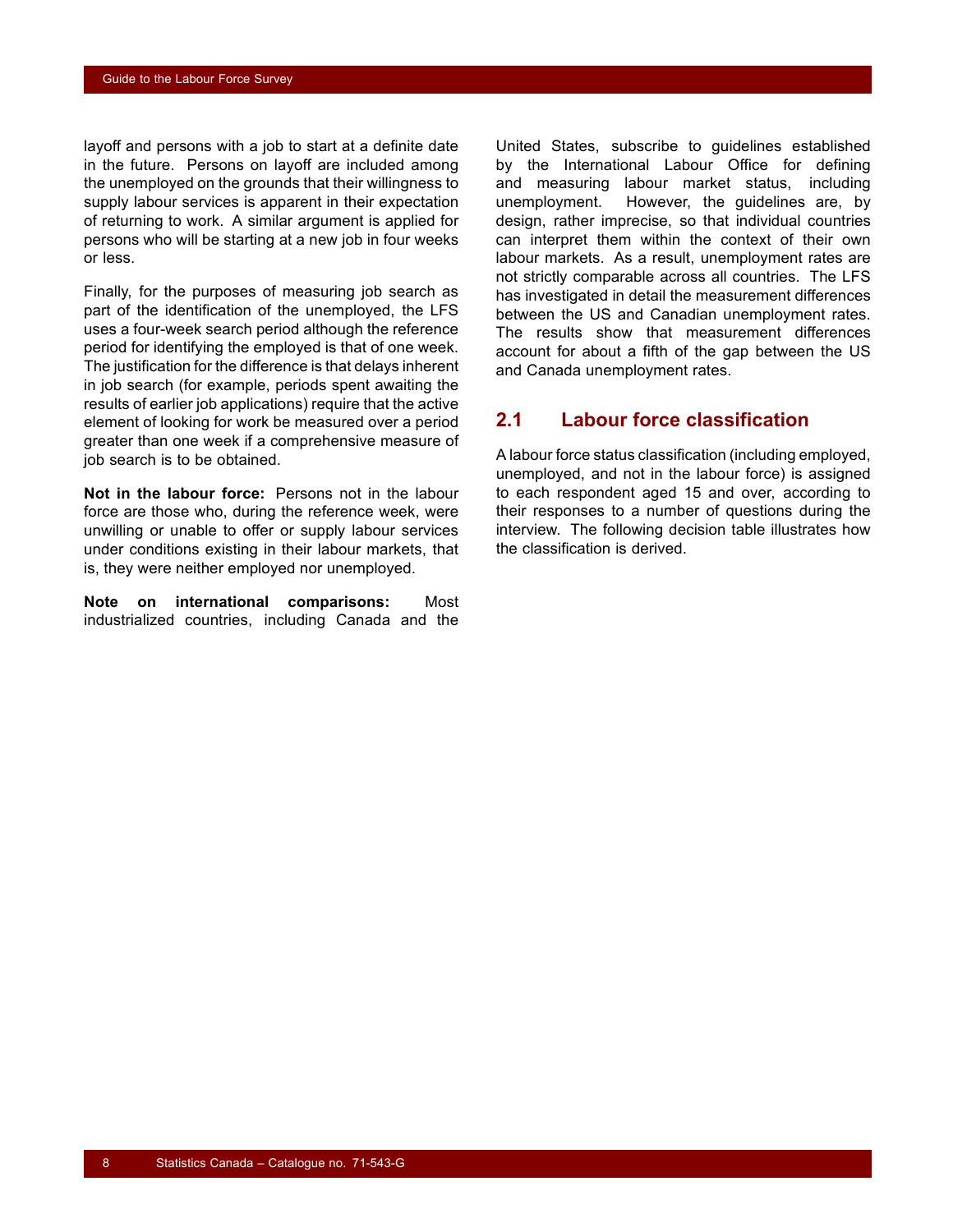#### **Figure 2.1**

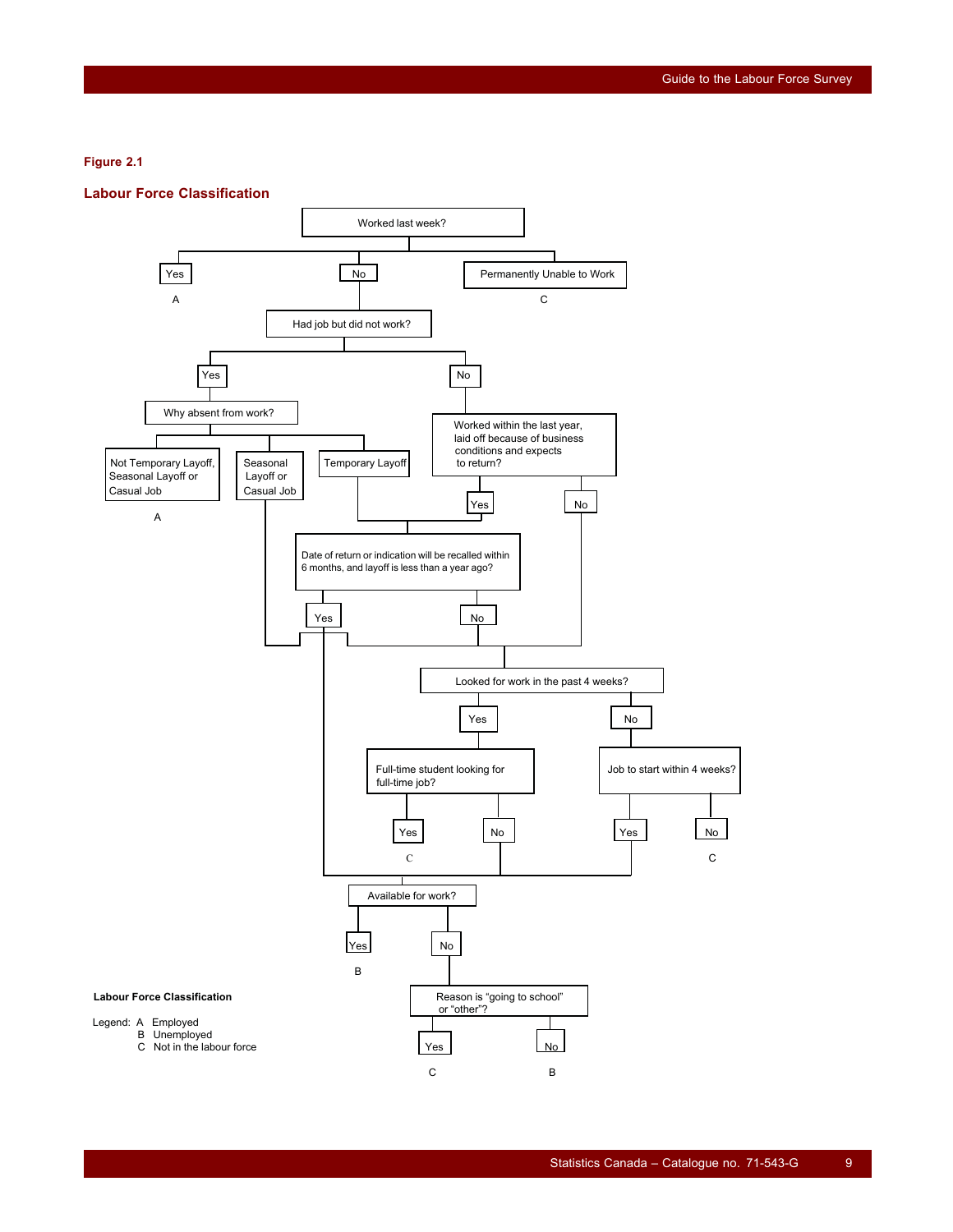<span id="page-11-0"></span>

## *Dictionary of concepts and definitions*

The LFS dictionary provides users with definitions of terms and variables associated with the survey. Where appropriate, changes to definitions through time are documented.

**Aboriginal identity:** Persons who reported identifying with at least one Aboriginal group, for example, North American Indian, Métis or Inuit. This is based on the individual's own perception of his/her Aboriginal identity, similar to the concept used with the Census. "Aboriginal identity" is not to be confused with "Aboriginal ancestry", another concept measured by the Census, but not with the LFS.

**Absence from work (hours lost):** A distinction is made between those who lose hours from work because they missed part of the work week or the full work week. Reasons for the absence are collected for both situations.

- (a) **Part-week absence:** Collected for employees only. Reasons for absence include: own illness or disability, personal or family responsibilities, maternity or parental leave, vacation, weather, labour dispute, job started or ended during reference week, holiday, working short time, and other reasons.
- (b) **Full-week absence:** Collected for all employed persons. Reasons for absence include: own illness or disability, personal or family responsibilities, maternity or parental leave, vacation, labour dispute, work schedule, self-employed (no work available), seasonal business (self-employed), other reasons. The number of full weeks absent from work are recorded. In addition, employees and self-employed with an incorporated business are asked if they received wages or salary for any time off in reference week

**Activity prior to unemployment:** Main activity before looking for work. Distinguishes between those who were working (that is, job leavers, job losers and temporary layoffs) and those who were not in the labour force but were keeping house, going to school, or involved in some other type of activity.

**Actual hours worked:** Number of hours actually worked by the respondent during the reference week, including paid and unpaid hours. These hours reflect temporary decreases or increases in work hours (for example, hours lost due to illness, vacation or holidays or more hours worked due to overtime).

**Age:** Age is collected for every household member in the survey, and the information on labour market activity is collected for all persons aged 15 and over. Prior to 1966, information on labour market activity was collected for persons aged 14 and over. Beginning January 1997, date of birth is collected to ensure inclusion of respondents who turn 15 during their six month rotation in the survey.

**Availability:** Persons are regarded as available if they reported that they could have worked in the reference week if a suitable job had been offered (or recalled if on temporary layoff); or if they could not take a job because of their own illness or disability, personal or family responsibilities, because they already have a job to start in the near future, or because of vacation (prior to 1997, those on vacation were not considered available). Full-time students currently attending school and looking for full-time work are not considered to be available for work during the reference week. They are assumed to be looking for a summer or co-op job or permanent job to start sometime in the future.

**Average hours worked:** Average number of hours worked per week, usual or actual, is calculated by dividing total hours by the total number of employed persons. Also available is the average number of actual hours worked per week calculated by excluding persons who were not at work during the reference week.

**Census metropolitan area (CMA) and Census agglomeration (CA):** Large urban areas (known as urban cores) together with adjacent urban and rural areas (known as urban and rural fringes) that have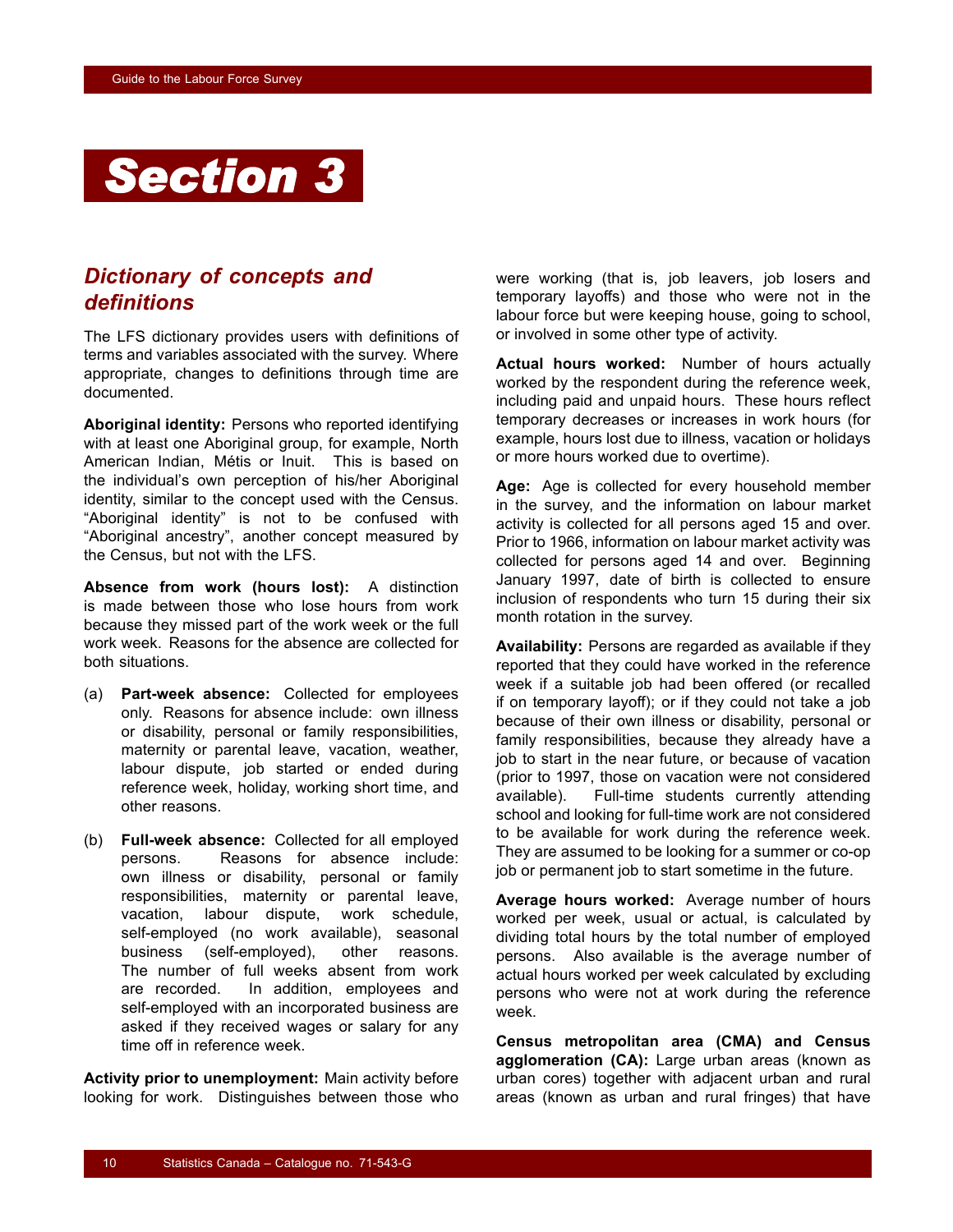a high degree of social and economic integration with the urban cores. A CMA has an urban core population of at least 100,000 and a CA has an urban core population between 10,000 and 99,999 based on the 2001 census.

The following areas distinguish between central and peripheral urban and rural areas within CMAs and CAs:

- (a) **Urban core** is a large urban area within a CMA or a CA that must have a population of at least 100,000 in the case of a CMA, or between 10,000 and 99,999 in the case of a CA based on the 2001 census and have a population density of at least 400 per square kilometre. In addition, this category includes the secondary urban core.
- (b) **Urban fringe** is the urban area within a CMA or CA that is not contiguous to the urban core. It has a minimum population concentration of 1,000 and a population density of at least 400 per square kilometre, based on the 2001 census population counts.
- (c) **Rural fringe** is all territory within a CMA or CA not classified as urban core or urban fringe.

**Class of worker:** There are two broad categories of workers: those who work for others (employees) and those who work for themselves (self-employed). The first group is subdivided into two classes: public sector employees and private sector employees. See **Public/private sector employment** and **Self-employment**.

**Country of birth:** The country of birth of the respondent. This is based on current geographic names and boundaries at the time of collection.

**Country of highest education:** Identifies the country in which the respondent obtained their highest degree, certificate or diploma. This information is only available for those who are now, or have ever been landed immigrants to Canada and who have educational attainment above high school.

**Discouraged searcher:** (also called Discouraged worker) Since 1997, discouraged searchers are defined as those persons who reported wanting to work at a job or business during reference week and were available but who did not look for work because they believed no suitable work was available. Prior to January 1997, the definition of discouraged searcher was limited to those who looked for work within the previous 6 months but not during the last 4 weeks although they were available, and did not look because they believed no suitable work was available. The change in concept and question wording results in a complete break in the series.

**Duration of joblessness:** Number of months or years elapsed since persons who are not currently employed last worked, provided that they worked at some time in the past.

**Duration of unemployment:** Number of continuous weeks during which a person has been on temporary layoff or without work and looking for work. Respondents are required to look for work at least once every four weeks, they are not required to undertake job search activities each week in order to be counted as unemployed. The LFS measures the duration of incomplete spells of unemployment, since the information is collected only from those currently unemployed. A spell of unemployment is interrupted or completed by any period of work or withdrawal from the labour force.

**Dwelling:** Any set of living quarters that is structurally separate and has a private entrance outside the building or from a common hall or stairway inside the building.

#### **Earnings:** See **Wages**.

**Economic region:** LFS economic regions (ERs) have been established at each decennial sample redesign in consultation with the provinces. The regions generally correspond to regions used by the province for administrative and statistical purposes. The LFS ERs coincide with the official Sub provincial Regions (SPRs) defined by Standards Division in consultation with the provinces, for use in dissemination of sub provincial data by Statistics Canada.

**Educational attainment:** Highest level of schooling completed. Questions relating to educational attainment were changed in 1990, to better capture the relationship between educational attainment and labour market outcomes.

From 1976 to 1989: data on primary and secondary education reflected the number of years of primary and secondary education completed. In the case of those whose highest level was grades 11 through 13, no attempt was made to determine if the respondent had actually graduated. However, post-secondary education was limited to the education which normally requires high school graduation. In addition,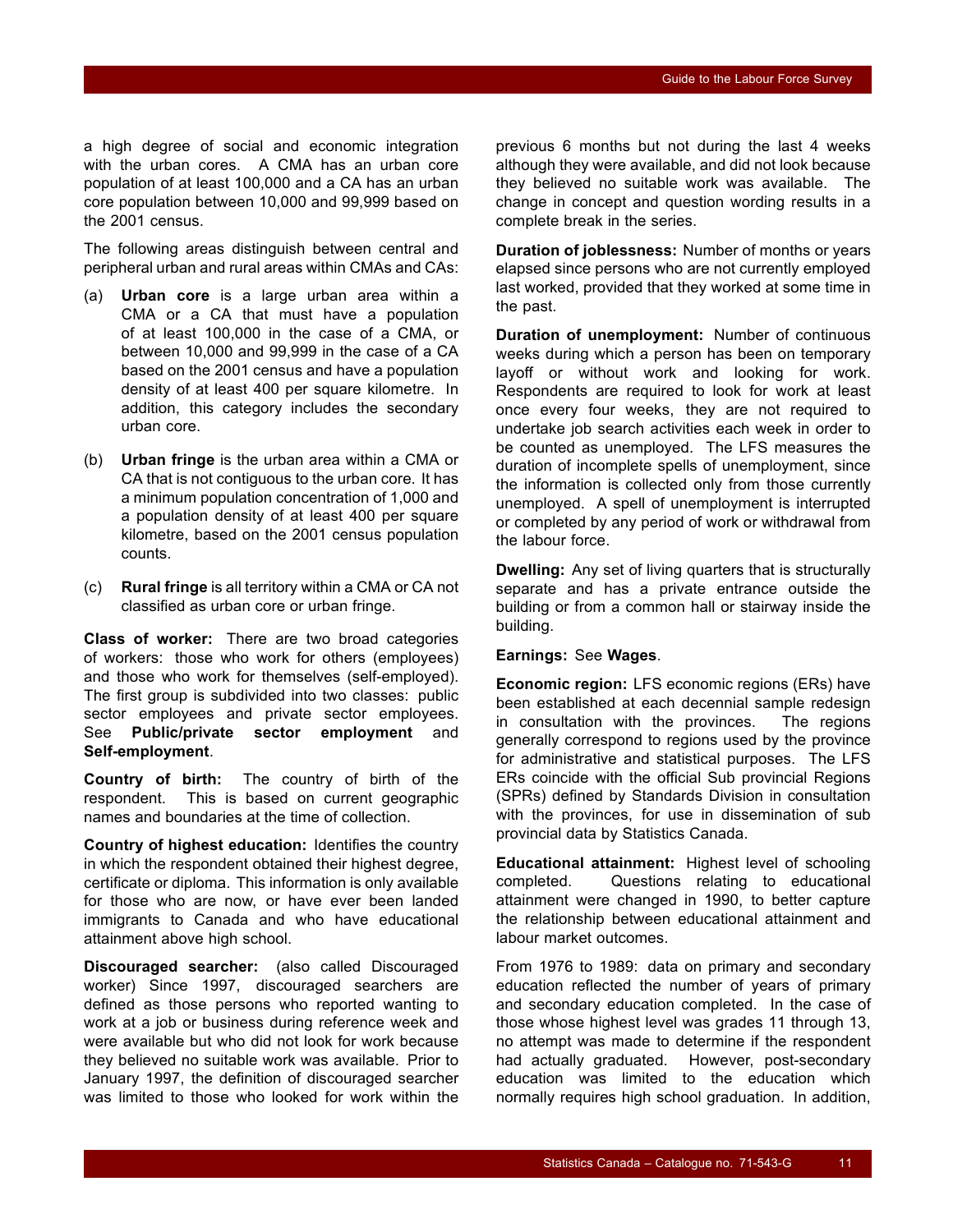information on type of post-secondary was limited to three categories: 1) some post-secondary; 2) post-secondary certificate or diploma; 3) university degree.

Beginning January 1990: data on primary and secondary education reflects the highest grade completed. This provides a more consistent measure for those who accelerate or fail a grade than did years of school. A question on high school graduation has also been added since it is generally believed that persons who have never completed their secondary education have greater difficulty competing in the labour market. With the new questions, any education that could be counted towards a degree, certificate or diploma from an educational institution is taken as post-secondary education. The change allows more persons into the post-secondary education category. For example, trades programs offered through apprenticeship, vocational schools or private trade schools do not always require high school graduation. Such education is now considered as post-secondary while only primary or secondary would have been recognised prior to 1990. Finally, more information is collected on the type of post-secondary education: 1) some post-secondary; 2) trades certificate or diploma from a vocational or apprenticeship training; 3) Non-university certificate or diploma from a community college, CEGEP, school of nursing, etc.; 4) University certificate below bachelors degree; 5) Bachelors degree; and 6) University degree or certificate above bachelors degree.

**Employee:** A person who works for others. Employees can be subdivided into public sector employees and private sector employees. See **Public/private sector employment**.

Note: The definition of a paid worker may vary depending on the nature of the analysis. Those concerned with estimating the number of workers associated with total labour income usually include both employees and the self-employed with an incorporated business in estimates of paid workers. In contrast, most labour market analysts include only employees in paid worker estimates, while incorporated owners are grouped with the rest of the self-employed.

**Employment:** Employed persons are those who, during the reference week did any work for pay or profit, or had a job and were absent from work. (See Section [2](#page-8-0): **Determination of labour force status** for more detail).

**Employment rate:** (employment/population ratio) Number of employed persons expressed as a percentage of the population 15 years of age and over. The employment rate for a particular group (age, sex, marital status, province, etc.) is the number employed in that group expressed as a percentage of the population for that group.

**Establishment size:** Beginning January 1997, the number of employees at the location of employment (building or compound) is collected from employees. Responses are recorded according to the following size groups: less than 20, 20 to 99, 100 to 500, more than 500. The concept of location of employment approximates the concept of establishment used by many Statistics Canada business surveys.

**Family:** The LFS identifies families according to the criteria for "Economic families": a group of two or more persons who live in the same dwelling and who are related by blood, marriage (including common-law) or adoption. A person living alone or who is related to no one else in the dwelling where he or she lives is classified as an unattached individual.

**Firm size:** Beginning January 1998, the number of employees at all locations of the employer is collected from employees. Responses are recorded according to the following size groups: less than 20, 20 to 99, 100 to 500, more than 500.

**Flows into unemployment:** Characterises the unemployed in terms of their activity immediately prior to looking for work. See **Job leavers, Job losers, Re-entrants** and **New entrants**.

**Full-time employment:** See **Type of work**.

**Future starts:** Persons who did not have a job during the survey reference week and did not search for work within the previous four weeks, but were available to work and had a job to start within the next four weeks. These persons are classified as unemployed, despite the lack of job search within the previous four weeks, since it is apparent that they are part of the current supply of labour. In contrast, those with jobs to start at a later time than the next four weeks are designated as long-term future starts and are classified as not in the labour force since they are not part of current labour supply.

**Goods-producing industries (or goods sector, or goods industries):** Includes agriculture; forestry, fishing, mining, and oil and gas extraction; utilities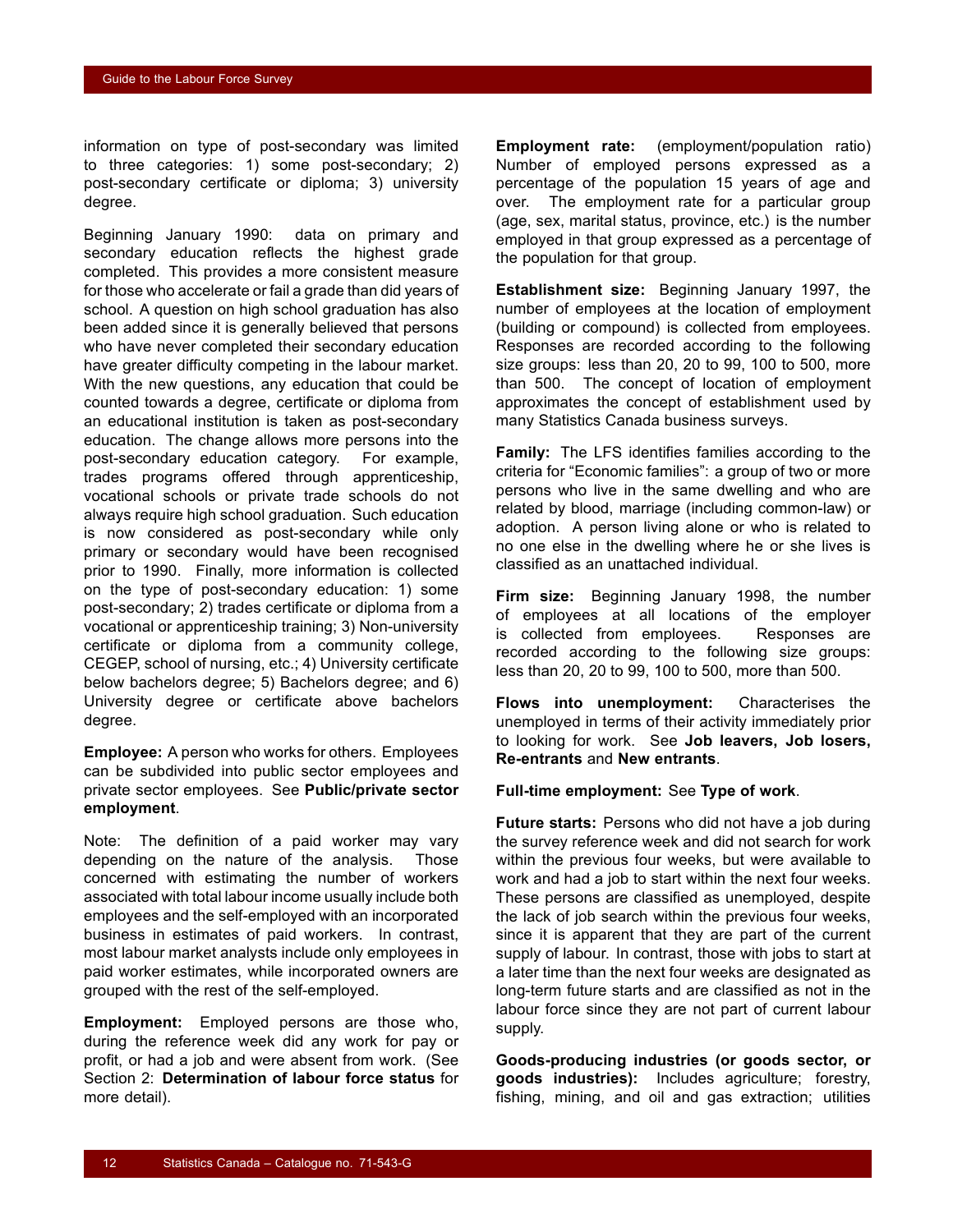(electric power, gas and water); construction; and manufacturing.

**Government sector:** See **Public/Private sector**.

**Head of family:** See **Reference person**.

**Hours:** See **Actual hours worked; Usual hours worked; Average hours worked; Overtime hours.**

#### **Hours lost:** See **Absence from work**.

**Household:** Any person or group of persons living in a dwelling. A household may consist of any combination of: one person living alone, one or more families, a group of people who are not related but who share the same dwelling.

#### **Immigrant population:** See **Landed immigrant**.

**Industry:** General nature of the business carried out in the establishment where the person worked (main job only), based on the 2002 North American Industry Classification System (NAICS 2002). If a person did not have a job during the survey reference week, the information is collected for the last job held, providing the person worked within the previous twelve months.

#### **Involuntary part-time:** See **Reason for working part-time**.

**Job leavers:** Persons currently not employed, who last worked within the previous year and left that job voluntarily. That is, the employer did not initiate the termination. Detailed reasons collected are: own illness, personal or family responsibilities, going to school, no specific reason, changed residence, dissatisfied with job, retired. Since 1997, further detail is available, including business sold or closed down (self-employed only), pregnancy.

**Job losers:** Persons currently not employed, who last worked within the previous year and left that job involuntarily (employer initiated because of business conditions, downsizing etc.). Prior to 1997, this category was broken down into those on temporary layoff and those laid off on a permanent basis. Since January 1997, more detail for reason for permanent layoff is available: end of seasonal job; end of temporary, term or contract job; casual job, no work; company moved; company went out of business; laid off due to business conditions with no expectation of recall; dismissal by employer; other reasons.

**Job permanency:** Beginning January 1997, information is collected to allow the classification of paid jobs as either permanent or temporary. This classification is based on the intentions of the employer, and characteristics of the job, rather than the intentions of the employee. If a job that was formerly considered permanent is ending in the near future because of downsizing or closure, it is still regarded as permanent.

- (a) **Permanent:** A permanent job is one that is expected to last as long as the employee wants it, given that business conditions permit. That is, there is no pre-determined termination date.
- (b) **Temporary:** A temporary job has a predetermined end date, or will end as soon as a specified project is completed. Information is collected to allow the sub-classification of temporary jobs into four groups: seasonal; temporary, term or contract, including work done through a temporary help agency; casual job; and other temporary work.

#### **Job search:** See **Methods of job search**.

#### **Job security:** See **Job permanency**.

**Job tenure:** The number of consecutive months or years a person has worked for the current (or, if employed within the previous twelve months, the most recent) employer. The employee may have worked in one or more occupations or in one or more locations, or have experienced periods of temporary layoff with recall and still be considered to have continuous tenure if the employer has not changed. But if a person has worked for the same employer over different periods of time, job tenure measures the most recent period of uninterrupted work.

**Labour force:** Civilian non-institutional population 15 years of age and over who, during the survey reference week, were employed or unemployed. Prior to 1966, persons aged 14 and over were covered by the survey.

**Labour force by industry or occupation:** See **Unemployment by industry or occupation**.

**Labour force status:** Designates the status of the respondent vis-à-vis the labour market: a member of the non-institutional population 15 years of age and over is either employed, unemployed, or not in the labour force. See Section [2](#page-8-0): **Determining labour force status**.

**Landed immigrant:** Refers to people who are, or have been, landed immigrants in Canada. A landed immigrant is a person who has been granted the right to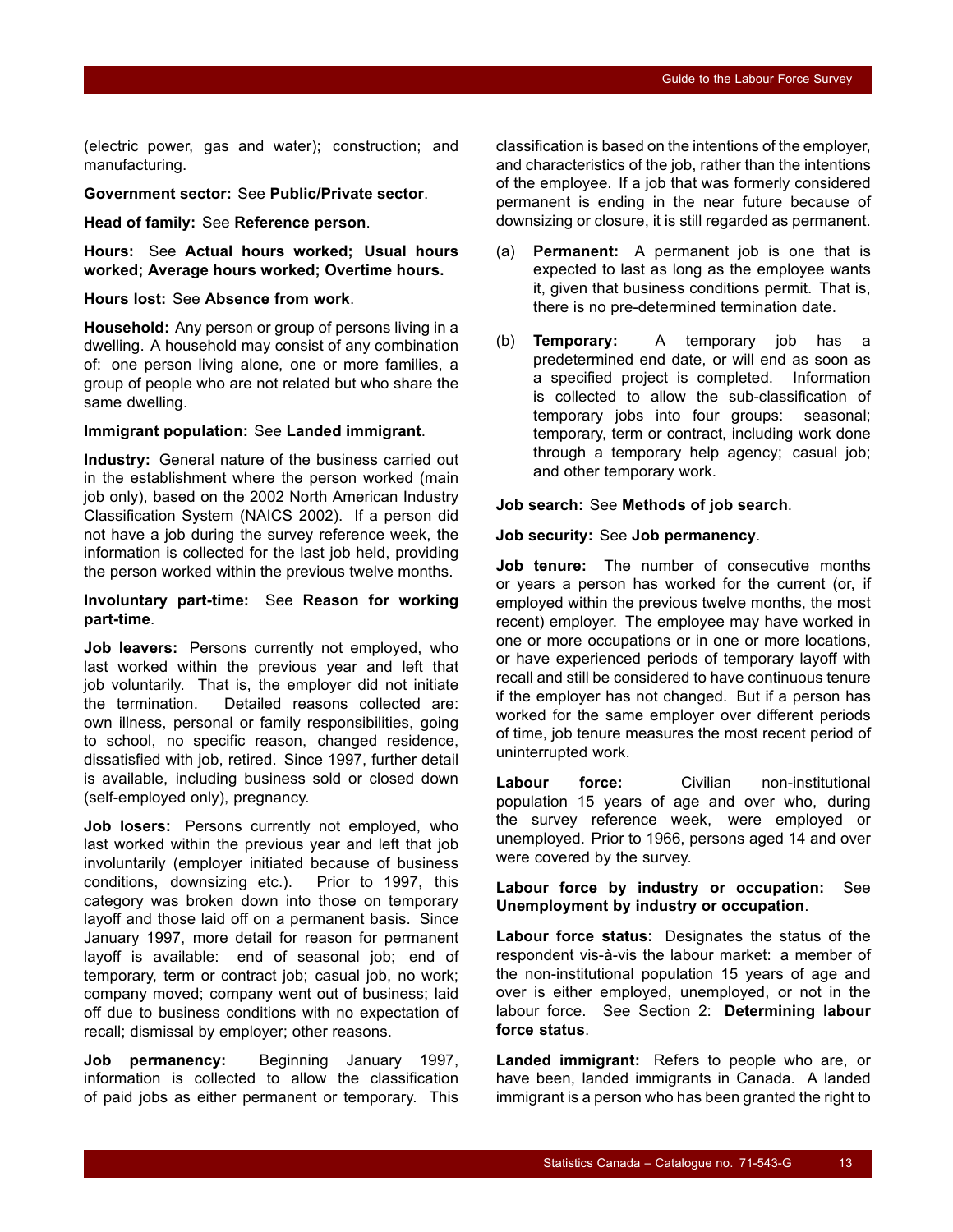live in Canada permanently by immigration authorities. Canadian citizens by birth and non-permanent residents (persons from another country who live in Canada and have a work or study permit, or are claiming refugee status, as well as family members living here with them) are not landed immigrants.

**Main job:** When a respondent holds more than one job or business, the job or business involving the greatest number of usual hours worked is considered to be the main job. The full or part-time status and industry and occupation information available from the survey refer to the main job, as does information for employees on wages, union status, job permanency, and workplace size.

**Marital status:** Refers to the marital status reported by the respondent. No differentiation is made between married and common-law relationships, both are classified as married in the survey. The classification of single is reserved for those who have never married, otherwise, respondents are classified as either widowed or separated/divorced.

**Methods of job search:** Identifies the various methods of job search activities undertaken by unemployed persons in the previous four weeks. If more than one method is used, each one is recorded. Search methods include: checked with public employment agency, private employment agency, union, employers directly, friends or relatives, placed or answered ads, looked at job ads, other methods.

**Month of immigration:** Refers to the month in which the immigrant obtained landed immigrant status. The month of immigration is available only for those immigrants who landed in Canada within the 5-year period prior to the year of the birth interview.

**Multiple job holders:** Persons who, during the reference week, were employed in two or more jobs simultaneously. This group is sometimes referred to as "Moonlighters".

**New entrants:** Persons entering the labour force in search of their first job (unemployed).

#### **Not in the labour force:** See Section [2:](#page-8-0) **Determining labour force status**.

**Occupation:** Refers to the kind of work persons were doing during the reference week, as determined by the kind of work reported and the description of the most important duties. For those not currently employed, information on occupation is collected for the most recent job held within the previous year. Occupational classification is based on the 2001 National Occupational Classification for Statistics (NOC-S 2001).

**Other job:** (**See also Main job**) Information collected on the second job of multiple job holders and the old job of those who changed jobs during reference week is limited to: usual hours, actual hours worked, and status in employment.

**Overtime hours (extra hours worked):** The number of hours worked during the reference week in excess of the usual hours reported in main job. It includes all extra hours, whether the work was done at a premium or regular wage rate, or without pay. Since January 1997, extra hours are collected from employees only, in the form of 2 questions: number of paid overtime hours worked in reference week, and number of extra hours worked without pay.

- (a) **Paid overtime:** includes any hours worked during the reference week over and above standard or scheduled paid hours, for overtime pay or compensation (including time off in lieu).
- (b) **Unpaid overtime:** refers to time spent directly on work or work-related activities over and above scheduled paid hours. These must be extra hours worked for which the respondent received no additional compensation.

**Participation rate:** Total labour force expressed as a percentage of the population aged 15 years and over. The participation rate for a particular group (for example, women aged 25 years and over) is the labour force in that group expressed as a percentage of the population for that group.

**Part-time employment:** See **Type of work** and **Reason for working part-time**.

#### **Permanent job:** See **Job permanency**.

**Personal or family responsibilities:** Beginning January 1997, more detail is collected on the personal or family reasons for the following data items: reason for absence from work, reason for leaving last job, reason for working part-time, and reason for not looking for work. The greater detail includes a) caring for own children; b) caring for elder relative, and c) other personal or family reasons. Pregnancy is also included in the response list for the question on reason for leaving last job, and maternity or parental leave is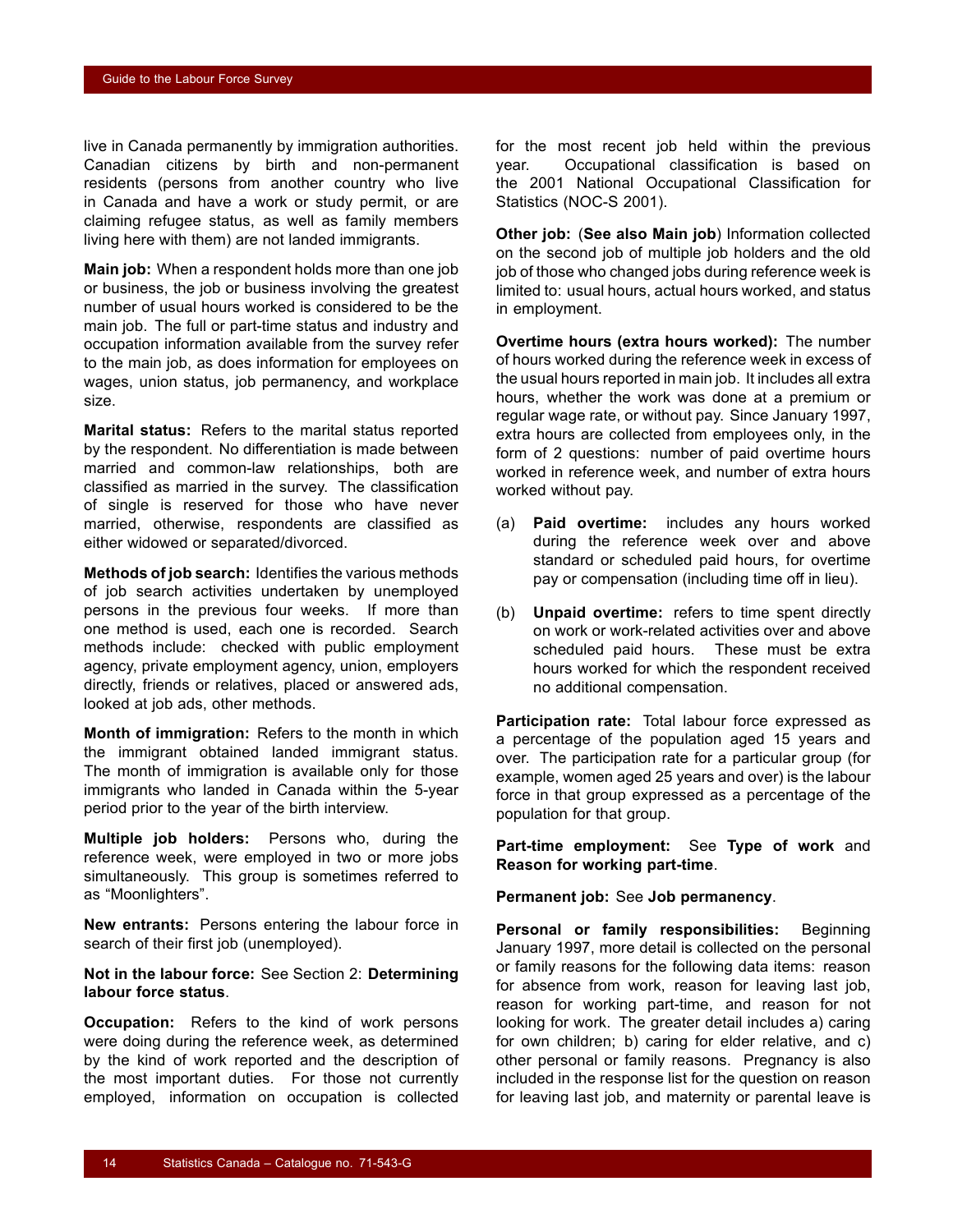included in the response list for the question on reason for absence from work.

**Population:** The target population covered by the survey corresponds to all persons aged 15 years and over residing in the provinces of Canada, with the exception of the following: persons living on Indian reserves, full-time members of the regular Armed Forces, and persons living in institutions (for example, inmates of penal institutions and patients in hospitals or nursing homes who have resided in the institution for more than six months).

#### **Public/private sector employment:**

- (a) The public sector includes employees in public administration at the federal, provincial, territorial, municipal, First Nations and other Aboriginal levels as well as in Crown corporations, liquor control boards and other government institutions such as schools (including universities), hospitals and public libraries.
- (b) The private sector comprises all other employees and self-employed owners of businesses (including unpaid family workers in those businesses), and self-employed persons without businesses.

The definition was changed in January 1999 in order to harmonize LFS data for the public and private sectors to the System of National Accounts standard. Prior to January 1999, "ownership" rules were used as the basis for classification of health care institutions and universities to the public sector by the LFS. Since January 1999, "funding" rules are used. As a result, all employees in universities and hospitals are now classified in the public sector. All historical data were revised to reflect this new definition. Thus, there is no break in public and private sector series.

**Reason for leaving last job:** Asked of all persons classified as unemployed or not in the labour force who last worked within the previous year. See **Job Losers** and **Job Leavers** for detailed reasons.

**Reason for not looking for work:** Beginning January 1997, asked of those who were not employed and did not search for work, but said they wanted work during reference week. Prior to 1997, asked of persons who had looked for work in the previous six months but not during the past four weeks. See **also Discouraged searchers**.

**Reason for time lost/absence from work:** See **Absence from work**.

**Reason for working part-time:** (See **also Type of work**) Prior to the introduction of the revised questionnaire in January 1997, the question on reason for working part-time was asked of all persons whose total usual work hours at all jobs or businesses were below 30 per week. Reasons included: own illness, personal or family responsibilities, going to school, could only find part-time work, did not want full-time work, other, and full-time work under 30 hours. This last category of respondents were redefined as full-time workers and not counted in any part-time estimates. The involuntary part-time rate was calculated by dividing those who reported they could only find part-time work by the total employed part-time.

Beginning January 1997, all respondents who usually worked less than 30 hours per week at their main or only job are asked if they want to work more or less than 30 hours at a (single) job or business. Depending on the response, the main reason for working part-time is collected. For those who respond that they want to work less than 30 hours, the main reason for not wanting to work 30 or more hours per week is collected. Responses include: own illness, personal or family responsibilities, going to school, personal preference, other.

For those who respond that they want to work 30 or more hours per week, the main reason for working less than 30 hours is collected. Responses include: own illness, personal or family responsibilities, going to school, business conditions, could not find work with 30 or more hours, other. Those whose response is "business conditions" or "could not find work with 30 or more hours" are further asked if they looked for work with 30 or more hours during the past four weeks. The change in concepts and definitions introduced in January 1997 results in a complete break in the involuntary part-time series.

The involuntary part-time rate is calculated by dividing those whose response is "business conditions" or "could not find work with 30 or more hours", whether they looked or did not look for work with 30 or more hours during the past four weeks, by the total number of persons working part-time at their main or only job.

**Re-entrants:** Persons currently unemployed who had worked in the past and were out of the labour force for some time following separation from their last job.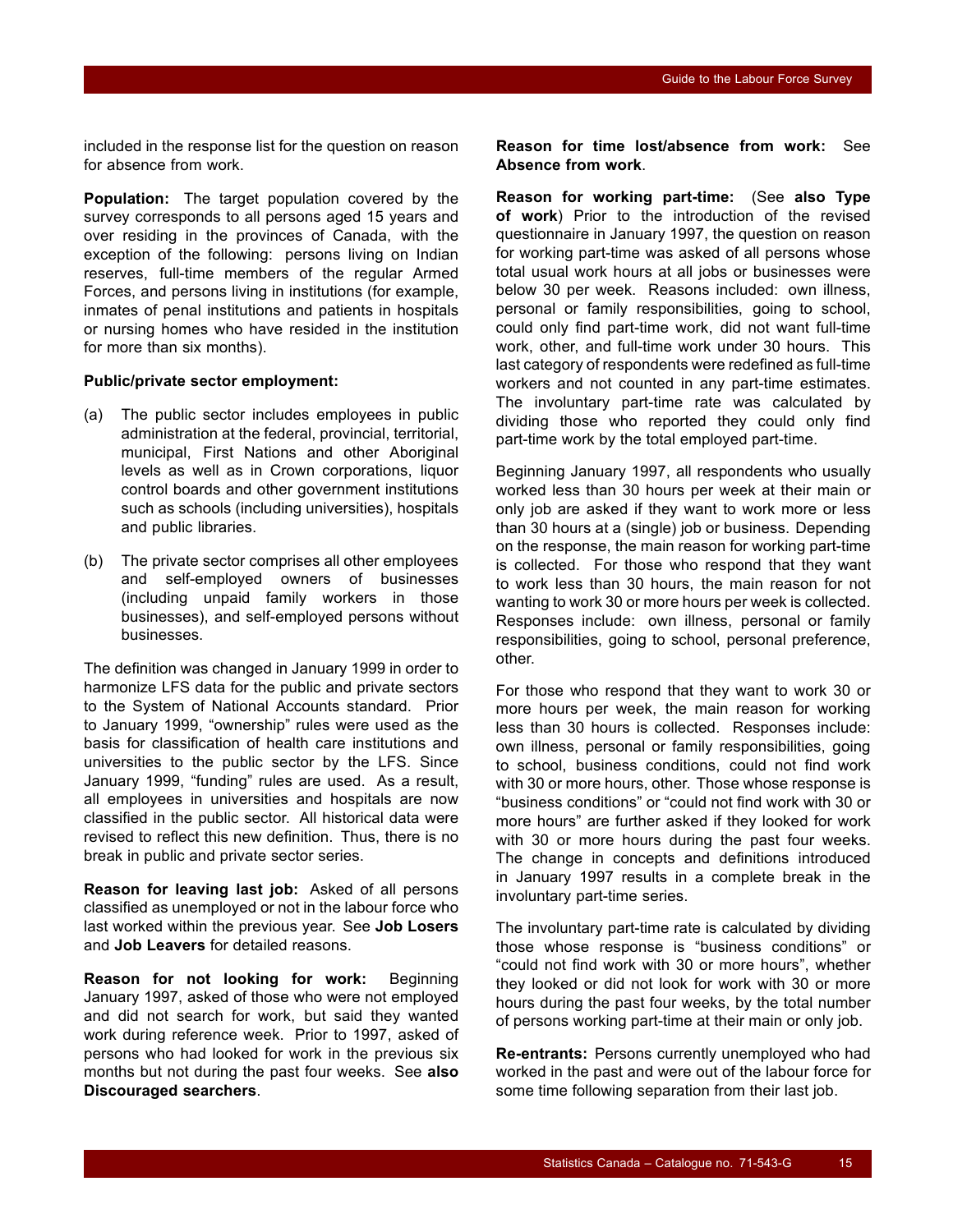**Reference person:** At the time of interview the respondent designates a reference person for the family. The reference person is normally an adult with responsibility for the care or support of the family. The relationship of each family member to that reference person is recorded. See **also Relationship to family reference person**.

**Reference week:** The entire calendar week (from Sunday to Saturday) covered by the Labour Force Survey each month. It is usually the week containing the 15th day of the month. The interviews are conducted during the following week, called the Survey Week, and the labour force status determined is that of the reference week.

**Relationship to family reference person:** Relationship of each family member to the person who has been identified as the reference person (for example, someone with responsibility for the care or support of the family). Relationships include: self, spouse, son or daughter, grandchild, son or daughter-in-law, foster child, parent, parent-in-law, brother or sister, other relative.

**Retirement age:** The Labour Force Survey asks people who are not working, and who have left their last job within the year prior to being surveyed, why they left this job. One of the response categories is "retired." The average or median retirement age is calculated from this variable. For a complete description of who is represented and how the age is calculated, please refer to the article "Defining retirement" in Perspectives on Labour and Income, catalogue number 75-001-X, February 2007 issue on the Statistics Canada website (*www.statcan.gc.ca*).

**Returning students:** Since a majority of students are not attending school during the summer, supplementary questions are asked from May to August to identify those who are on summer break so that their labour market situation can be monitored. Youths (aged 15 to 24) are given the status of "returning student" if they reported that they were attending school full-time in the previous March and intend to return to school full-time in the fall. Information is also available for those who were full-time students in the previous March but do not intend to return to school full-time or are unsure of their intentions.

**Rural and small town areas:** Areas outside the commuting zone of Census Metropolitan Areas (CMAs) and Census Agglomerations (CAs). This includes:

- (a) **Rural areas**, which are sparsely populate lands lying outside small towns, villages and other populated places, with less than 1,000 population according to the 2001 census.
- (b) **Small towns**, which are urban areas with a population of 1,000 to 9,999 and with a population density of 400 inhabitants per square kilometre, based on the 2001 census.

**School attendance:** Establishes whether or not a respondent is attending an educational establishment. For those who are students, information is collected on the type of school, and whether enrolment is full or part-time, as designated by the educational establishment.

**Seasonal adjustment:** Fluctuations in economic time series are caused by seasonal, cyclical and irregular movements. A seasonally adjusted series is one from which seasonal movements have been eliminated. Seasonal movements are defined as those which are caused by regular annual events such as climate, holidays, vacation periods and cycles related to crops, production and retail sales associated with Christmas and Easter. It should be noted that the seasonally adjusted series contain irregular as well as longer-term cyclical fluctuations.

The seasonal adjustment program is a complex computer program which differentiates between these seasonal, cyclical and irregular movements in a series over a number of years and, on the basis of past movements, estimates appropriate seasonal factors for current data. On an annual basis, the historic series of seasonally adjusted data are revised in light of the most recent information on changes in seasonality.

**Self-employment:** Working owners of an incorporated business, farm or professional practice, or working owners of an unincorporated business, farm or professional practice. The latter group also includes self-employed workers who do not own a business (such as babysitters and newspaper carriers). Self-employed workers are further subdivided by those with or without paid help. Also included among the self-employed are unpaid family workers. They are persons who work without pay on a farm or in a business or professional practice owned and operated by another family member living in the same dwelling. They represented 1% of the self-employed in 2008.

#### **Seniority:** See **Job tenure**.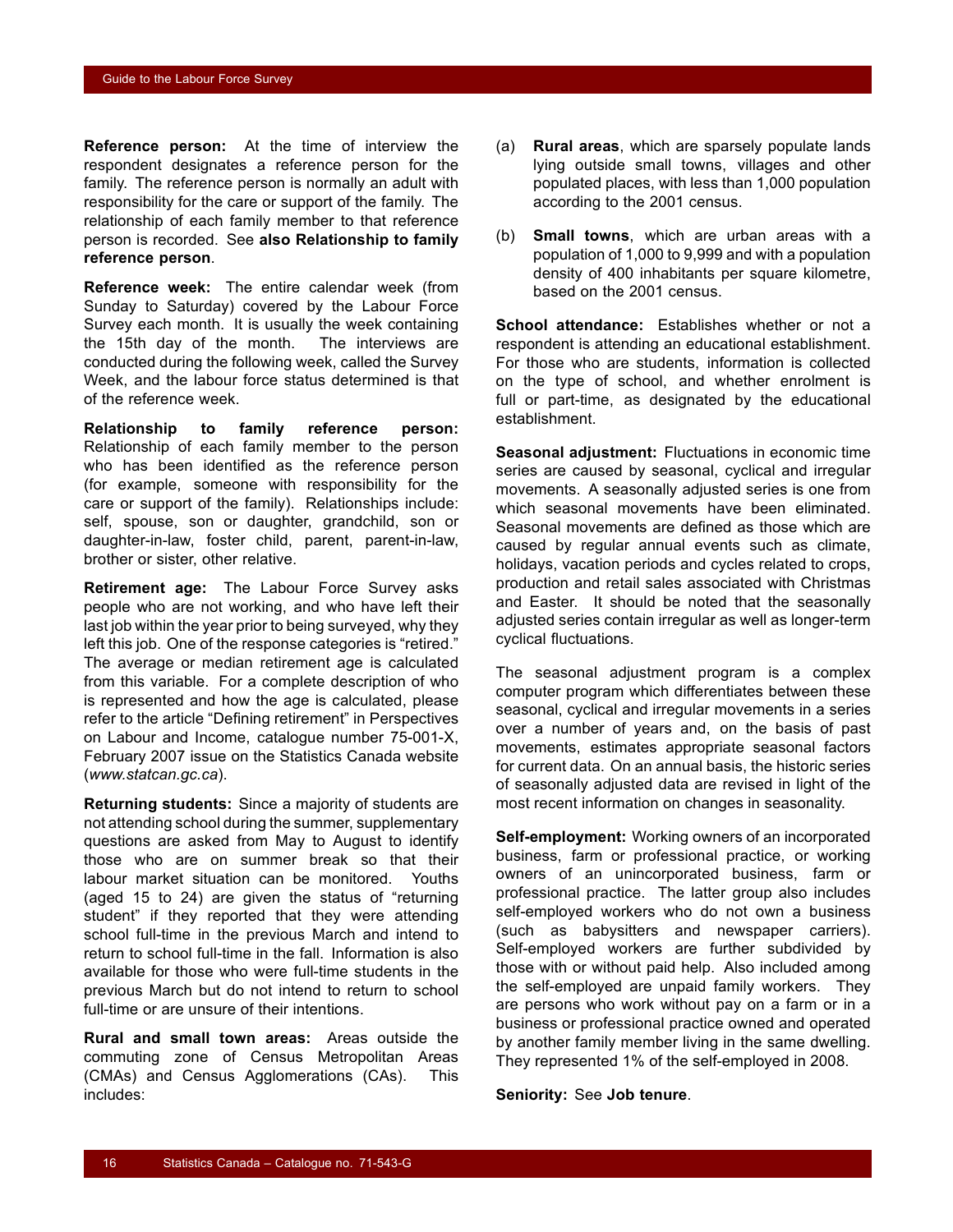**Service-producing industries (or service sector or service industries):** Includes trade; transportation and warehousing; finance, insurance, real estate and leasing; professional, scientific and technical services; business, building and other support services; educational services; health care and social assistance; information, culture and recreation; accommodation and food services; other services; and public administration.

#### **Student:** See **School attendance** and **Returning students**.

**Temporary layoff:** Persons on temporary layoff are employees who did not work during the reference week because they had been temporarily released by their employer due to business conditions (not enough work, drop in orders or sales, retooling etc.). They must have a definite date to return to work, or an indication from their employer that they will be recalled in the future, and they must be available for work during the reference week. Persons on temporary layoff are not required to undertake any job search in order to be counted as unemployed.

Prior to January 1997 the wording and structure of the questionnaire was such that it was likely that a number of persons on temporary layoff were not identified as such, and were classified as "not in the labour force" rather than "unemployed". The 1997 redesign addressed this problem, resulting in a higher number of identified persons on temporary layoff. These changes result in a break in the temporary layoff series. Since those on temporary layoff account for a small proportion of the unemployed (less than 10%) the impact of these changes on the overall unemployment rate is negligible.

#### **Temporary work:** See **Job permanency**.

**Type of work:** Full-time or part-time work schedule. Full-time employment consists of persons who usually work 30 hours or more per week at their main or only job. Part-time employment consists of persons who usually work less than 30 hours per week at their main or only job. This information is available for those currently employed or who last worked within the previous year. Note: prior to 1996, full-time and part-time had been defined according to usual hours at all jobs, and those who considered their work schedule of less than 30 hours per week to be full-time work were classified as full-time workers. In January 1996, when the definition was revised, all historical data and records were adjusted to reflect this new definition. Thus, there is no break in part-time and full-time data series.

**Type of work sought:** Identifies whether a job searcher is looking for full-time or part-time work. Unemployed persons on temporary layoff are classified as looking for full or part-time on the basis of their usual hours at their former job. This information is not available for non-searchers who are classified as unemployed because they have a job to start in the next four weeks (future-starts).

**Unattached individuals:** Persons who live alone or who are not related to anyone else in the household. They are excluded from the family member counts.

**Unemployment:** Unemployed persons are those who, during reference week, were available for work and were either on temporary layoff, had looked for work in the past four weeks or had a job to start within the next four weeks. See Section [2](#page-8-0): **Determining labour force status** for more details.

**Unemployment by industry/occupation:** The LFS produces information on the number of unemployed, the unemployment rate and the labour force by industry and occupation. The basis for these categories is industry or occupation of last job for those currently unemployed who have held a job in the previous year. It is important to note that no information is collected on industry or occupation of job search. Thus, these data should be interpreted with caution. For example, a recent graduate of law school looking for work as a lawyer in a law firm, may have last held a job as a waiter in a restaurant. For this person, unemployment is attributed to the personal service industry and the services occupation.

**Unemployment rate**: Number of unemployed persons expressed as a percentage of the labour force. The unemployment rate for a particular group (for example, age, sex, marital status) is the number unemployed in that group expressed as a percentage of the labour force for that group. For note on international comparisons, see Section [2](#page-8-0): **Determining labour force status**.

**Union status**: Beginning January 1997, employees are classified as to their union status: a) union member; b) not a member but covered by a union contract or collective agreement; or c) non-unionized.

**Unpaid family workers**: Persons who work without pay on a farm or in a business or professional practice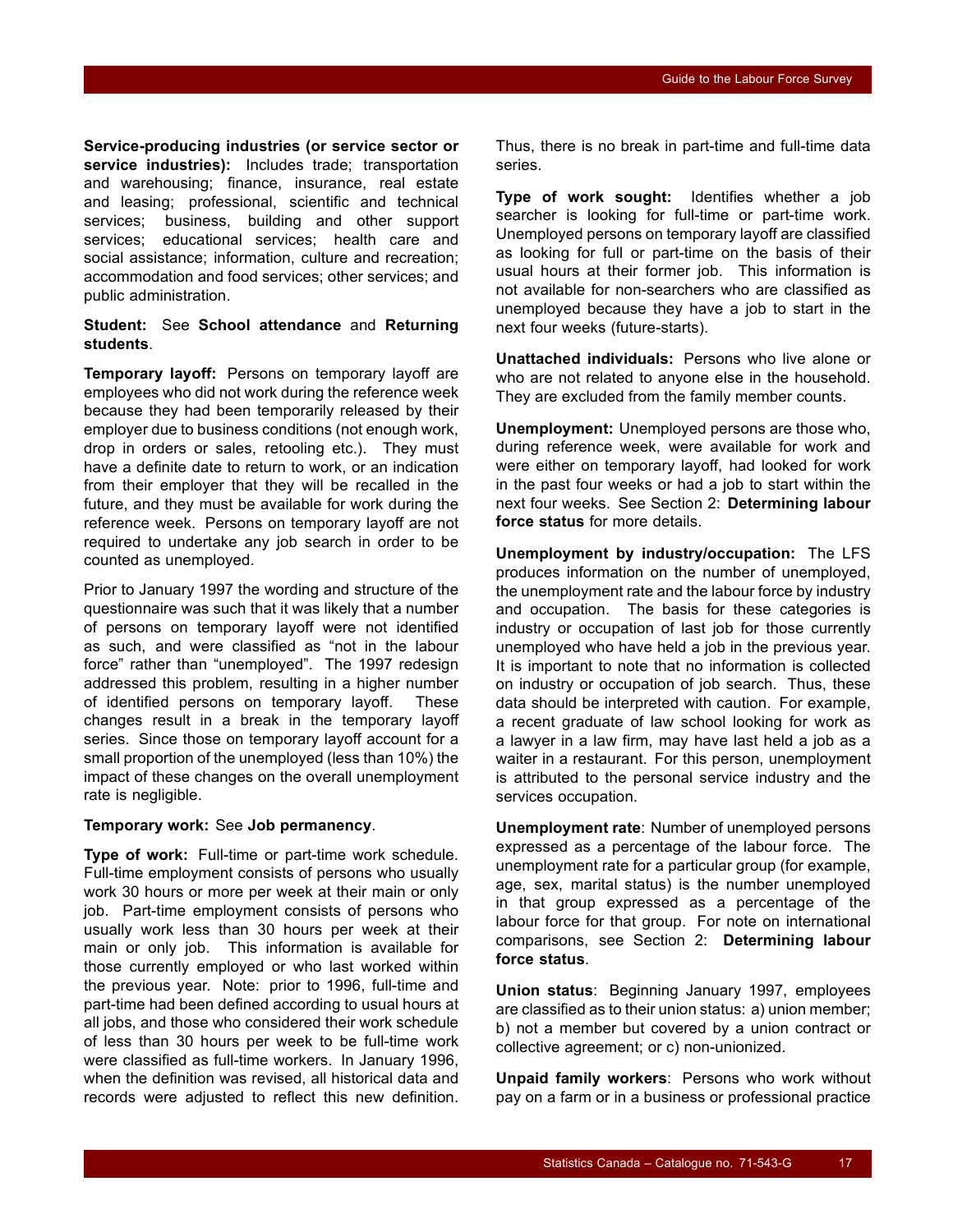owned and operated by another family member living in the same dwelling.

**Usual hours worked**: Prior to January 1997, usual hours were the number of hours usually worked by the respondent in a typical week, regardless of whether they were paid. Beginning January 1997, usual hours for employees refers to their normal paid or contract hours, not counting any overtime. However, the definition of usual hours remains unchanged for the self-employed and unpaid family workers.

**Variable hours:** Beginning January 1997, information is collected to determine if the number of hours worked varies from week to week. In these cases, usual hours worked are calculated as the average of the hours worked in the last 4 weeks.

**Wages**: Beginning January 1997, information is collected on the usual wages or salary of employees at their main job. Respondents are asked to report their wage/salary before taxes and other deductions, and include tips and commissions. Weekly and hourly wages/salary are calculated in conjunction with usual paid work hours per week. Average hourly wages, average weekly wages, and wage distributions can then be cross-tabulated by other characteristics such as age, sex, education, occupation, and union status. Those who are paid on an hourly basis are also identified.

**Work**: Includes any work for pay or profit, that is, paid work in the context of an employer-employee relationship, or self-employment. It also includes work performed by those working in family business without pay (unpaid family workers).

**Year of immigration**: Refers to the year in which the immigrant obtained landed immigrant status by immigration authorities.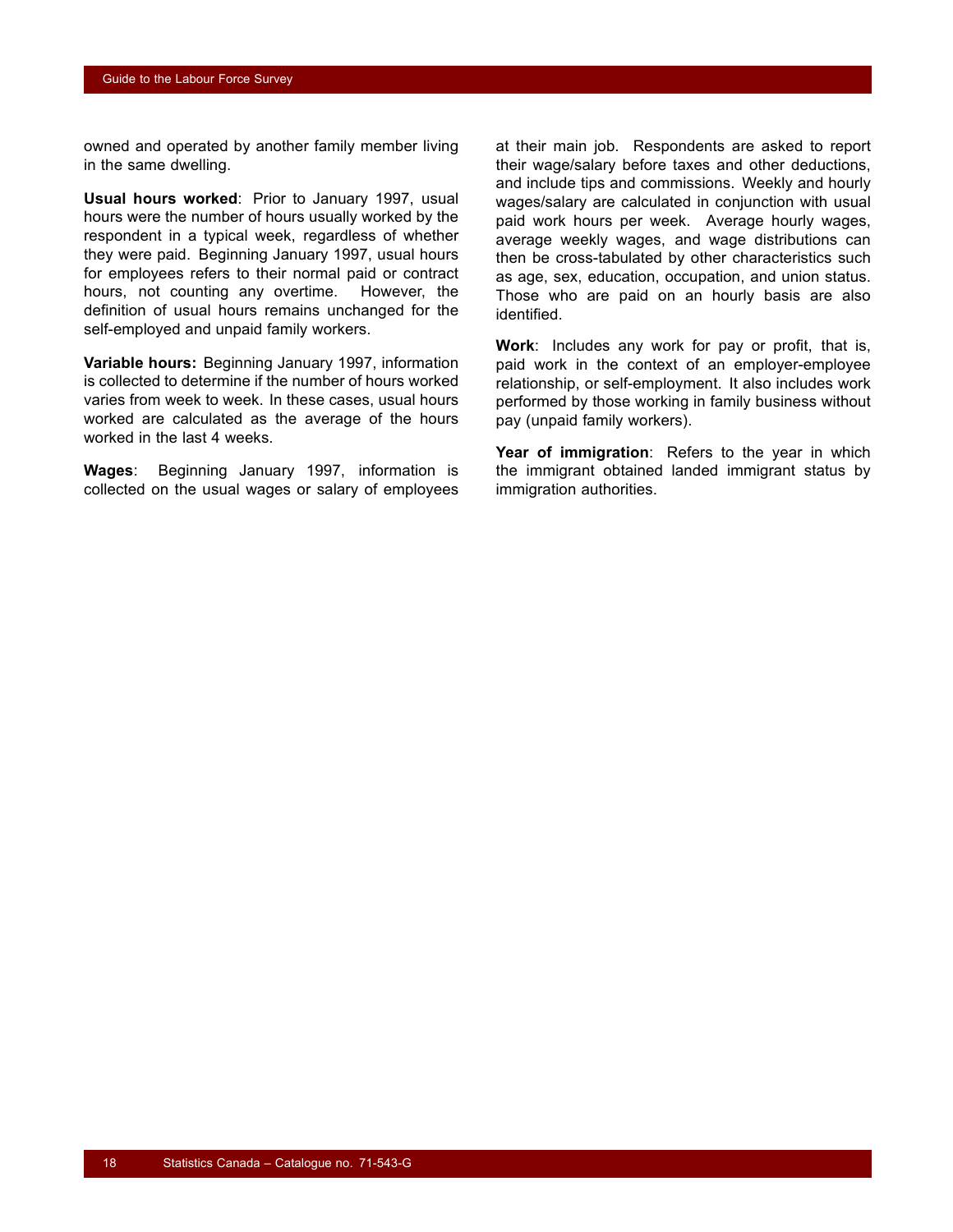<span id="page-20-0"></span>

# *Survey methodology*

## **4.1 Population coverage**

The LFS is a monthly household survey of a sample of individuals who are representative of the civilian, non-institutionalized population 15 years of age or older. It is conducted nationwide, in both the provinces and the territories. Excluded from the survey's coverage are: persons living on reserves and other Aboriginal settlements in the provinces; full-time members of the Canadian Armed Forces and the institutionalized population. These groups together represent an exclusion of approximately 2% of the population aged 15 and over.

National Labour Force Survey estimates are derived using the results of the LFS in the provinces. Territorial LFS results are not included in the national estimates, but are published separately.

#### **Why the territories are excluded from the national total**

The Labour Force Surveys conducted in the North are extended pilot projects. Difficulties exist with respect to reaching small communities in the territories, and as a result even within the pilot projects there are areas of the territories that are excluded. As well, since the sample design, rotation pattern and reliability criteria are different from those in the ten provinces, estimates for the territories are not included with the provincial totals, but rather they are calculated and reported separately as a part of each of the extended projects.

The LFS has been conducted as a pilot survey since 1991 in the Yukon, and since late 2000 in the Northwest Territories and Nunavut. Given the special difficulties in collecting data in northern areas, and associated data quality issues at the beginning of the pilot projects, data is available since 1992 for the Yukon, 2001 for the Northwest Territories and 2004 for Nunavut.

Details on the survey methodology for the North can be found in the sub-section **Differences in survey methodology between the North and the provinces**.

#### **Other exclusions from the Labour Force Survey**

Indian reserves have historically been excluded from the LFS due to the serious challenges in contacting and interviewing potential respondents, with many of them living in remote locations not easily accessible to LFS interviewers given the short data collection period each month, and the large effort and cost associated with traveling to these locations.

The LFS also excludes residents of institutions (for example, inmates of penal institutions and patients in hospitals or nursing homes who have resided in the institution for more than six months) for conceptual reasons; the LFS is designed to measure the labour force participation in the current labour market. Residents of institutions are for the most part not able to participate in the labour market and are not economically active. There would also be difficulties associated with the practical implications of sampling and interviewing residents of institutions (for example, access within prisons or interviewing people that are very ill) that would make their inclusion operationally problematic.

There would also be practical difficulties associated with sampling and interviewing full-time members of the armed forces, since many of these persons live in locations that are not accessible for the purposes of conducting the LFS, such as naval vessels, military camps and barracks. Many of them may be stationed in other countries. While not included in the Labour Force survey, the monthly numbers of employed full-time members of the Canadian Forces are available from other administrative sources, such as the Department of National Defence.

## **4.2 Sample design and sample size for the provinces**

Canada's population lives in various geographic areas such as provinces and regions within provinces. For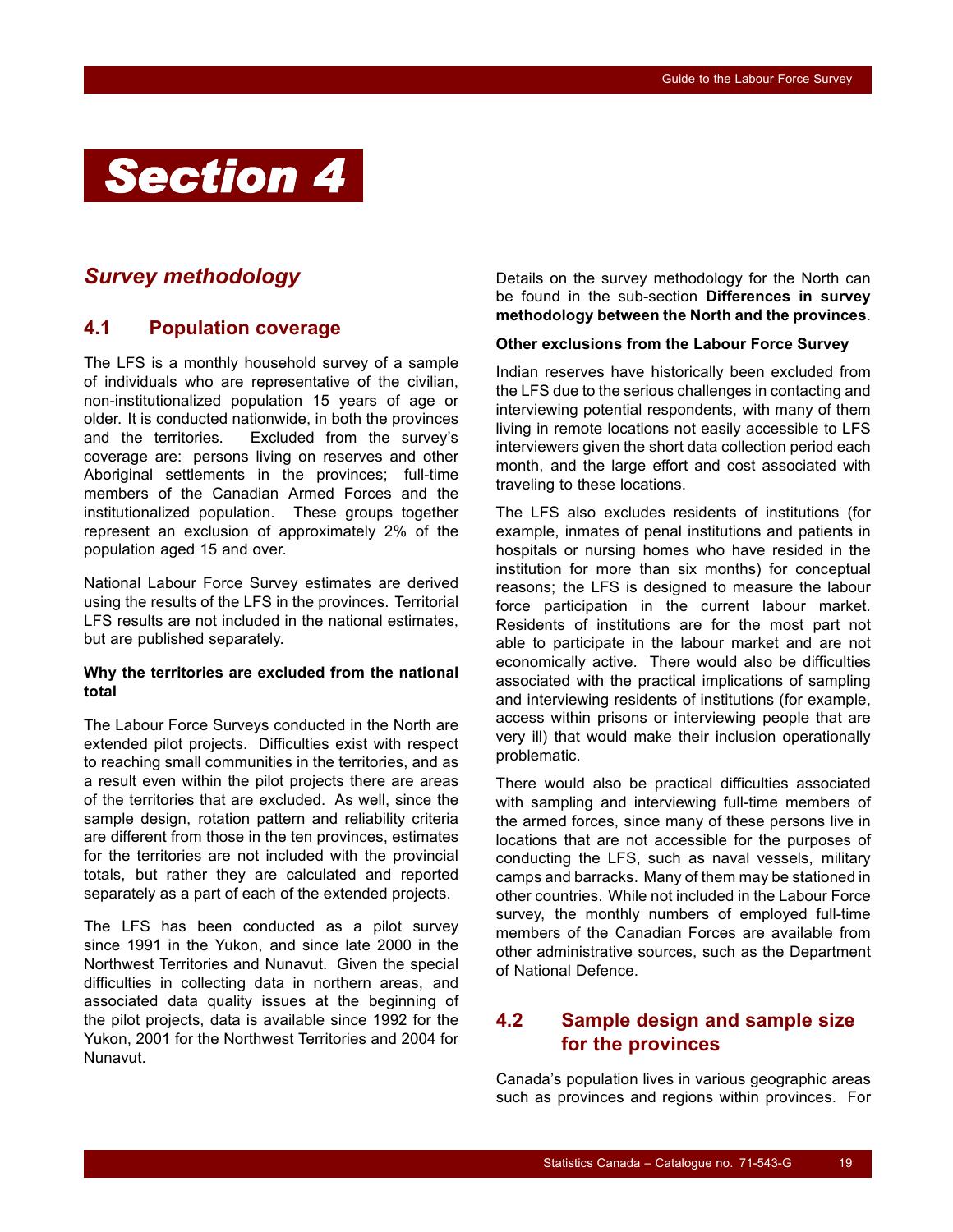<span id="page-21-0"></span>the purposes of sampling, the population in these areas is further partitioned into strata, in order to maximize the reliability of the estimates while keeping collection costs at a minimum. Dwellings in strata are not selected directly. Small well-defined areas called clusters are mapped across all parts of the 10 provinces. Each cluster contains approximately 200 households according to the 2001 Census. These clusters are used as the unit for stratification, as well as the unit for sample selection within stratum. A sample of clusters is selected in each stratum. All dwellings within selected clusters are listed and a sample of dwellings is chosen from each list. Chosen in this fashion, the sample is representative of the population.

The number of households sampled across the country has varied over the years as a result of varying levels of funding, and improvements in the survey design. The sample size has been approximately 54,000 households since July 1995. The sample is allocated to provinces and strata within provinces in the way that best meets the need for reliable estimates at various geographic levels. These include national, provincial, census metropolitan areas (large cities), economic regions, and employment insurance regions. The following guidelines were used in sample allocation:

- Canada and provinces: estimates of unemployment should not have a CV (standard error relative to the estimate) greater than 2 percent for Canada, and 4 to 7 percent for the provinces. (See section [7](#page-27-0) for explanation of sampling error and CVs (Coefficients of variation)).
- Census Metropolitan Areas (CMAs)/Employment Insurance Regions: CVs of 15 percent or less for 3 month average estimates of unemployed.
- Economic Regions (ERs): CVs of 25 percent or less for 3 month average estimates of unemployed*.*

#### **Table 4.1 Sample size, Canada and provinces**

|                                                                                                                                                         | Sample size<br>(as of December 2009)                                                      |
|---------------------------------------------------------------------------------------------------------------------------------------------------------|-------------------------------------------------------------------------------------------|
|                                                                                                                                                         | Number of households                                                                      |
| Canada<br>Newfoundland and Labrador<br>Prince Edward Island<br>Nova Scotia<br>New Brunswick<br>Quebec<br>Ontario<br>Manitoba<br>Saskatchewan<br>Alberta | 56,372<br>2.039<br>1.411<br>2.955<br>2,803<br>10.271<br>15.985<br>4.837<br>3.941<br>5,593 |
| <b>British Columbia</b>                                                                                                                                 | 6,537                                                                                     |

## **4.3 Sample rotation for the provinces**

The LFS follows a rotating panel sample design, in which households remain in the sample for six consecutive months. The total sample consists of six representative sub-samples or panels, and each month a panel is replaced after completing its six month stay in the survey. Outgoing households are replaced by households in the same or a similar area. This results in a five-sixths month-to-month sample overlap, which makes the design efficient for estimating month-to-month changes. The rotation after six months prevents undue respondent burden for households that are selected for the survey.

## **4.4 Selection of household members for the provinces**

Demographic information is obtained for all persons in a household for whom the selected dwelling is the usual place of residence. Labour force information is obtained for all civilian household members 15 years of age or older. Respondent burden is minimized for the elderly (age 70 and over) by carrying forward their responses for the initial interview to the subsequent five months in survey.

For comprehensive information on the LFS methodology see the publication Methodology of the Canadian Labour Force Survey, catalogue no.71-526-X.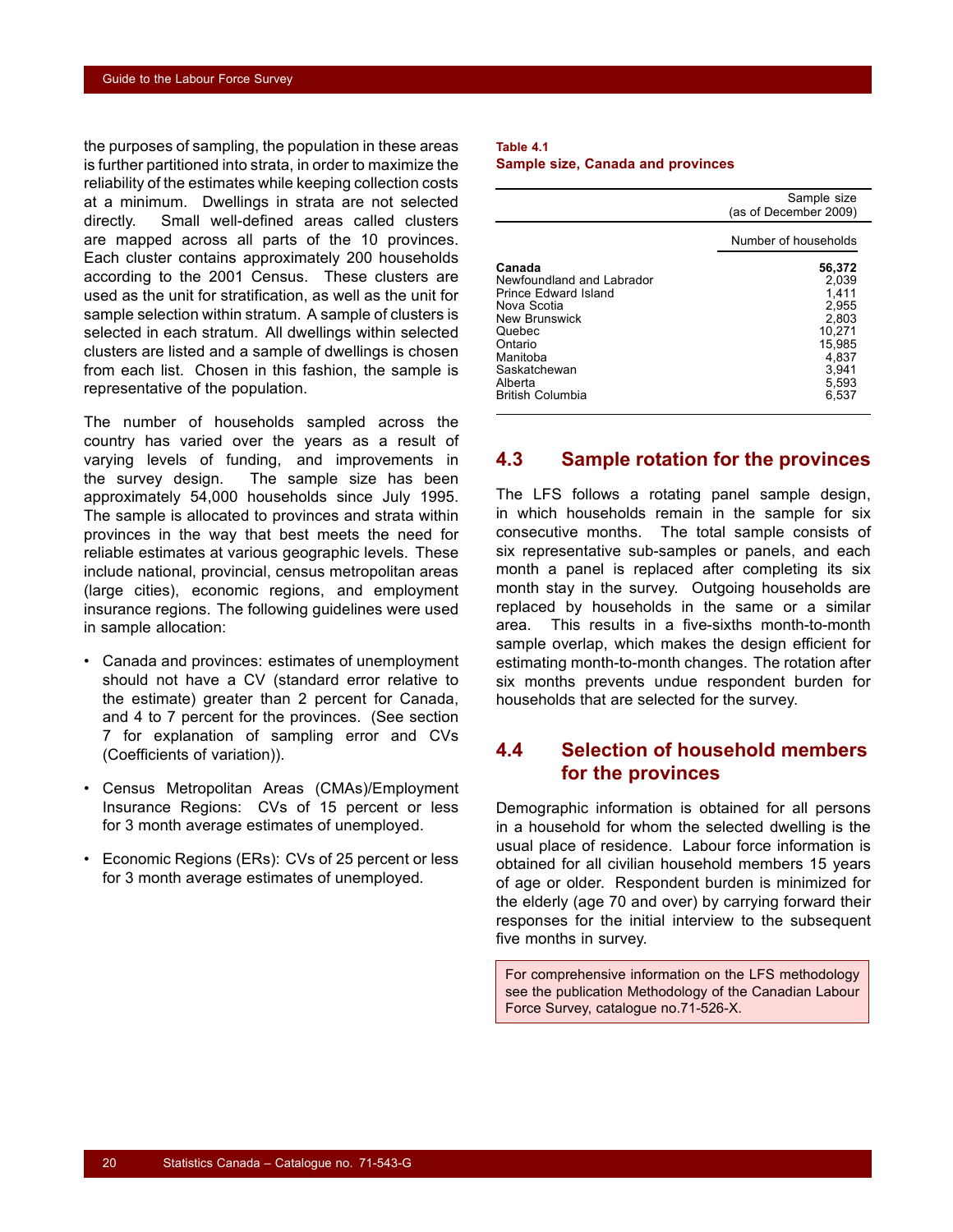## <span id="page-22-0"></span>**4.5 Differences in survey methodology between the North and the provinces**

With the recent increase in coverage in Nunavut, the sample for all three territories is representative of the working-age population of each territory. Nunavut was initially designed to cover ten of the largest communities in the region, representing about 70% of all Nunavut residents aged 15 years and over. The increase in survey coverage in that territory, effective in the spring of 2009 and retroactive to the winter of 2008, brings it on par with the other two territories (96% in the Northwest Territories and 92% in both Yukon and Nunavut).

While persons living on reserves and other Aboriginal settlements are not included in the sample for the provinces, the northern sample includes both aboriginal and non-aboriginal communities.

In order to get a representative sample of the target population for each territory, the sample for three consecutive months are added. For this reason, estimates for the North are only available as 3 month moving averages.

#### **Table 4.2 Sample size, territories**

|                                                  | Quarterly <sup>th</sup><br>sample size (4 quarter<br>of 2009) |
|--------------------------------------------------|---------------------------------------------------------------|
|                                                  | Number of households                                          |
| Yukon<br><b>Northwest Territories</b><br>Nunavut | 763<br>676<br>765                                             |

The following guidelines were used in sample allocation for the territories:

• CVs of 25 percent or less for 3 month average estimates of unemployed*.* (See section [7](#page-27-0) for explanation of sampling error and CVs (Coefficients of variation)).

Like the provinces, the northern sample design is also based on a rotating panel but at different intervals. Selected householders in the North are interviewed eight times, once every three months over a two-year period. For example, if a household was first selected for the month of January 2006, household members will be interviewed again every three months (for example, April, July, and October 2006, January, April, July and October 2007). After eight interviews, the household is replaced by another from the same community or from another community in the same stratum. Each quarter, one-eighth of the sampled households are experiencing their first interview.

The same Labour Force Survey questions are asked in the territories as in the provinces, with a few exceptions. The rent questions are not asked in the territories nor are there any supplements to LFS in the North.

Like the provinces, survey operations are conducted by Statistics Canada staff. The first contact is generally in person and most of the other interviews are done over the phone (where possible). Data collection and processing for the North is otherwise the same as for the provinces.

The territories are based on 1996 Census boundaries. The communities included in the sample are:

**Yukon**– The Census agglomeration of Whitehorse is always in sample; two communities from Dawson, Faro and Watson Lake are selected; plus one community from Haines Junction or Mayo; and one community from Ross River, Carmacks, Carcross or Teslin. Some communities include small neighbouring villages such as Upper Liard with Watson Lake.

**Northwest Territories**– Yellowknife, Norman Wells, Hay River and Inuvik are always in sample; one community from Fort Smith or Fort Simpson is selected; plus one community from Behchokò, Fort Liard, Fort Providence or Fort Resolution; one community from Tuktoyaktuk, Fort McPherson or Aklavik; one community from Fort Good Hope, Déline or Tulita; one community from Hay River Dene 1 or Detah; and one community from Wha Ti, Wekweti, Gamèti, Lutselk'e, Tsiigehtchic or Wrigley.

**Nunavut**– Iqaluit, Rankin Inlet, Cambridge Bay, Kugluktuk are always in sample. One community from each of the following groups are also selected: Baker Lake or Arviat; Igloolik or Pond Inlet; Cape Dorset or Pangnirtung; Taloyoak, Gjoa Haven or Kugaaruk; Coral Harbour or Repulse Bay; Qikiqtarjuaq, Arctic Bay, Hall Beach or Clyde River.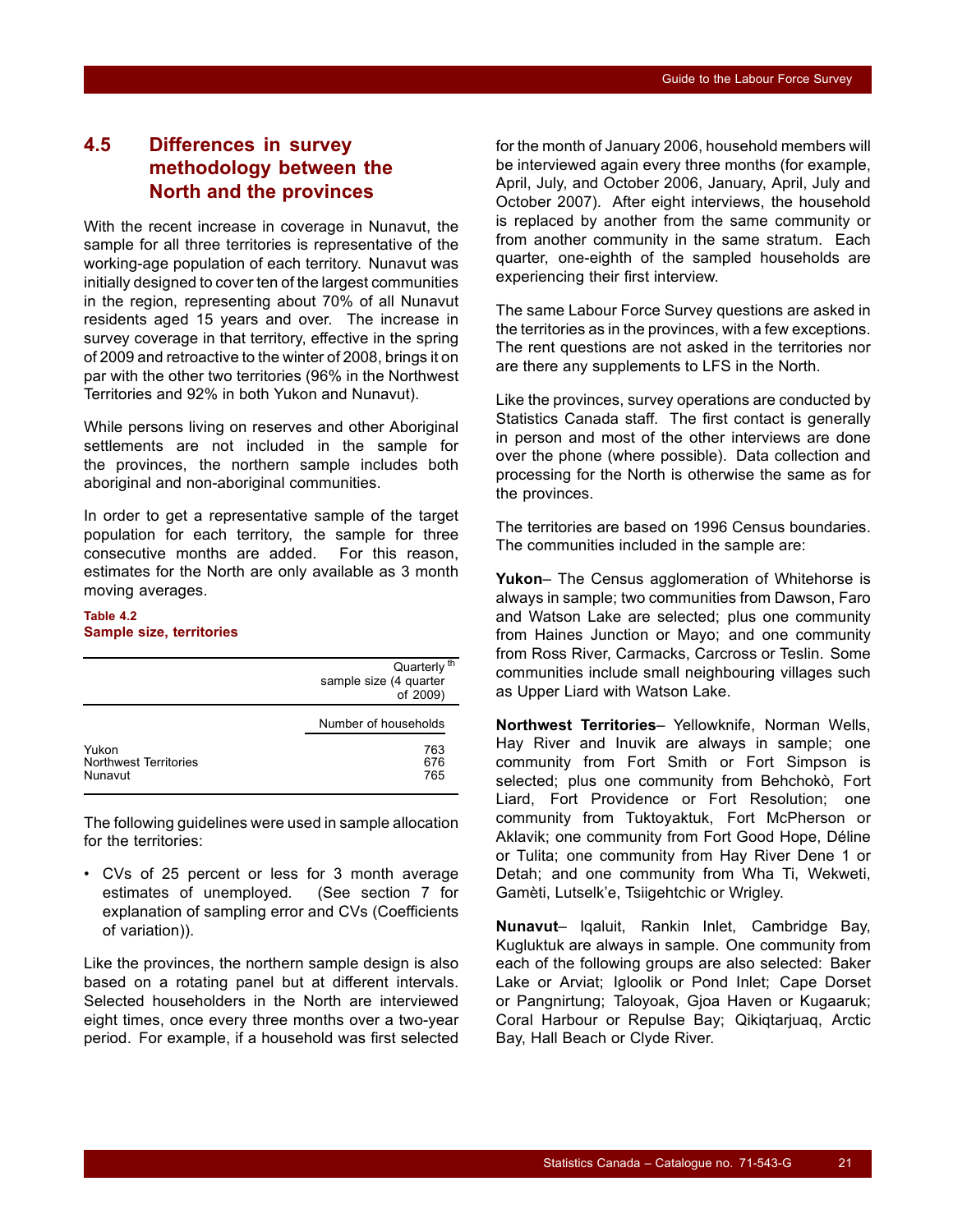<span id="page-23-0"></span>

## *Data collection*

## **5.1 Interviewing for the LFS**

Data collection for the LFS is carried out each month during the week following the LFS reference week. The reference week is normally the week containing the 15th day of the month.

Statistics Canada interviewers are employees hired and trained to carry out the LFS and other household surveys. Each month they contact the sampled dwellings to obtain the required labour force information.

LFS interviews are conducted by telephone by interviewers working out of a regional office CATI (Computer Assisted Telephone Interviews) site or by personal visit from a field interviewer. Since 2004, dwellings new to the sample in urban areas are contacted by telephone if the telephone number is available from administrative files, otherwise the dwelling is contacted by a field interviewer. The interviewer first obtains socio-demographic information for each household member and then obtains labour force information for all members aged 15 and over who are not members of the regular armed forces. The majority of subsequent interviews are conducted by telephone. In subsequent monthly interviews the interviewer confirms the socio-demographic information collected in the first month and collects the labour force information for the current month.

In each dwelling, information about all household members is usually obtained from one knowledgeable household member. Such 'proxy' reporting, which accounts for approximately 65% of the information collected, is used to avoid the high cost and extended time requirements that would be involved in repeat visits or calls necessary to obtain information directly from each respondent.

If, during the course of the six months that a dwelling normally remains in the sample, an entire household moves out and is replaced by a new household, information is obtained about the new household for the remainder of the six-month period.

## **5.2 Supervision and quality control**

All LFS interviewers are under the supervision of a staff of senior interviewers who are responsible for ensuring that interviewers are familiar with the concepts and procedures of the LFS and its many supplementary surveys, and also for periodically monitoring their interviewers. The senior interviewers are, in turn, under the supervision of the LFS program managers.

## **5.3 Non-response to the LFS**

Non-response to the LFS tends to average about 10% of eligible households. Interviewers are instructed to make all reasonable attempts to obtain LFS interviews with members of eligible households. For individuals who at first refuse to participate in the LFS, a letter is sent from the Regional Office to the dwelling address stressing the importance of the survey and the household's co-operation. This is followed by a second call (or visit) from the interviewer. For cases in which the timing of the interviewer's call (or visit) is inconvenient, an appointment is arranged to call back at a more convenient time. For cases in which there is no one home, numerous call backs are made. Under no circumstances are sampled dwellings replaced by other dwellings for reasons of non-response.

Each month, after all attempts to obtain interviews have been made, a small number of non-responding households remain. For households non-responding to the LFS, a weight adjustment is applied to account for non-responding households.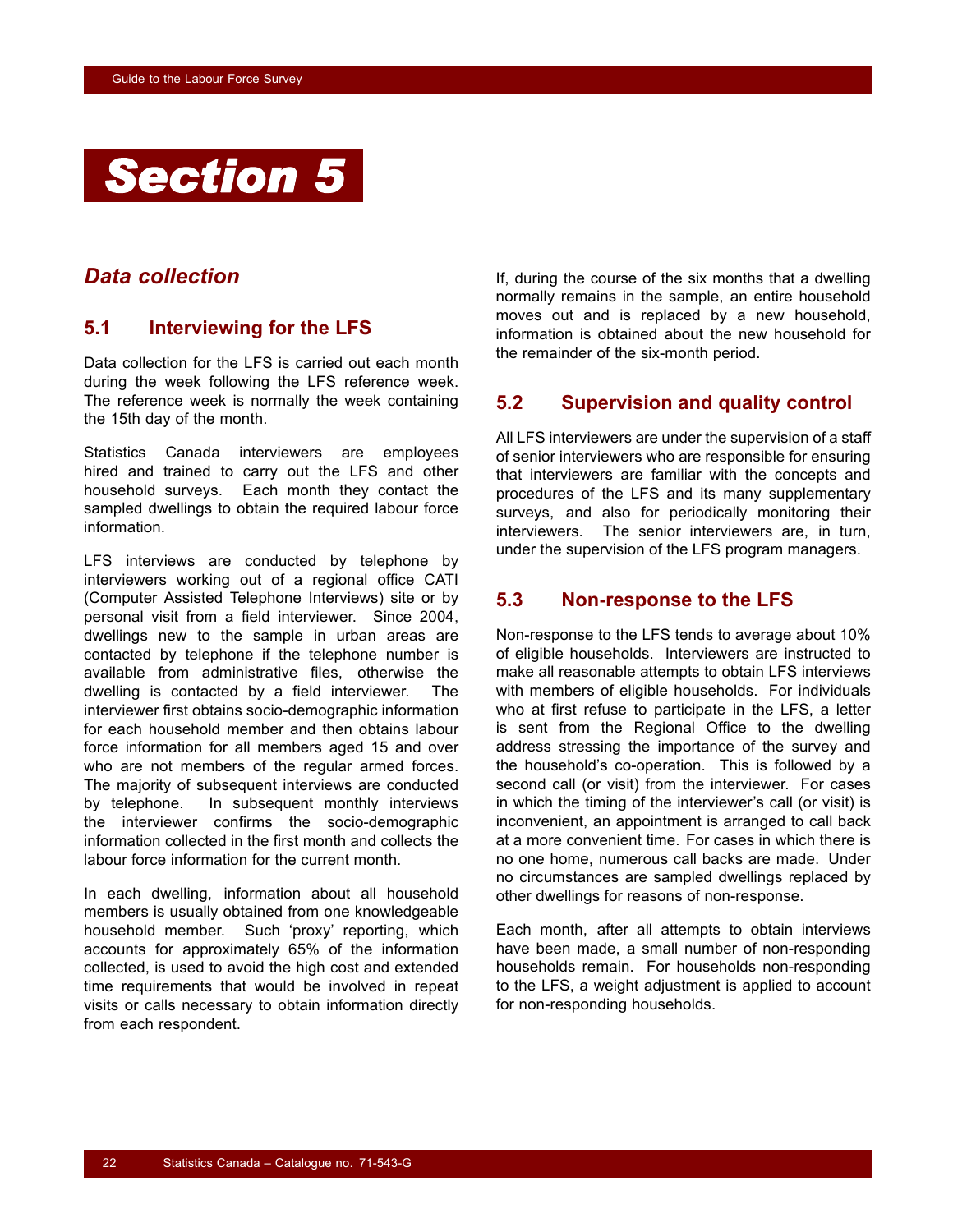<span id="page-24-0"></span>

## *Data processing*

## **6.1 Data capture**

Since 1994, responses to survey questions are captured directly by the interviewer at the time of the interview using a computerized questionnaire on a lap-top or desktop computer. The computerized questionnaire reduces processing time and costs associated with data entry, transcription errors, and data transmission. The response data are encrypted to ensure confidentiality and sent via modem to the appropriate Statistics Canada Regional Office. From there they are transmitted over a secure line to Ottawa for further processing. Prior to the introduction of computer assisted interviewing (CAI), information was recorded by the interviewer on a paper questionnaire, which was then sent for data capture in the Regional Office before transmission to Ottawa.

## **6.2 Editing**

Some editing is done directly at the time of interview. Where the information entered is out of range (too large or small) of expected values, or inconsistent with previous entries, the interviewer is prompted, through message screens on the computer, to modify the information. However, interviewers have the option of bypassing the edits, and of skipping questions if the respondent does not know the answer or refuses to answer. Therefore, the response data are subjected to further edit and imputation processes once they arrive in head office.

The editing and imputation phases of processing involve the identification of logically inconsistent or missing information items, and the modification of such conditions. Since the true value of each entry on the questionnaire is not known, the identification of errors can be done only through recognition of obvious inconsistencies (for example, a 15 year-old respondent who is recorded as having last worked in 1940). If a value is suspicious but reasonable,

the erroneous value will find its way into the monthly statistics. For that reason emphasis must be placed on quality controls and interviewer training to ensure that errors are both minimal in number and non-systematic in nature.

Where errors or omissions are detected, the erroneous or missing items are replaced by the imputation of logically consistent values. Such changes are made automatically by the edit and imputation system or through intervention of experts. These changes are based on pre-specified criteria, and may involve the internal logic of the questionnaire, reference to earlier month's information (if available), or the use of similar records to impute one or more values. In all cases, editing changes are recorded and this information is used to assess various aspects of survey performance. These records of errors are also used to advise interviewers of mistakes made in the past in order to avoid repetition of these mistakes in the future.

## **6.3 Industry and occupation coding**

In this process, industry and occupation codes are assigned using the respondent's job description on the questionnaire. The first step is an attempt to code each record using a computerized procedure. If this is unsuccessful, the coding is performed manually. In both cases, codes assigned are based on the classifications described in the North American Industry Classification System (NAICS 2002) and the National Occupational Classification for Statistics (NOC-S, 2001) manuals.

## **6.4 Creation of derived variables**

A number of data items (variables) on the microdata file are derived by combining items on the questionnaire according to classification rules. For example, labour force status is derived from specific combinations of responses to a number of survey questions regarding work activity, status in employment, job search, availability, etc.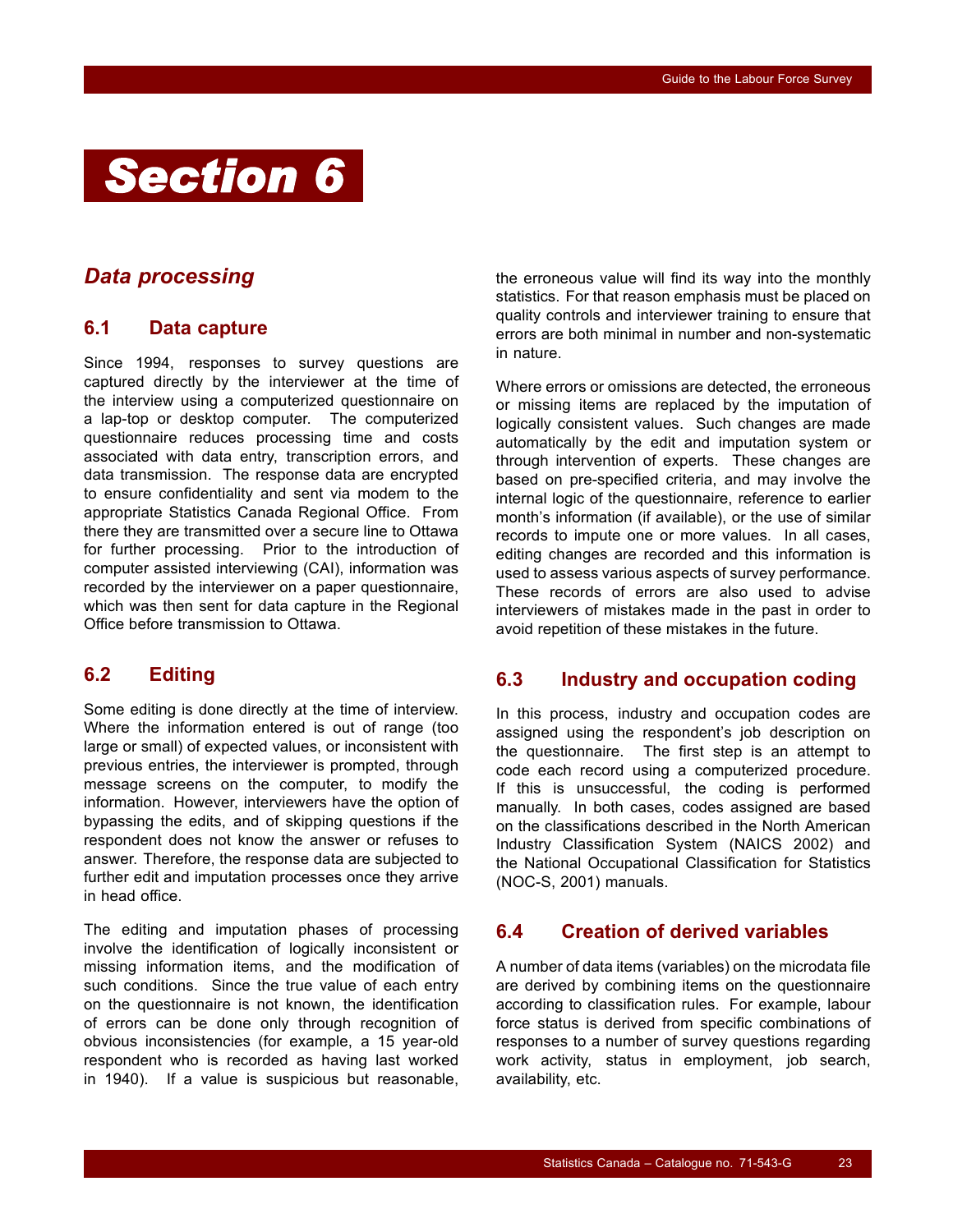## <span id="page-25-0"></span>**6.5 Weighting**

The sample data are weighted to enable tabulations of estimates at national, provincial, and sub-provincial levels of aggregation.

The sample design determines a certain number of weighting factors to be used in the calculation of the individual weights. The main component is the inverse of the probability of selection, known as the basic weight. For example, in an area where 2 percent of the households are sampled, each household would be assigned a basic weight of 1/.02=50. The basic weight is then adjusted for any sub-sampling due to growth that may have occurred in the area. This weight is then adjusted for non-response and coverage error.

In the LFS, some survey non-response is compensated for by carrying forward last month's data if they are available and appropriate. Any remaining non-response is accounted for by adjusting the weights for the responding households in the same area. This non-response adjustment assumes that the characteristics of the responding households are not significantly different than the non-responding households. To the extent that this assumption is true, non-response will not be a source of bias in the LFS estimates. The weights derived after the non-response adjustments are applied are called the subweights. The final adjustment to the weight is made to correct for coverage errors. The subweights are compared to independently derived estimates of population and adjusted so that the survey estimates of population conform to these control totals. These final weights are used in the LFS tabulations.

## **6.6 Seasonal adjustment: LFS procedures**

Most estimates associated with the labour market are subject to seasonal variation, that is, annually-recurring fluctuations attributable to climate and regular institutional events such as vacations, and holiday seasons. Seasonal adjustment is used to remove these seasonal variations from more than 3,000 series from the LFS, in order to facilitate analysis of short-term change for major indicators such as employment and unemployment by age and sex, employment by industry, and employment by class of worker (public

and private employee or self-employed). Many of these indicators are adjusted at national and provincial levels. Main labour force status estimates are also seasonally adjusted for Census Metropolitan Areas (CMAs), and published as three-month moving averages to reduce irregular movements caused by relatively small sample sizes.

## **6.7 Procedures**

Beginning in January 2010, X-12-ARIMA, as implemented in SAS (version 9.2) Proc X12, will be used for seasonal adjustment, replacing X-11-ARIMA used since 1980. In January 2010, all seasonally adjusted estimates were revised historically using the X-12-ARIMA program.

Seasonally adjusted estimates of overall employment and unemployment for Canada are derived by summing adjusted estimates for major age/sex groups (men aged 15 to 24, 25 to 54 and 55+; women aged 15 to 24, 25 to 54 and  $55+$ ). The resulting overall estimate is used as a benchmark for other seasonally adjusted series. For example, employment estimates by industry and class of worker are adjusted independently and then increased or decreased proportionately so that their total sums to the overall benchmark. This procedure is known as raking. Starting in January 2010, Statistics Canada's in house SAS Proc TSRaking program will be used for this purpose.

Overall employment and unemployment estimates for the provinces are also derived by summing adjusted estimates for major age/sex groups (men 15 to 24, 25+; women aged 15 to 24, 25+). However, prior to the summation, the estimate for each age/sex group is raked to the corresponding national estimate. Similarly, estimates of employment by industry are raked to the provincial employment total.

Seasonally adjusted estimates of labour force for any particular group are derived by adding the seasonally adjusted estimates of employment and unemployment for that group. Similarly, seasonally adjusted rates (for example, unemployment rate) are calculated by dividing the seasonally adjusted numerator by the seasonally adjusted denominator. In the case of the participation rate and employment rate, only the numerator is seasonally adjusted.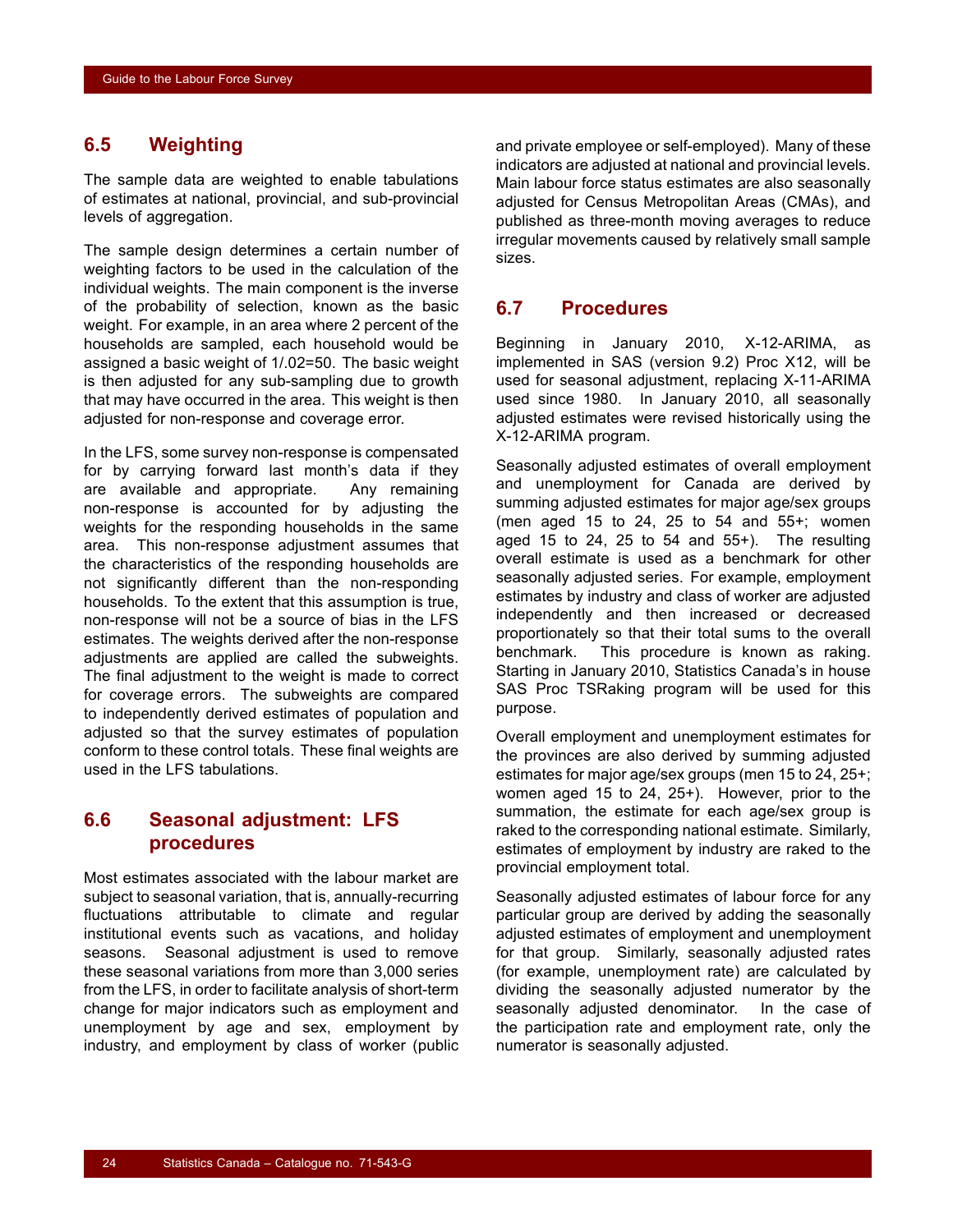## <span id="page-26-0"></span>**6.8 Adjustment for reference week effect**

The definition of the LFS reference week (usually the week with the 15th day of the month) implies that the actual dates of the week vary from year to year. This variability may impact on the month-to-month change in major labour market estimates. For example, more students may have finished exams and entered the labour market before the end of reference week in years when the 15th day of June falls near the beginning of the week, than is the case in years when the 15th falls near the end of reference week. The reference week effects are removed from the series so that the underlying trend is easier to interpret. These adjustments compensate for early or late reference weeks.

Starting in 2010, these effects will be estimated by the seasonal adjustment program X-12-ARIMA using a regression model with ARIMA residuals.

## **6.9 Adjustment for holiday effects on actual hours worked**

In addition, actual hours of work are particularly affected by variability in the dates of the reference week

combined with the presence of fixed (Thanksgiving, Remembrance Day) or moving holidays (Easter) during the reference week in some years but not in others. Similarly, fluctuations can also occur in July, depending on the timing of the reference week relative to the usual vacation period which tends to peak in the latter half of July. This variability introduces significant fluctuation in estimates of actual hours worked and are therefore removed from the series prior to seasonal adjustment.

Starting in January 2010, a method used by the System of National Accounts labour statistics was adopted. Permanent prior adjustments are now generated by adding back the hours lost due to the holiday as reported by respondents of the Labour Force Survey. The historical series have been revised using this new method. The holidays that may fall in reference week and are adjusted with priors (adding back the hours lost) include Family day, March break, Easter Friday or Easter Monday, the July construction holiday in Quebec, Thanksgivng and Remembrance day.

Since holiday effects on actual hours worked vary a great deal from industry to industry depending on the characteristics of each regarding the observance of holidays and summer vacation practices, prior adjustments are calculated and performed separately for each major industry group.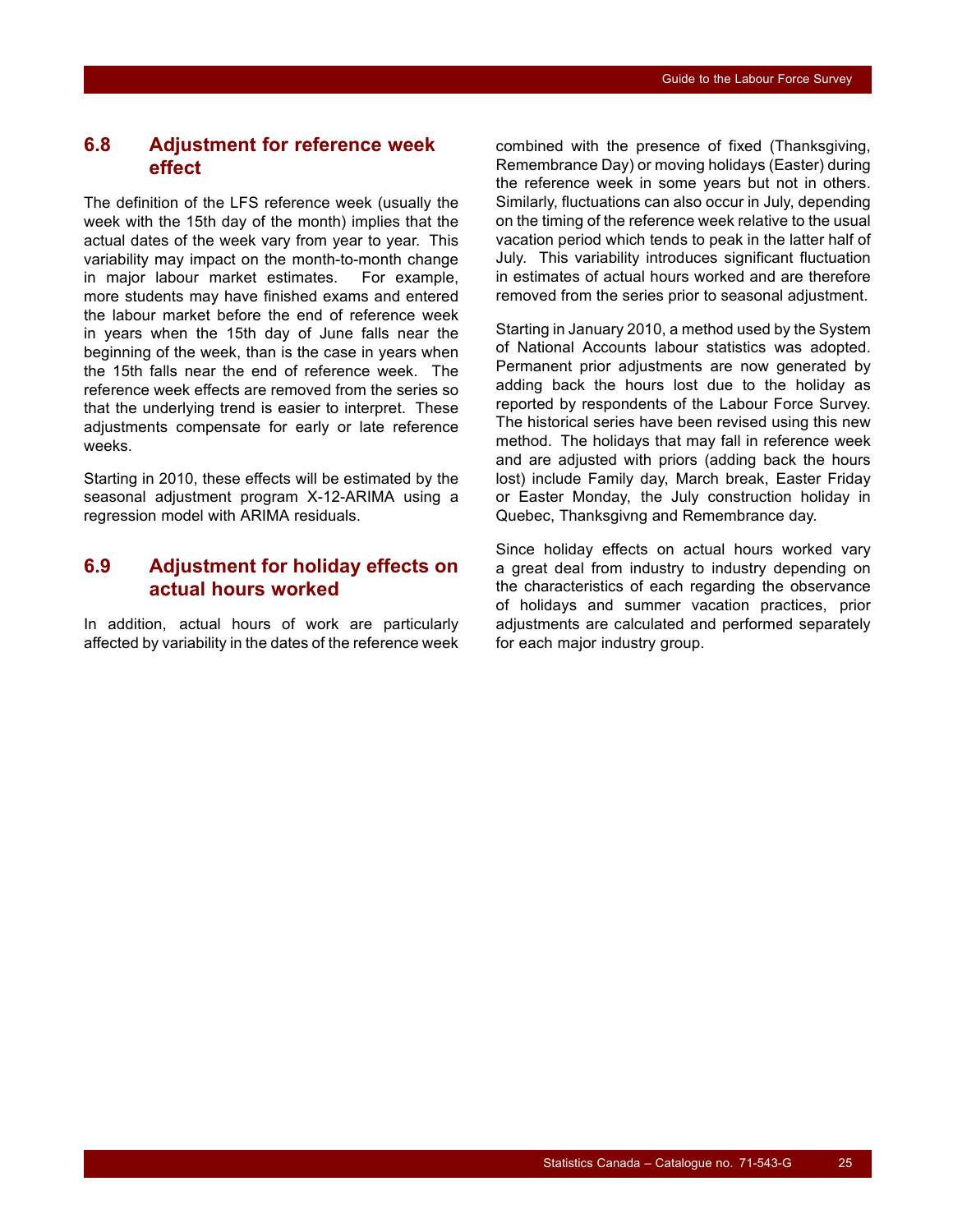<span id="page-27-0"></span>

## *Data quality*

## **7.1 Non-sampling errors**

Errors, which are not related to sampling, may occur at almost every phase of a survey operation. Interviewers may misunderstand instructions, respondents may make errors in answering questions, the answers may be incorrectly entered and errors may be introduced in the processing and tabulation of the data. These are all examples of non-sampling errors.

Over a large number of observations, randomly occurring errors will have little effect on estimates derived from the survey. However, errors occurring systematically will contribute to biases in the survey estimates. Quality assurance measures are implemented at each step of the data collection and processing cycle to monitor the quality of the data. These measures include the use of highly skilled interviewers, extensive training of interviewers with respect to the survey procedures and questionnaire, observation of interviewers to detect problems of questionnaire design or misunderstanding of instructions, edits to ensure that data entry errors are minimized and coding and edit quality checks to verify the processing logic.

## **7.2 Sampling errors**

The Labour Force Survey collects information from a sample of households. Somewhat different figures might have been obtained if a complete census had been taken using the same questionnaires, interviewers, supervisors, processing methods, etc. as those actually used in the Labour Force Survey. The difference between the estimates obtained from the sample and those that would give a complete count taken under similar conditions is called the sampling error of the estimate, or sampling variability. Approximate measures of sampling error accompany Labour Force Survey products and users are urged to make use of them while analysing the data.

Three interpretation methods can be used to evaluate the precision of the estimates: the standard error, and two other methods also based on standard error: confidence intervals and coefficients of variation.

#### **7.2.1 Interpretation using standard error**

The sampling error, or standard error, is a measure that quantifies how different the sample estimate might be from the census value. It is based on the idea of selecting several samples, although in a survey only one sample is drawn and information is collected on units in that sample. Using the same sampling plan, if a large number of samples were to be drawn from the same population, then about 68% of the samples would produce a sample estimate that is within one standard error of the census value and in about 95% of the samples it will be within two standard errors of the census value.

When looking at changes, for example month to month changes, two thirds of the time (68%) a change greater than the sampling error indicates a real change. The larger the change compared to the standard error, the better the chance that we are observing a real change, as opposed to a change due to sampling variability. At the 95% confidence level, the change in the estimate must be greater than twice the sampling error in order to ensure that change is real.

Movements in estimates that are smaller than the sampling error are less likely to reflect a real change and more likely to be due to sampling variability. While the above is true for monthly movements, one can have more confidence in a series of consecutive movements in the same direction, even though some of the monthly movements may be smaller than the sampling error.

To illustrate, let us say that between two months the published estimate for total employment increases by 40,000, and that the associated standard error for the movement estimate is 27,200. Since the increase is larger than the standard error, the probability is at least two out of three (68%) that the increase of 40,000 in employment is a real change. To reach a 95%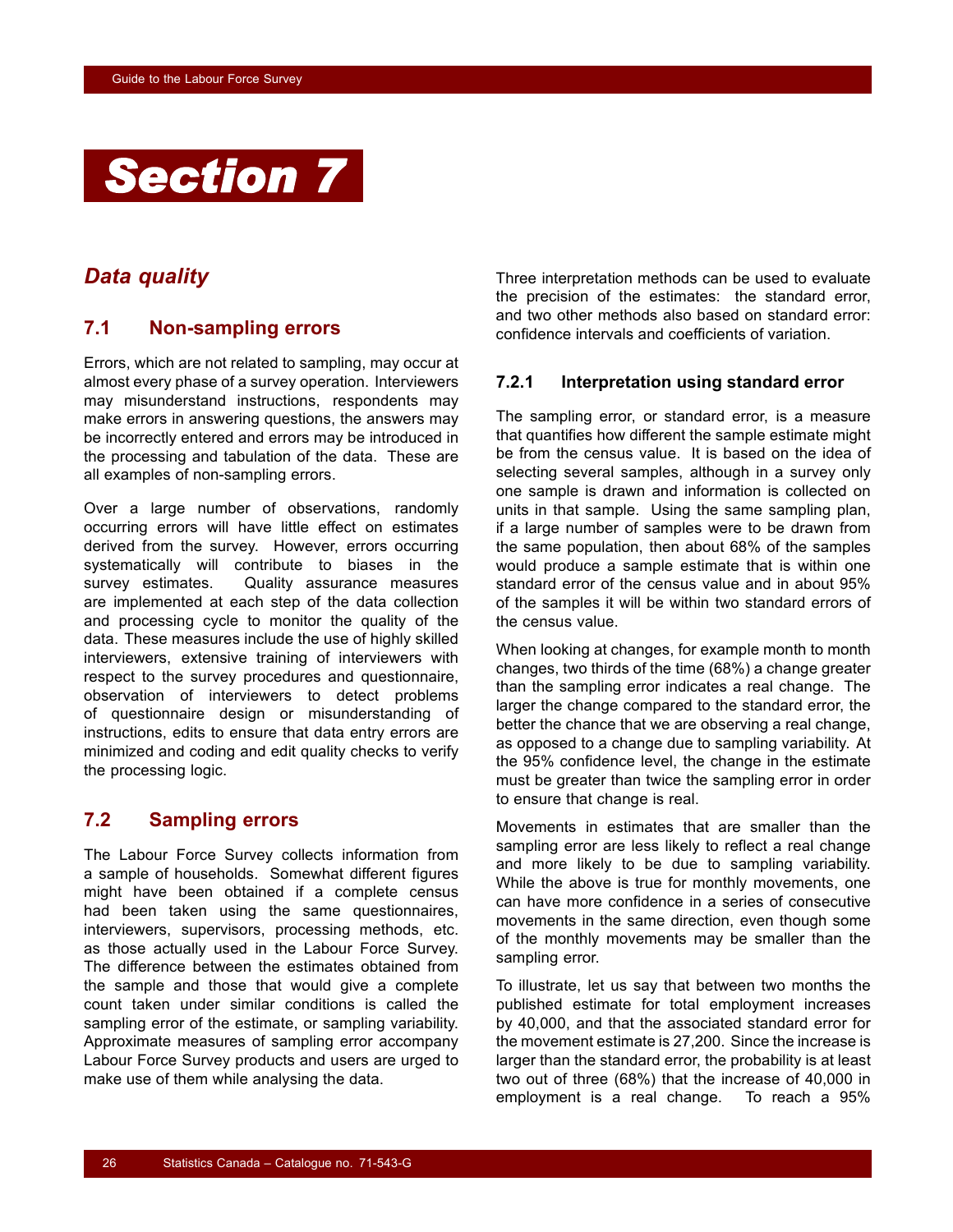confidence level, the standard error has to be doubled. Because the increase of 40,000 in employment is smaller than twice the standard error (54,400), it is impossible to state with a 95% confidence level that there was an increase in employment.

## **7.2.2 Interpretation using confidence intervals**

Confidence intervals provide another way of looking at the variability inherent in estimates of sample surveys. To illustrate how to calculate the confidence interval, let us say that one month the published estimate for total employment rose by 16,000 to reach 16,500,000. The associated standard error for the movement estimate is 27,200. Using the standard error to build the confidence intervals, we can say that:

- There are approximately two chances in three (68%) that the real value of the movement between the two months falls within the range -11,200 to +43,200 (16,000 + or – one standard error).
- There are approximately nine chances in ten (90%) that the real value of the movement between the two months falls within the range -27,520 to +59,520 (16,000 + or – 1.6 times the standard error).
- There are approximately nineteen chances in twenty (95%) that the real value of the movement between the two months falls within the range -38,400 to +70,400 (16,000 + or – two standard errors).

### **7.2.3 Interpretation using coefficient of variation**

Sampling variability can also be expressed relative to the estimate itself. The standard error as a percentage of the estimate is called the coefficient of variation (CV) or the relative standard error. The CV is used to give an indication of the uncertainty associated with the estimates. For example, if the CV is 7%, then in 68% of the samples the census value will lie within plus or minus 7% or one CV and in 95% of the samples the census value will lay within plus or minus 14% or two times the CV of the estimate.

Small CV's are desirable because they indicate that the sampling variability is small relative to the estimate. The CV depends on the size of the estimates, the sample size the estimate is based on, the distribution of the sample, and the use of auxiliary information in the estimation procedure. The size of the estimates is important because the CV is the sampling error expressed as a percentage of the estimate. The smaller the estimate the larger the CV (all other things being equal). For example, when the unemployment rate is high the CV may be small. If the unemployment rate falls due to improved economic conditions then the corresponding CV will become larger. Typically, of similar estimates, the one with largest sample size will yield the smaller CV. This is because the sampling error is smaller.

Also, estimates referring to characteristics that are more clustered will have a higher CV. For example, persons employed in forestry, fishing, mining, oil and gas in Canada are more clustered geographically than employed women aged 55 to 64 years in Ontario. The latter will have a smaller sampling variability although the estimates are of approximately the same size.

Finally estimates referring to age and sex are usually more reliable than other similar estimates because the LFS sample is calibrated to post-censal population projections of various age and sex groupings. Continuing the previous example, persons employed part-time in Alberta will have a larger sampling variability than employed men aged 35 to 44 years in British Columbia although the estimates are of similar size.

#### **7.2.4 Variability of monthly estimates**

To look up an approximate measure of the CV of an estimate of a monthly total, please consult table [7.1,](#page-29-0) which gives the size of the estimate as a function of the geography and the CV. The rows give the geographic area of the estimate while the columns indicate the resulting level of accuracy in terms of the CV, given the size of the estimate. To determine the CV for an estimate of size X in an area A, look across the row for area A, find the first estimate that is less than or equal to X. Then the title of the column will give the approximate CV. For example, to determine the sampling error for an estimate of 33.8 thousand unemployed in Newfoundland and Labrador in August 2008, we find the closest but smaller estimate of 26.6 thousand giving a CV of 5%. Therefore, the estimate of 33,800 unemployed in Newfoundland and Labrador has a CV of roughly 5%.

Table [7.1](#page-29-0) is supplied as a rough guide to the sampling variability. The sampling variability is modeled so that, given an estimate, approximately 75% of the actual CVs will be less than or equal to the CVs derived from the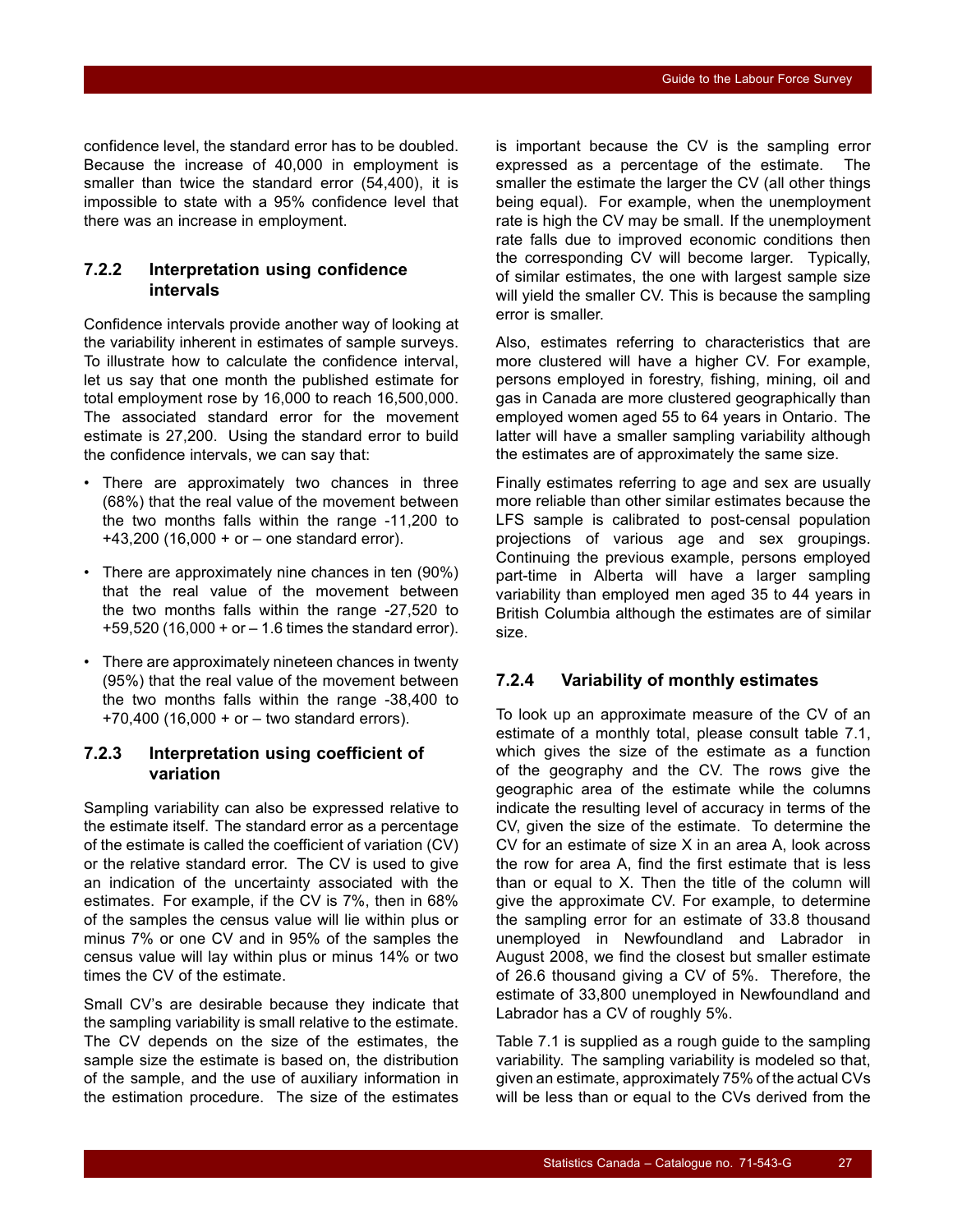<span id="page-29-0"></span>table. There will, however, be 25% of the actual CVs that will be somewhat higher than the ones given by the table.

Table 7.1 can also be used with either seasonally adjusted estimates, or with estimates that have not been seasonally adjusted. Studies have shown that LFS standard errors for seasonally adjusted data are close to those for unadjusted data.

The CV values given in table 7.1 are derived from models based on 2006 to most of 2009 LFS sample data. It is important to bear in mind that these values are approximations.

### **7.2.5 Variability of annual estimates**

To look up an approximate measure of the CV of an estimate of an annual average, please consult table [7.2](#page-30-0), which gives the size of the estimate as a function of the geography and the CV. The rows give the geographic level of the estimate while the columns indicate the resulting level of accuracy in terms of the CV, given the size of the estimate. To determine the CV for an estimate of size X in an area A, look across the row for area A, find the first estimate that is less than or equal to X. Then the title of the column will give the approximate CV. For example, to determine

the sampling error for an annual average estimate of 33.5 thousand unemployed in Newfoundland and Labrador in 2008, we find the closest but smaller estimate of 19.5 thousand giving a CV of 2.5%. Therefore, the estimate of 33,500 unemployed in Newfoundland and Labrador has a CV of roughly 2.5%.

Table [7.2](#page-30-0) is supplied as a rough guide to the sampling variability. The sampling variability is modeled so that, given an estimate, approximately 75% of the actual CVs will be less than or equal to the CVs derived from the table. There will, however, be 25% of the actual CVs that will be somewhat higher than the ones given by the table.

The CV values given in table [7.2](#page-30-0) are derived from a model based on 2005 to most of 2009 LFS sample data. It is important to bear in mind that these values are approximations.

#### **7.2.6 Sampling variability tables for the territories**

The CV values given in table [7.3](#page-30-0) for the Yukon and Northwest Territories are derived from models based on 2004 to most of 2009 LFS sample data; for Nunavut, it is based on data from 2008 to most of 2009.

#### **Table 7.1**

#### **CVs for estimates of monthly totals for Canada and the provinces**

|                           | Coefficient of variation |       |       |      |       |       |       |       |       |
|---------------------------|--------------------------|-------|-------|------|-------|-------|-------|-------|-------|
|                           | 1.0%                     | 2.5%  | 5.0%  | 7.5% | 10.0% | 15.0% | 20.0% | 25.0% | 30.0% |
| Canada                    | 1106.2                   | 330.8 | 146.8 | 86.1 | 49.2  | 28.9  | 19.4  | 14.1  | 10.8  |
| Newfoundland and Labrador | 264.1                    | 69.3  | 26.6  | 14.6 | 8.6   | 4.7   | 3.1   | 2.2   | 1.6   |
| Prince Edward Island      | 65.8                     | 19.5  | 8.4   | 4.9  | 2.9   | 1.7   | 1.1   | 0.8   | 0.6   |
| Nova Scotia               | 252.2                    | 73.5  | 31.3  | 18.1 | 10.6  | 6.1   | 4.1   | 3.0   | 2.3   |
| New Brunswick             | 220.9                    | 63.4  | 26.6  | 15.2 | 8.9   | 5.1   | 3.4   | 2.4   | 1.9   |
| Quebec                    | 1041.4                   | 303.4 | 130.2 | 75.3 | 43.5  | 25.1  | 16.7  | 12.1  | 9.3   |
| Ontario                   | 1144.6                   | 329.7 | 140.5 | 80.8 | 46.4  | 26.7  | 17.7  | 12.8  | 9.7   |
| Manitoba                  | 196.0                    | 59.8  | 27.4  | 16.3 | 9.1   | 5.4   | 3.7   | 2.7   | 2.1   |
| Saskatchewan              | 164.4                    | 50.1  | 22.9  | 13.6 | 7.6   | 4.5   | 3.1   | 2.2   | 1.7   |
| Alberta                   | 506.3                    | 154.9 | 72.4  | 43.3 | 23.7  | 14.2  | 9.6   | 7.0   | 5.4   |
| <b>British Columbia</b>   | 634.8                    | 189.9 | 85.7  | 50.5 | 28.1  | 16.6  | 11.1  | 8.1   | 6.2   |

**Note(s):** Estimates are in thousands.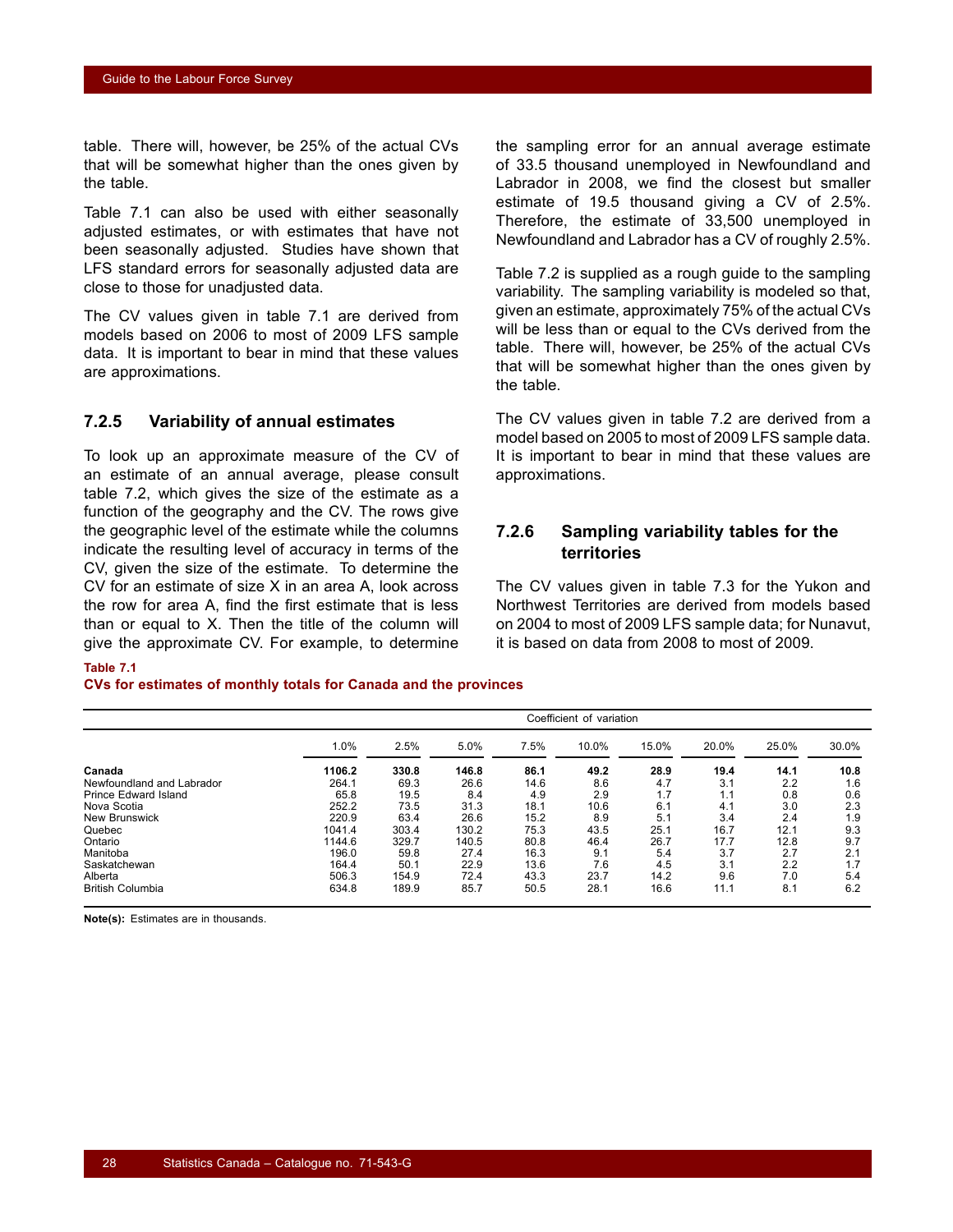#### <span id="page-30-0"></span>**Table 7.2 CVs for estimates of annual averages for Canada and the provinces**

|                           | Coefficient of variation |       |      |      |       |       |       |       |       |  |
|---------------------------|--------------------------|-------|------|------|-------|-------|-------|-------|-------|--|
|                           | 1.0%                     | 2.5%  | 5.0% | 7.5% | 10.0% | 15.0% | 20.0% | 25.0% | 30.0% |  |
| Canada                    | 428.2                    | 121.8 | 53.8 | 31.1 | 16.6  | 9.6   | 6.3   | 4.6   | 3.4   |  |
| Newfoundland and Labrador | 70.1                     | 19.5  | 8.7  | 5.0  | 2.6   | 1.5   | 1.0   | 0.7   | 0.5   |  |
| Prince Edward Island      | 19.8                     | 6.2   | 3.0  | 1.8  | 1.0   | 0.6   | 0.4   | 0.3   | 0.2   |  |
| Nova Scotia               | 91.0                     | 26.3  | 11.9 | 6.9  | 3.7   | 2.2   | 1.4   | 1.0   | 0.8   |  |
| New Brunswick             | 73.2                     | 21.3  | 9.7  | 5.7  | 3.0   | 1.8   | 1.2   | 0.8   | 0.6   |  |
| Quebec                    | 310.0                    | 94.0  | 45.2 | 27.2 | 14.2  | 8.5   | 5.8   | 4.2   | 3.2   |  |
| Ontario                   | 325.4                    | 96.1  | 45.6 | 27.2 | 13.9  | 8.3   | 5.6   | 4.0   | 3.1   |  |
| Manitoba                  | 71.8                     | 21.3  | 10.2 | 6.1  | 3.1   | 1.9   | 1.2   | 0.9   | 0.7   |  |
| Saskatchewan              | 58.3                     | 17.3  | 8.3  | 5.0  | 2.5   | 1.5   | 1.0   | 0.7   | 0.6   |  |
| Alberta                   | 194.6                    | 56.9  | 27.2 | 16.2 | 8.1   | 4.8   | 3.2   | 2.3   | 1.8   |  |
| <b>British Columbia</b>   | 209.4                    | 62.8  | 30.4 | 18.3 | 9.3   | 5.6   | 3.8   | 2.8   | 2.1   |  |

**Note(s):** Estimates are in thousands.

#### **Table 7.3 CVs for estimates for the territories, 3 month moving average and annual averages**

|                         | Coefficient of variation |      |      |      |       |       |       |       |       |  |
|-------------------------|--------------------------|------|------|------|-------|-------|-------|-------|-------|--|
|                         | 2.0%                     | 3.5% | 5.0% | 7.5% | 10.0% | 15.0% | 20.0% | 25.0% | 30.0% |  |
| 3 month moving averages |                          |      |      |      |       |       |       |       |       |  |
| Yukon                   | 23.2                     | 11.2 | 5.3  | 2.9  | 1.4   | 0.8   | 0.5   | 0.4   | 0.3   |  |
| Northwest Territories   | 29.6                     | 14.3 | 6.5  | 3.6  | 1.7   | 0.9   | 0.6   | 0.4   | 0.3   |  |
| Nunavut                 | 15.1                     | 7.7  | 3.7  | 2.2  | 1.1   | 0.6   | 0.4   | 0.3   | 0.2   |  |
| <b>Annual averages</b>  |                          |      |      |      |       |       |       |       |       |  |
| Yukon                   | 20.2                     | 8.9  | 3.9  | 2.1  | 0.9   | 0.5   | 0.3   | 0.2   | 0.1   |  |
| Northwest Territories   | 26.3                     | 11.9 | 5.0  | 2.6  | 1.1   | 0.6   | 0.4   | 0.2   | 0.2   |  |
| Nunavut                 | 10.4                     | 5.2  | 2.4  | 1.4  | 0.7   | 0.4   | 0.2   | 0.2   | 0.1   |  |
|                         |                          |      |      |      |       |       |       |       |       |  |

**Note(s):** Estimates are in thousands.

For more accurate measures of variability, please contact Client Services at 1 866 873-8788 or e-mail us at *labour@statcan.gc.ca*.

### **7.2.7 Variability of rates**

Estimates that are rates and percentages are subject to sampling variability that is related to the variability of the numerator and the denominator of the ratio. The various rates given are treated differently because some of the denominators are calibrated figures that have no sampling variability associated with them.

#### **7.2.8 Unemployment rate**

The unemployment rate is the ratio of X, the total number of unemployed in a group, to Y, which is the total number of participants in the labour force in the same group. Here the group may be a province or CMA and/or it may be an age-sex group. For example, in September 2006, there were approximately 30,200 unemployed persons in Newfoundland and Labrador and 255,000 participants in the labour force, giving an unemployment rate of 11.8%.

The CV for the unemployment rate can be estimated with the following formula:

#### $[CV(X/Y)]^2 = [CV(X)]^2 + [CV(Y)]^2 - 2p[CV(X)] [CV(Y)]$

where CV(X) would be the CV for the total number of unemployed in a specific geographic or demographic subgroup and CV(Y) would be the CV for the total number of participants in the labour force in the same subgroup. The correlation coefficient, denoted *p*, mesures the amount of linear association between X and Y (respectively, the number of unemployed and the number of participants in the labour force in the same subgroup). The value of *p* ranges between -1 and 1. For example, a strong positive linear association would indicate that unemployment counts generally increases as the total number of participants in the labour force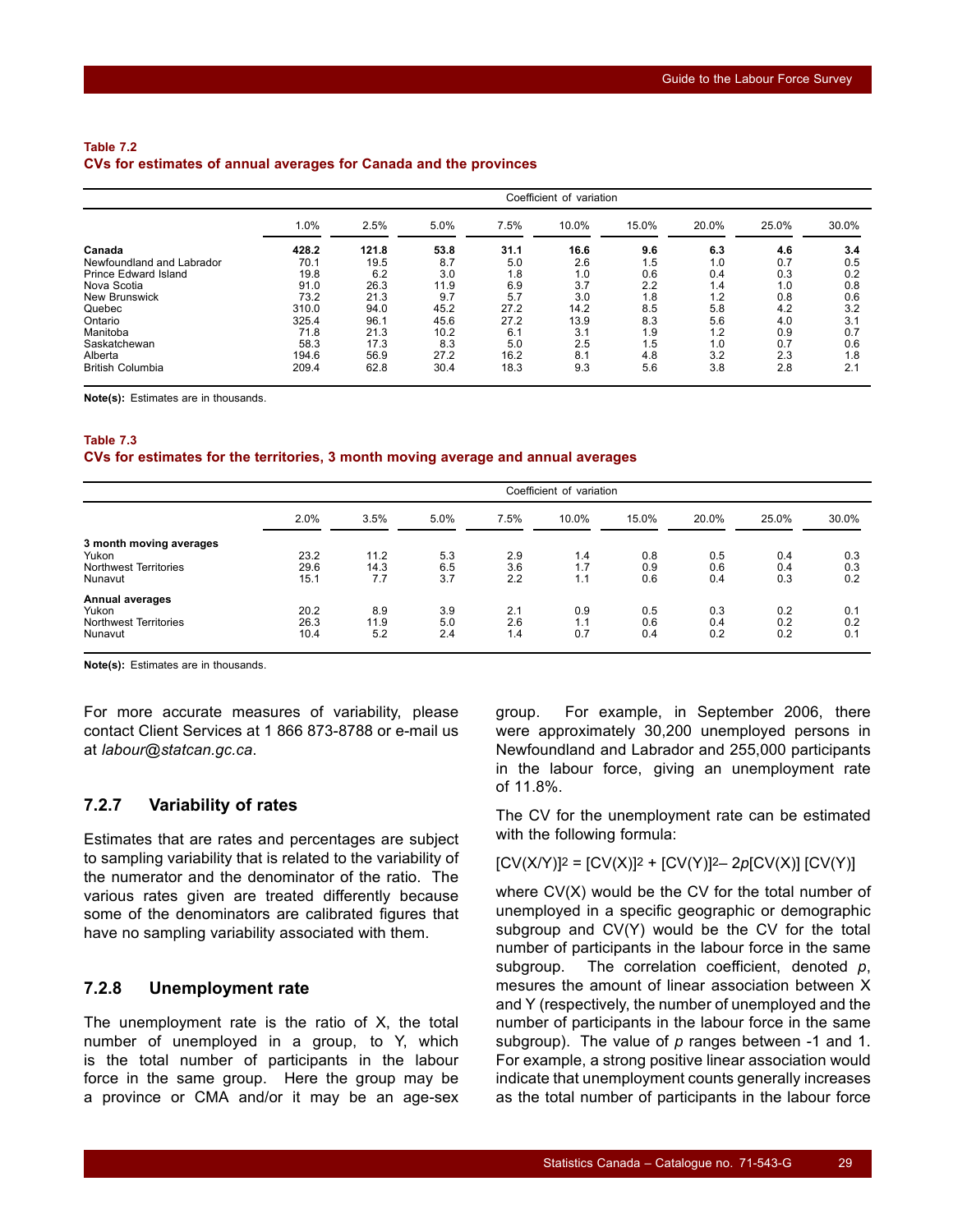increases. Note that we can expect a larger CV for the unemployment rate when *p* is negative since in this case, the third term on the right side of the equation above becomes positive.

When *p* is not available, the most conservative approach is to take  $p = -1$ , which leads to the simplified formula:

 $CV(X/Y) = CV(X) + CV(Y)$ 

Note that this will likely lead to an overestimation of the CV(X/Y).

In the previous example, the CVs of the monthly estimates for the unemployment count and the total number of participants in the labour force in Newfoundland and Labrador are respectively 5% and 2.5% from Table 7.1. An approximation of the CV for the unemployment rate of 11.8% using the above formula would be:

 $5.0\% + 2.5\% = 7.5\%$ 

#### **7.2.9 Participation rate and employment rate**

The participation rate represents the number of persons in the labour force expressed as a percentage of the total population size. The employment rate is the total number of employed divided by the total population size. For both the above rates, the numerator and the denominator represent the same geographic and demographic group.

For Canada, the provinces, CMAs and some age-sex groups the LFS population estimates are not subject to sampling variability because they are calibrated to independent sources. Therefore, in the case of the participation rate and the employment rate of these geographic and demographic groups, the CV is equal to that of the contributing numerator.

Subgroups of Canada, the provinces and age-sex groups are called domains; for example, persons employed in agriculture in Manitoba are a domain. To determine the CV of rates in the case of domains, the variability of both the numerator and the denominator have to be taken into account because the denominator is no longer a controlled total and is subject to sampling variability. Therefore, for participation rates and employment rates of domains, the CV can be determined similar to the unemployment rate. The totals in the numerator and denominator for the relevant rate should reflect the same domain or subgroup.

#### **7.2.10 Variability of estimate of change**

The difference of estimates from two time periods gives an estimate of change that is also subject to sampling variability. An estimate of year-to-year or month-to-month change is based on two samples which may have some households in common. Hence, the CV of change depends on the CV of the estimates for both periods and the sample overlap, *p*, between the periods. The following formula can be used to approximate the estimate of change:

$$
CV (X2 - Y1) = \sqrt{1 - \rho} \frac{\sqrt{Y_1^2 CV (X_1)^2 + Y_2^2 CV (X_2)^2}}{(X_2 - Y_1)}
$$

where  $Y_1$  and  $Y_2$  are the estimates for the two periods. The value of  $p$  is the correlation coefficient between  $Y_1$  and  $Y_2$ . The value of  $p$  ranges between -1 and 1, with 1 being the perfect positive linear association. One can generally use the sample overlap to approximate the correlation coefficient as follows:

• For the provinces: use  $p = 5/6$  for month-to-month changes, and  $p = 0$  for year-to-year changes.

Empirical studies at Statistics Canada have shown that for the provinces, a *p* value equal to 5/6 is a good approximation for estimates of employment, but for estimates of unemployment, a *p* value of 0.45 would yield a better approximation for month-to-month changes.

When comparing the annual averages of two years, the CV of the annual estimates (table [7.2](#page-30-0)) should be used. For month-to-month change, seasonally adjusted estimates should be used in conjunction with the CVs of the monthly estimates from table [7.1](#page-29-0). Note that the above formula gives approximate estimates of the sampling variability associated to an estimate of change.

#### **7.2.11 Guidelines on data reliability**

Household surveys within Statistics Canada generally use the following guidelines and reliability categories in interpreting CV values for data accuracy and in the dissemination of statistical information.

**Category 1** - If the CV is  $\leq$  16.5% - no release restrictions: data are of sufficient accuracy that no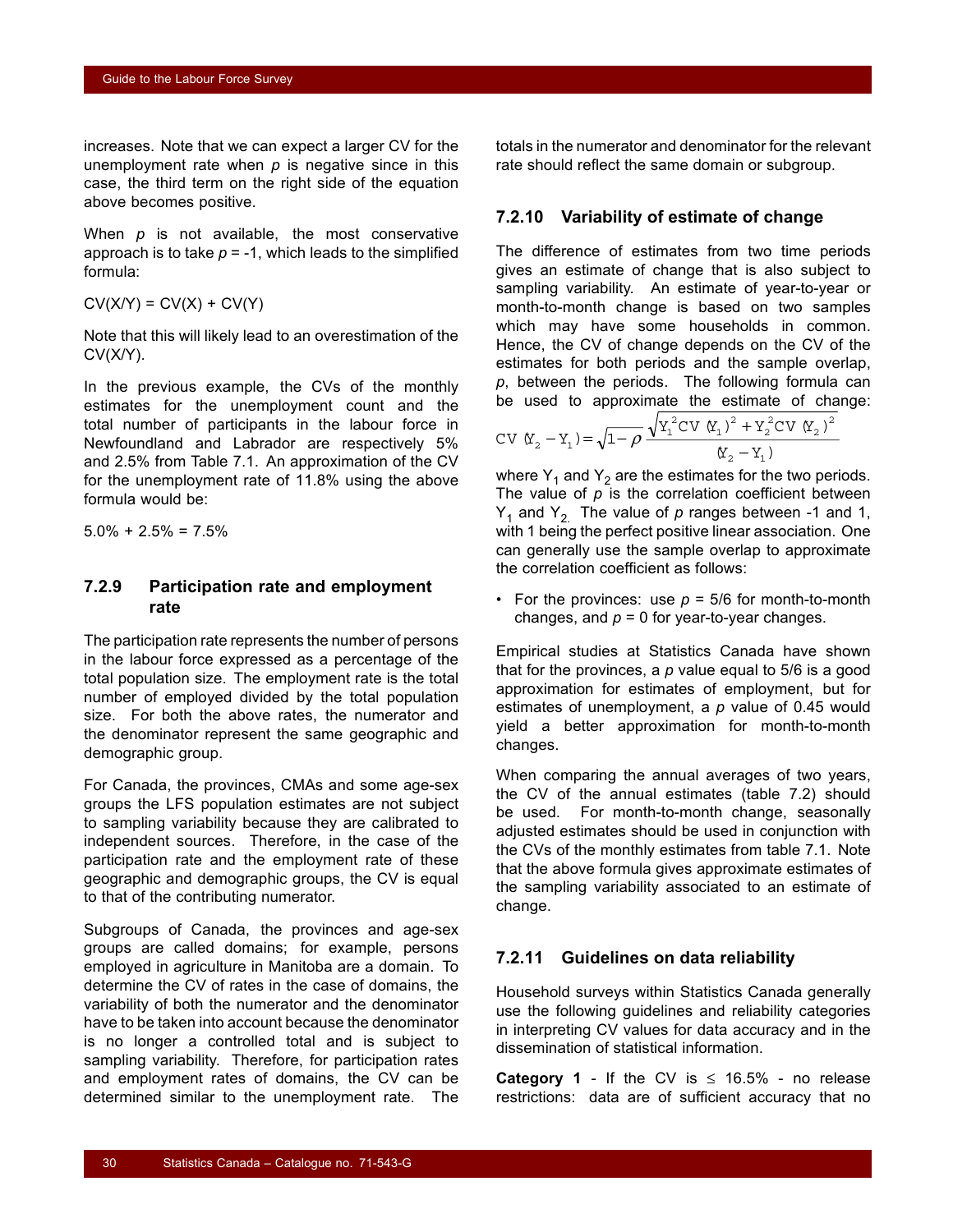<span id="page-32-0"></span>special warnings to users or other restrictions are required.

**Category 2** - If the CV is > 16.5% and ≤ 33.3% release with caveats: data are potentially useful for some purposes but should be accompanied by a warning to users regarding their accuracy.

**Category 3** - If the CV > 33.3% - not recommended for release: data contain a level of error that makes them so potentially misleading that they should not be released in most circumstances. If users insist on inclusion of Category 3 data in a non-standard product, even after being advised of their accuracy, the data should be accompanied by a disclaimer. The user should acknowledge the warnings given and undertake not to disseminate, present or report the data, directly or indirectly, without this disclaimer.

## **7.3 Release criteria**

Statistics Canada is prohibited by law from releasing any data which would divulge information obtained under the Statistics Act that relates to any identifiable person, business or organization without the prior knowledge or the consent in writing of that person, business or organization. Various confidentiality rules are applied to all data that are released or published to prevent the publication or disclosure of any information deemed confidential. If necessary, data are suppressed to prevent direct or residual disclosure of identifiable data.

The LFS produces a wide range of outputs that contain estimates for various labour force characteristics. Most of these outputs are estimates in the form of tabular cross-classifications. Estimates are rounded to the nearest hundred and a series of suppression rules are used so that any estimate below a minimum level is not released.

The LFS suppresses estimates below the levels presented in the table 7.4.

# **Table 7.4**

**Minimum size for release, Canada, provinces and territories**

|                                                                                                                                                                                                                                 | Minimum size<br>for release                                                                    |
|---------------------------------------------------------------------------------------------------------------------------------------------------------------------------------------------------------------------------------|------------------------------------------------------------------------------------------------|
|                                                                                                                                                                                                                                 | thousands                                                                                      |
| Canada<br>Newfoundland and Labrador<br>Prince Edward Island<br>Nova Scotia<br>New Brunswick<br>Quebec<br>Ontario<br>Manitoba<br>Saskatchewan<br>Alberta<br><b>British Columbia</b><br>Yukon<br>Northwest Territories<br>Nunavut | 1.5<br>0.5<br>0.2<br>0.5<br>0.5<br>1.5<br>1.5<br>0.5<br>0.5<br>1.5<br>1.5<br>0.2<br>0.2<br>0.2 |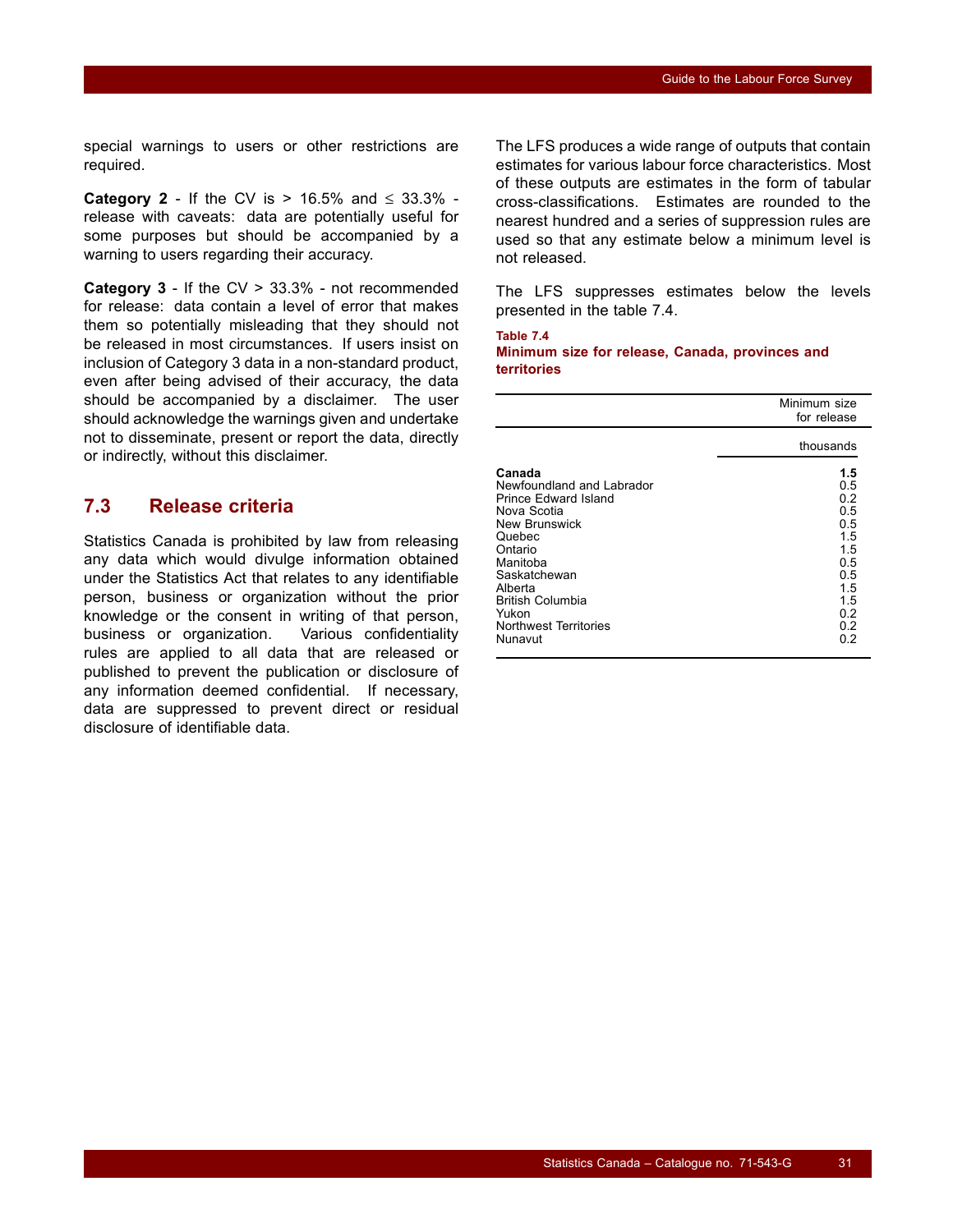<span id="page-33-0"></span>

## *Products and services*

A broad range of tabulated data compiled from the Labour Force Survey is contained in regular publications, on DVD-ROM, and CANSIM (Statistics Canada's on-line electronic database). Analytical articles based on LFS data frequently appear in popular Statistics Canada flagship publications such as Perspectives on Labour and Income, Canadian Social Trends, and the Canadian Economic Observer. However, the wealth of information that can be extracted from the survey, and the variety of questions that can be addressed, are far too vast for regular publication. In order to meet particular analytical needs, and address issues of current interest, the survey provides a custom tabulation service on a cost-recovery basis. A public use microdata file is also available for clients wishing to do their own data extractions and analyses.

## **8.1 Catalogued publications**

#### **Monthly: Labour Force Information (catalogue no. 71-001-X)**

This publication is available at 7 a.m. on the morning of each monthly release. It contains an analysis of the latest labour market developments in the context of recent trends, charts of major data series, and tables of indicators for main demographic groups, industries, provincial and sub-provincial areas.

The timeliness and analytical content of this publication contribute to its popularity and use by the media, government, research institutions, and others who need quick reference to the latest labour market trends. An Internet version available in PDF or HTML on the Statistics Canada website (*www.statcan.gc.ca*) ensures timely delivery.

The analytical commentary contained in this publication also appears electronically on the Statistics Canada website (*www.statcan.gc.ca*) in "The Daily", then select "Labour Force Survey" under "Releases". It is updated at 7:00 a.m. on the day of each monthly release.

#### **Monthly and quarterly: Perspectives on Labour and Income (catalogue no. 75-001-X)**

This publication brings together and analyzes a wide range of labour and income data. It covers topics such as youth in the labour market, pensions and retirement, work arrangements, education and training, and trends in the family income, to name a few. This publication also devotes sections to new products, surveys, research projects, conferences, and selected data from our extensive database of labour and income statistical indicators. This publication is available on paper (quarterly - Catalogue no. 75-001-X) and via the Internet (monthly - Catalogue no. 75-001-X).

#### **Monthly: Microdata File (catalogue no. 71M0001X)**

This public use microdata file contains non-aggregated data for a wide variety of variables collected from the Labour Force Survey (LFS). This product is for users who prefer to do their own analysis by focusing on specific subgroups in the population or by cross-classifying variables that are not in our catalogued products.

This file contains both personal characteristics for all individuals in the household and detailed labour force characteristics for household members 15 years of age and over. See section [3](#page-11-0) of this publication for a detailed list of the variables in this product. These variables are available by province and for the three largest census metropolitan areas (Montreal, Toronto, Vancouver). This is a monthly file, and is available going back to 1976.

Also included is the Labour Force Survey Microdata User Guide - which has been produced to facilitate the manipulation of the microdata file of the survey. This guide provides detailed information covering such topics as concepts and definitions; survey methodology; data collection; data processing; data quality; guidelines for tabulation, analysis and release; sampling variability tables and weighting. In addition, the questionnaire and record layouts for both the Public Use Microdata File (PUMF) and the Confidential Master File are included.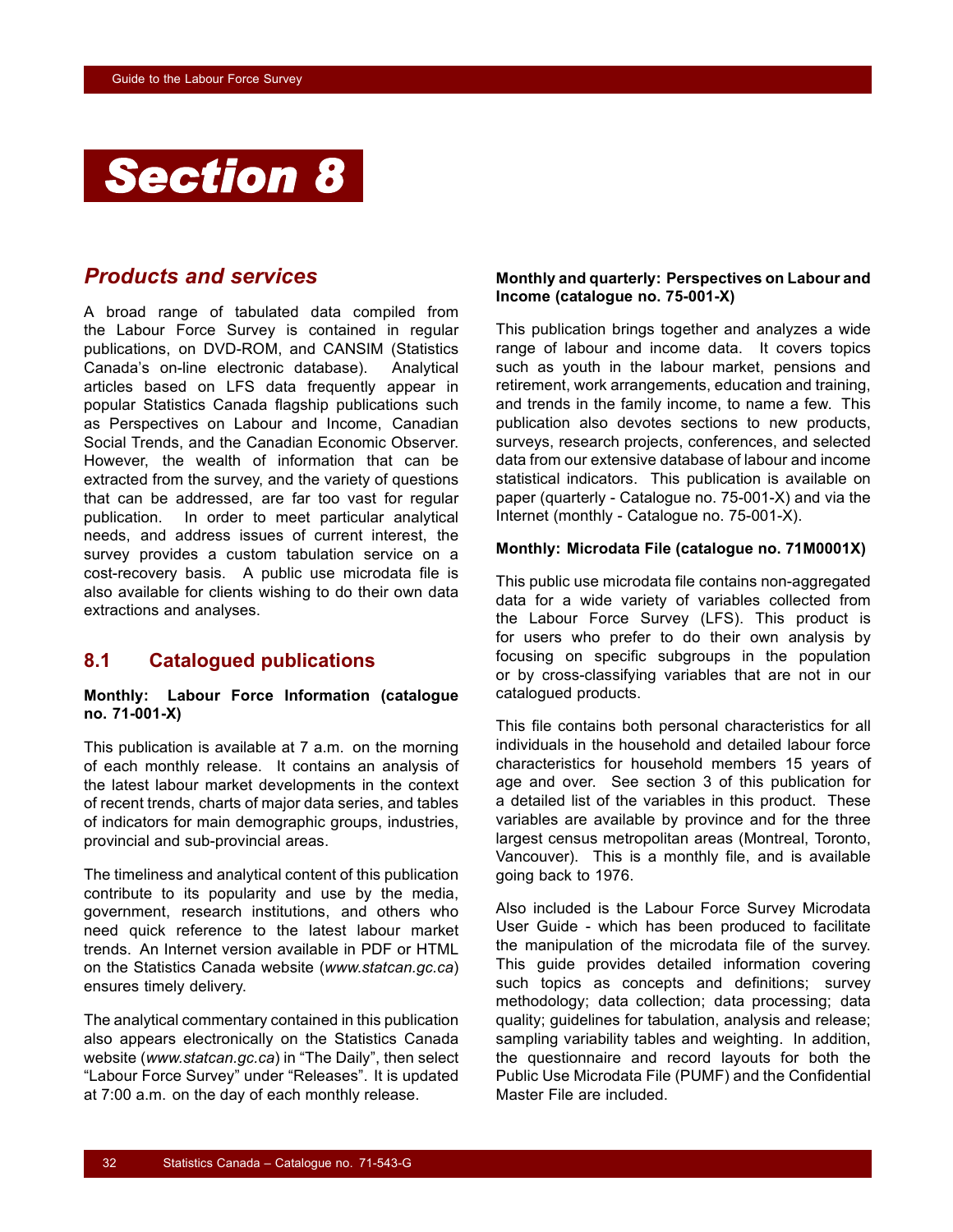#### **Annual: Labour Force Historical Review on DVD-ROM (71F0004X)**

Introduced in 1995, this annual product contains thousands of cross-classified monthly and annual data series, spanning from 1976 to the latest complete calendar year. The software is easy to use and gives the user control over the content and time-period of each data view. Selected data can be easily printed or copied to other Windows-based software packages for further manipulation, or be displayed in many different types of charts. Most of the variables listed in Section [3](#page-11-0) of this document are available in this DVD-ROM product. For more information, visit the following web address: *www.statcan.gc.ca/ads-annonces/71f0004x/index-eng.htm*.

#### **Occasional: Aboriginal Peoples Living Off-reserve in Western Canada: Estimates from the Labour Force Survey (catalogue no. 71-587-X)**

This paper provides information on Aboriginal employment and unemployment, Aboriginal youths and the impact of education on labour market performance in Manitoba, Saskatchewan, Alberta and British Columbia.

#### **Occasional: The Aboriginal Labour Force Analysis Series (catalogue no. 71-588-X)**

This series of analytical reports provides an overview of the labour market conditions among the Aboriginal off-reserve populations, based on estimates from the Labour Force Survey. These reports examine the Aboriginal labour force characteristics by Aboriginal identity, as well as diverse socio-economic and employment characteristics.

#### **Occasional: The Immigrant Labour Force Analysis Series (catalogue no. 71-606-X)**

This series of analytical reports provides an overview of the Canadian labour market experiences of immigrants to Canada, based on data from the Labour Force Survey. These reports examine the labour force characteristics of immigrants, by reporting on employment and unemployment at the Canada level, for the provinces and large metropolitan areas. They also provide more detailed analysis by region of birth, as well as in-depth analysis of other specific aspects of the immigrant labour market.

**Occasional: The Canadian Labour Market at a Glance (catalogue no. 71-222-X)**

This online publication provides an overview of a host of labour market topics, illustrated by charts. Among these topics: labour market trends; employment by industry; trends in workplace training; reasons workers select part-time jobs; absenteeism rates; wages and income; international comparisons; labour markets in provinces and census metropolitan areas; and the labour market for immigrants and Aboriginal people.

#### **Occasional: Methodology of the Canadian Labour Force Survey (catalogue no. 71-526-X)**

This publication offers an in-depth look at the methodological and operational aspects of the LFS, covering stratification, sampling, survey operations, weighting, estimation and data quality. This document would be of interest to those who would like more in-depth methodological information on the Labour Force Survey than provided by the Guide to the Labour Force Survey.

#### **CANSIM**

A large selection of high-demand LFS monthly and annual average time series is available from CANSIM, Statistics Canada's electronic online database (*http://cansim2.statcan.gc.ca/*). Over 90 tables (tables 282-0001 to 282-0042, 282-0047 to 282-0064 and 282-0069 to 282-0100.) or 1.4 million series are updated at the time of release (by 7:00 a.m. on the day of each monthly release) and revised when appropriate.

#### **Custom tabulations**

Custom tabulations can be arranged on an ad hoc or regular basis. This service enables users to specify tables and time series to meet their own requirements. For example, users may wish to have labour force estimates for age groups or educational levels that differ from those used in LFS publications. Subject matter and tabulation expertise is also provided to ensure that the customized data package is accurate and appropriate**.**

#### **Free data on the Internet**

Each month, on the release day of LFS data, selected tables (in HTML) are updated on the Statistics Canada website *www.statcan.gc.ca*, under "Summary tables", then select "Labour".

For inquiries on any of these products and services, contact our toll-free phone number at 1 866 873-8788 or e-mail us at *labour@statcan.gc.ca*.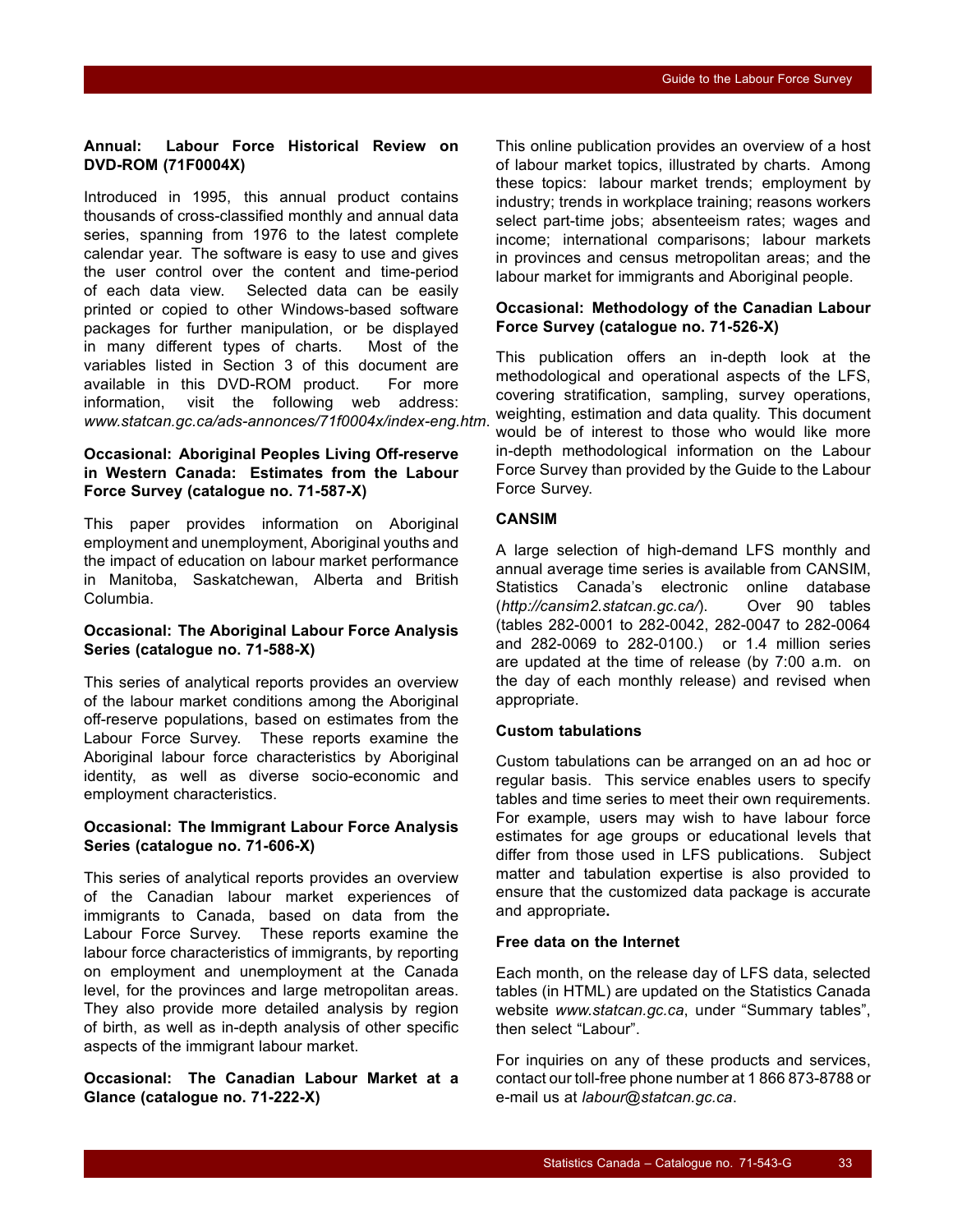<span id="page-35-0"></span>

## **Selected publications from Statistics Canada**

| 71-001-X | Labour Force Information                                                                           |
|----------|----------------------------------------------------------------------------------------------------|
| 71-222-X | The Canadian Labour Market at a Glance                                                             |
| 71-526-X | Methodology of the Canadian Labour Force Survey                                                    |
| 71-544-X | Labour Force Survey Products and Services                                                          |
| 71-587-X | Aboriginal Peoples Living Off-reserve in Western Canada: Estimates from the Labour<br>Force Survey |
| 71-588-X | The Aboriginal Labour Force Analysis Series                                                        |
| 71-606-X | The Immigrant Labour Force Analysis Series                                                         |
| 71F0004X | Labour Force Historical Review                                                                     |
| 71F0031X | Improvements to the Labour Force Survey (LFS)                                                      |
| 71M0001X | Labour Force Survey Microdata File                                                                 |
| 75-001-X | Perspectives on Labour and Income                                                                  |

## **Selected CANSIM tables from Statistics Canada**

| 282-0001 | Labour force survey estimates (LFS), by sex and detailed age group                                                  |
|----------|---------------------------------------------------------------------------------------------------------------------|
| 282-0002 | Labour force survey estimates (LFS), by sex and detailed age group                                                  |
| 282-0003 | Labour force survey estimates (LFS), by educational attainment, sex and age group                                   |
| 282-0004 | Labour force survey estimates (LFS), by educational attainment, sex and age group                                   |
| 282-0005 | Labour force survey estimates (LFS), by full- and part-time students during school months,<br>sex and age group     |
| 282-0006 | Labour force survey estimates (LFS), by students during summer months, sex and age<br>group                         |
| 282-0007 | Labour force survey estimates (LFS), by North American Industry Classification System<br>(NAICS), sex and age group |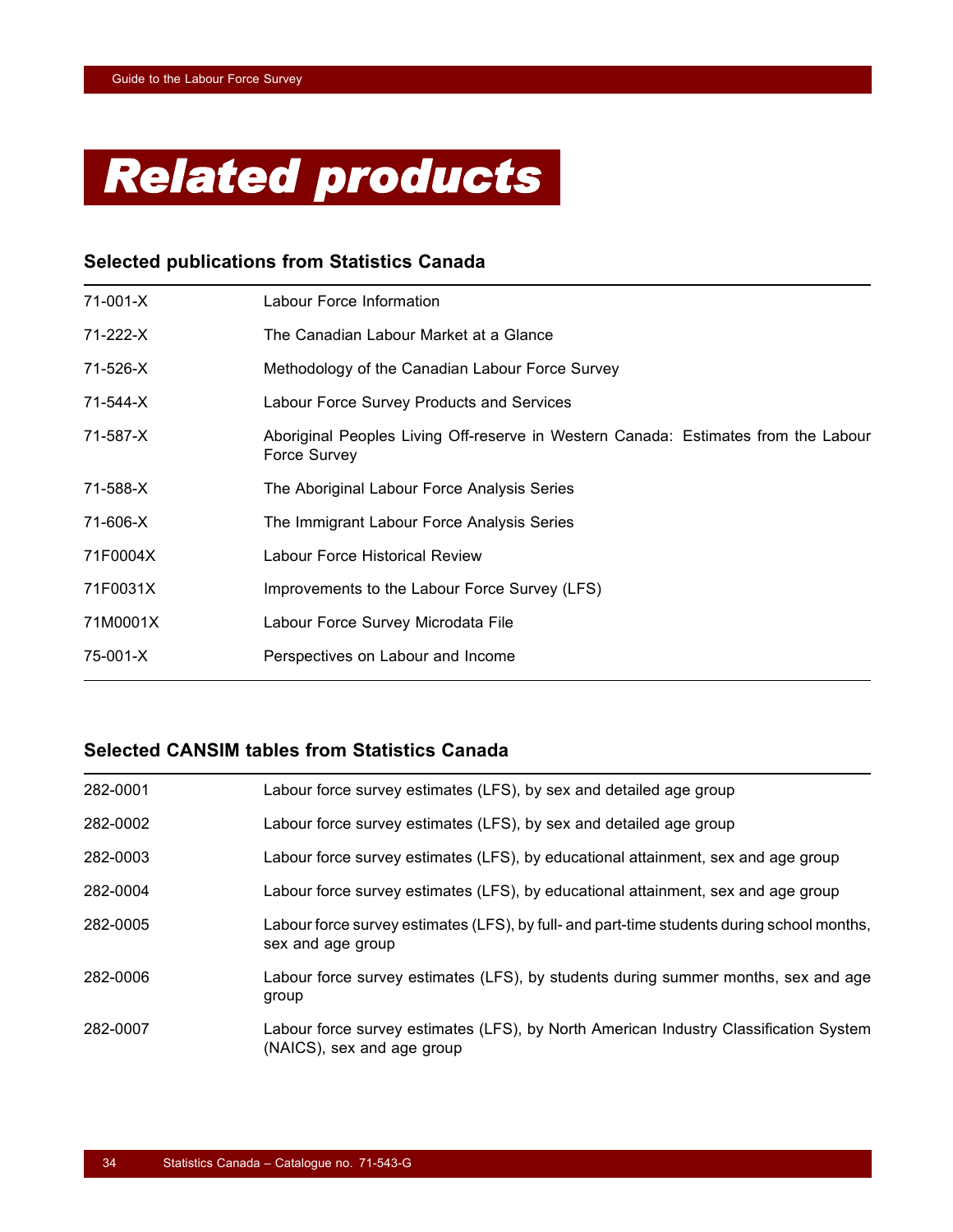| 282-0008 | Labour force survey estimates (LFS), by North American Industry Classification System<br>(NAICS), sex and age group                                  |
|----------|------------------------------------------------------------------------------------------------------------------------------------------------------|
| 282-0009 | Labour force survey estimates (LFS), by National Occupational Classification for Statistics<br>(NOC-S) and sex                                       |
| 282-0010 | Labour force survey estimates (LFS), by National Occupational Classification for Statistics<br>(NOC-S) and sex                                       |
| 282-0011 | Labour force survey estimates (LFS), employment by class of worker, North American<br>Industry Classification System (NAICS) and sex                 |
| 282-0012 | Labour force survey estimates (LFS), employment by class of worker, North American<br>Industry Classification System (NAICS) and sex                 |
| 282-0013 | Labour force survey estimates (LFS), part-time employment by reason for part-time work,<br>sex and age group                                         |
| 282-0014 | Labour force survey estimates (LFS), part-time employment by reason for part-time work,<br>sex and age group                                         |
| 282-0015 | Labour force survey estimates (LFS), by usual hours worked, main or all jobs, sex and<br>age group                                                   |
| 282-0016 | Labour force survey estimates (LFS), by usual hours worked, main or all jobs, sex and<br>age group                                                   |
| 282-0017 | Labour force survey estimates (LFS), by actual hours worked, main or all jobs, sex and<br>age group                                                  |
| 282-0018 | Labour force survey estimates (LFS), by actual hours worked, main or all jobs, sex and<br>age group                                                  |
| 282-0019 | Labour force survey estimates (LFS), by usual hours worked, class of worker, North<br>American Industry Classification System (NAICS) and sex        |
| 282-0020 | Labour force survey estimates (LFS), by usual hours worked, class of worker, North<br>American Industry Classification System (NAICS) and sex        |
| 282-0021 | Labour force survey estimates (LFS), by actual hours worked, class of worker, North<br>American Industry Classification System (NAICS) and sex       |
| 282-0022 | Labour force survey estimates (LFS), by actual hours worked, class of worker, North<br>American Industry Classification System (NAICS) and sex       |
| 282-0023 | Labour force survey estimates (LFS), by usual hours worked, class of worker, National<br>Occupational Classification for Statistics (NOC-S) and sex  |
| 282-0024 | Labour force survey estimates (LFS), by usual hours worked, class of worker, National<br>Occupational Classification for Statistics (NOC-S) and sex  |
| 282-0025 | Labour force survey estimates (LFS), by actual hours worked, class of worker, National<br>Occupational Classification for Statistics (NOC-S) and sex |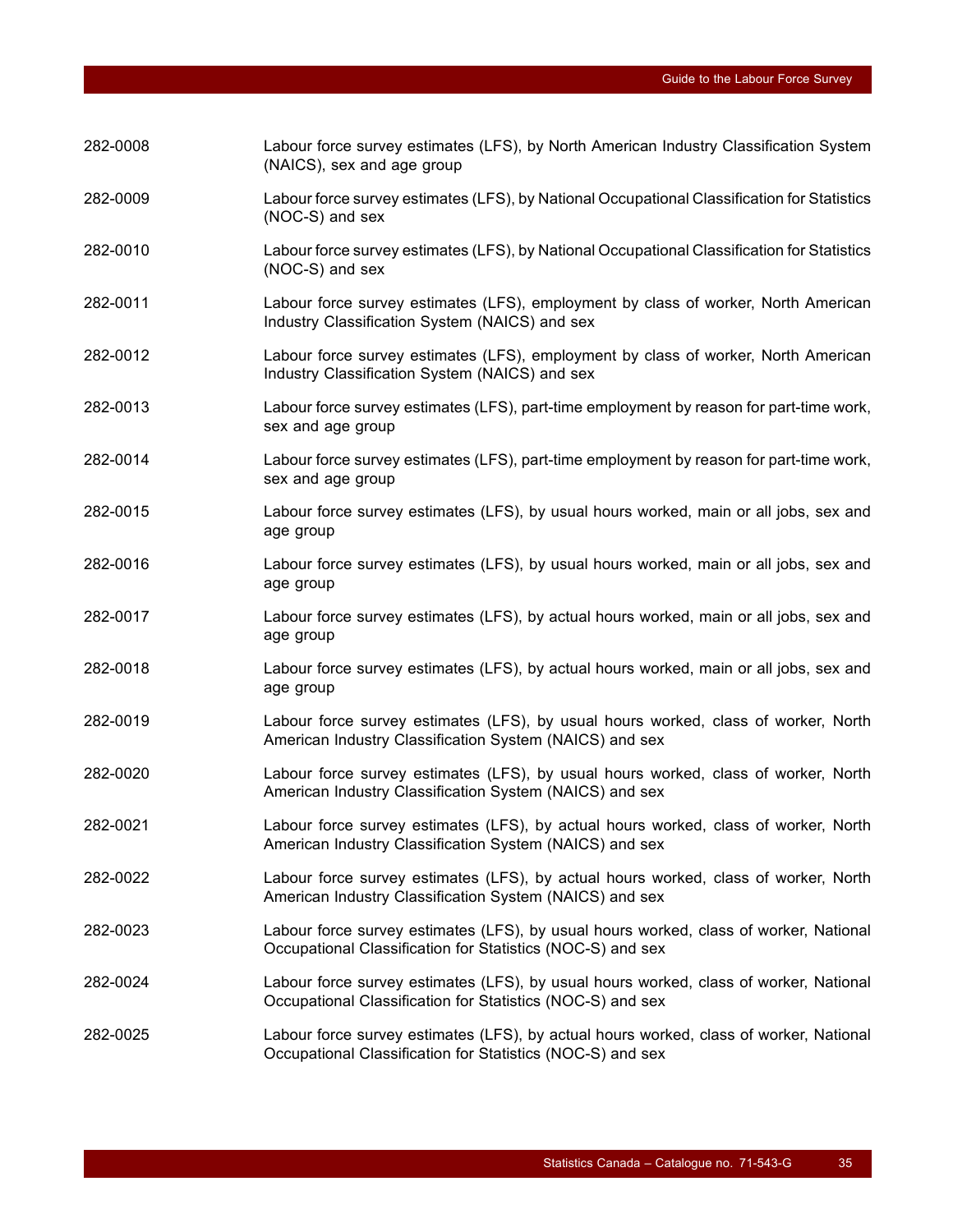| 282-0026 | Labour force survey estimates (LFS), by actual hours worked, class of worker, National<br>Occupational Classification for Statistics (NOC-S) and sex                                       |
|----------|--------------------------------------------------------------------------------------------------------------------------------------------------------------------------------------------|
| 282-0027 | Labour force survey estimates (LFS), by total and average usual and actual hours worked,<br>main or all jobs, type of work, sex and age group                                              |
| 282-0028 | Labour force survey estimates (LFS), by total and average usual and actual hours worked,<br>main or all jobs, type of work, sex and age group                                              |
| 282-0029 | Labour force survey estimates (LFS), average days lost for personal reasons per full-time<br>employee by North American Industry Classification System (NAICS), sex and age group          |
| 282-0030 | Labour force survey estimates (LFS), average days lost for personal reasons per full-time<br>employee by National Occupational Classification for Statistics (NOC-S), sex and age<br>group |
| 282-0031 | Labour force survey estimates (LFS), multiple jobholders by North American Industry<br>Classification System (NAICS), sex and age group                                                    |
| 282-0032 | Labour force survey estimates (LFS), multiple jobholders by North American Industry<br>Classification System (NAICS), sex and age group                                                    |
| 282-0033 | Labour force survey estimates (LFS), multiple jobholders by National Occupational<br>Classification for Statistics (NOC-S), sex and age group                                              |
| 282-0034 | Labour force survey estimates (LFS), multiple jobholders by National Occupational<br>Classification for Statistics (NOC-S), sex and age group                                              |
| 282-0035 | Labour force survey estimates (LFS), multiple jobholders by usual hours worked at main<br>and all jobs                                                                                     |
| 282-0036 | Labour force survey estimates (LFS), multiple jobholders by usual hours worked at main<br>and all jobs                                                                                     |
| 282-0037 | Labour force survey estimates (LFS), job tenure by type of work, sex and age group                                                                                                         |
| 282-0038 | Labour force survey estimates (LFS), job tenure by type of work, sex and age group                                                                                                         |
| 282-0039 | Labour force survey estimates (LFS), job tenure by National Occupational Classification<br>for Statistics (NOC-S) and sex                                                                  |
| 282-0040 | Labour force survey estimates (LFS), job tenure by National Occupational Classification<br>for Statistics (NOC-S) and sex                                                                  |
| 282-0041 | Labour force survey estimates (LFS), job tenure by North American Industry Classification<br>System (NAICS) and sex                                                                        |
| 282-0042 | Labour force survey estimates (LFS), job tenure by North American Industry Classification<br>System (NAICS) and sex                                                                        |
| 282-0047 | Labour force survey estimates (LFS), duration of unemployment by sex and age group                                                                                                         |
| 282-0048 | Labour force survey estimates (LFS), duration of unemployment by sex and age group                                                                                                         |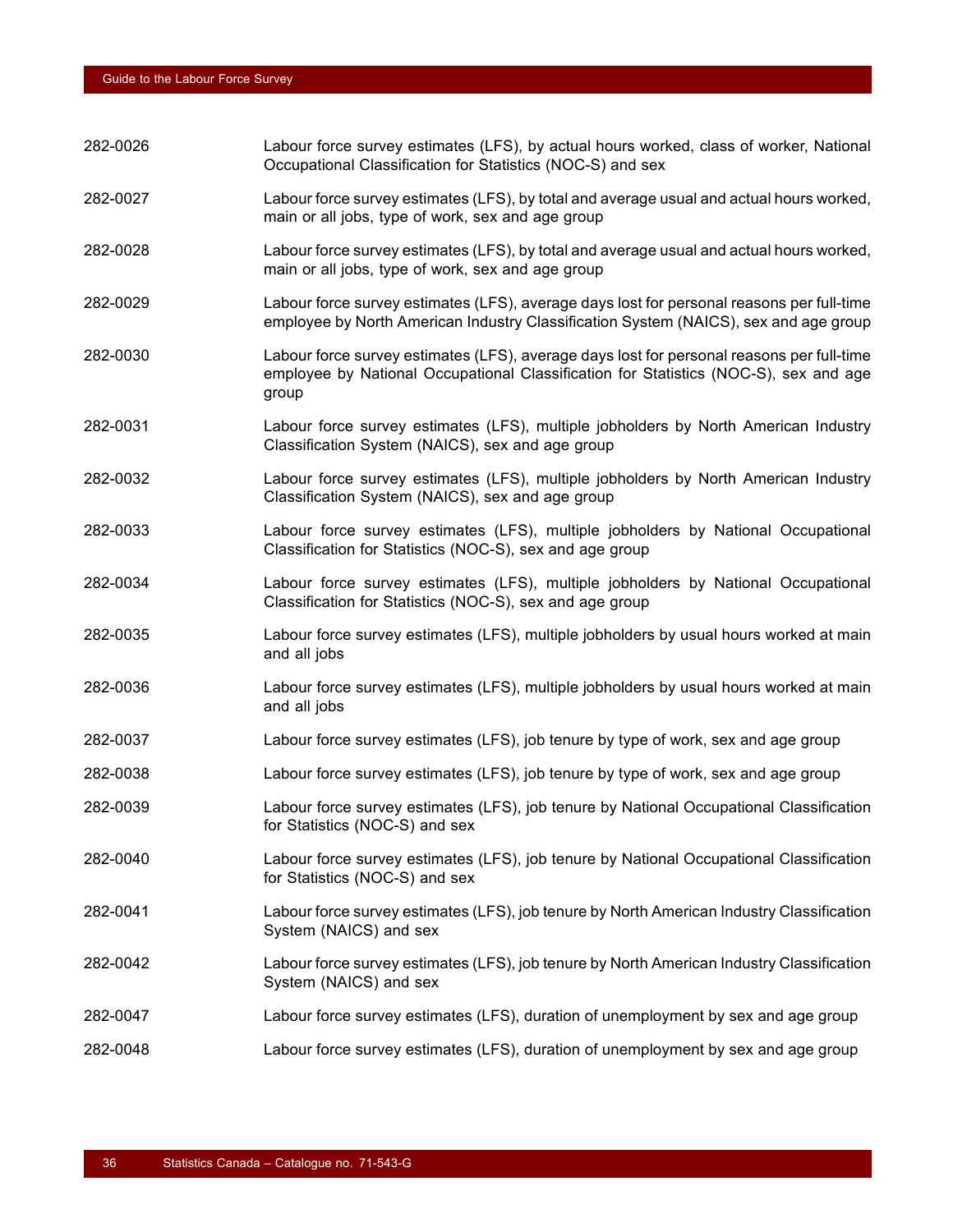method, sex and age group 282-0050 Labour force survey estimates (LFS), unemployment by type of work sought and search method, sex and age group 282-0051 Labour force survey estimates (LFS), retirement age by class of worker and sex 282-0052 Labour force survey estimates (LFS), by census metropolitan area, sex and age group, 3-month moving average 282-0053 Labour force survey estimates (LFS), by census metropolitan area, sex and age group 282-0054 Labour force survey estimates (LFS), by provinces and economic regions, 3-month moving average 282-0055 Labour force survey estimates (LFS), by provinces, territories and economic regions 282-0056 Labour force survey estimates (LFS), employment by census metropolitan area and North American Industry Classification System (NAICS), 3-month moving average 282-0057 Labour force survey estimates (LFS), employment by census metropolitan area and North American Industry Classification System (NAICS) 282-0058 Labour force survey estimates (LFS), employment by census metropolitan area and National Occupational Classification for Statistics (NOC-S), 3-month moving average 282-0059 Labour force survey estimates (LFS), employment by census metropolitan area and National Occupational Classification for Statistics (NOC-S) 282-0060 Labour force survey estimates (LFS), employment by economic region and North American Industry Classification System (NAICS), 3-month moving average 282-0061 Labour force survey estimates (LFS), employment by economic region and North American Industry Classification System (NAICS) 282-0062 Labour force survey estimates (LFS), employment by economic region and National Occupational Classification for Statistics (NOC-S), 3-month moving average 282-0063 Labour force survey estimates (LFS), employment by economic region and National Occupational Classification for Statistics (NOC-S) 282-0064 Labour force survey estimates (LFS), by selected medium-sized cities 282-0069 Labour force survey estimates (LFS), wages of employees by type of work, National Occupational Classification for Statistics (NOC-S), sex and age group 282-0070 Labour force survey estimates (LFS), wages of employees by type of work, National Occupational Classification for Statistics (NOC-S), sex and age group 282-0071 Labour force survey estimates (LFS), wages of employees by type of work, North American Industry Classification System (NAICS), sex and age group 282-0072 Labour force survey estimates (LFS), wages of employees by type of work, North American Industry Classification System (NAICS), sex and age group

282-0049 Labour force survey estimates (LFS), unemployment by type of work sought and search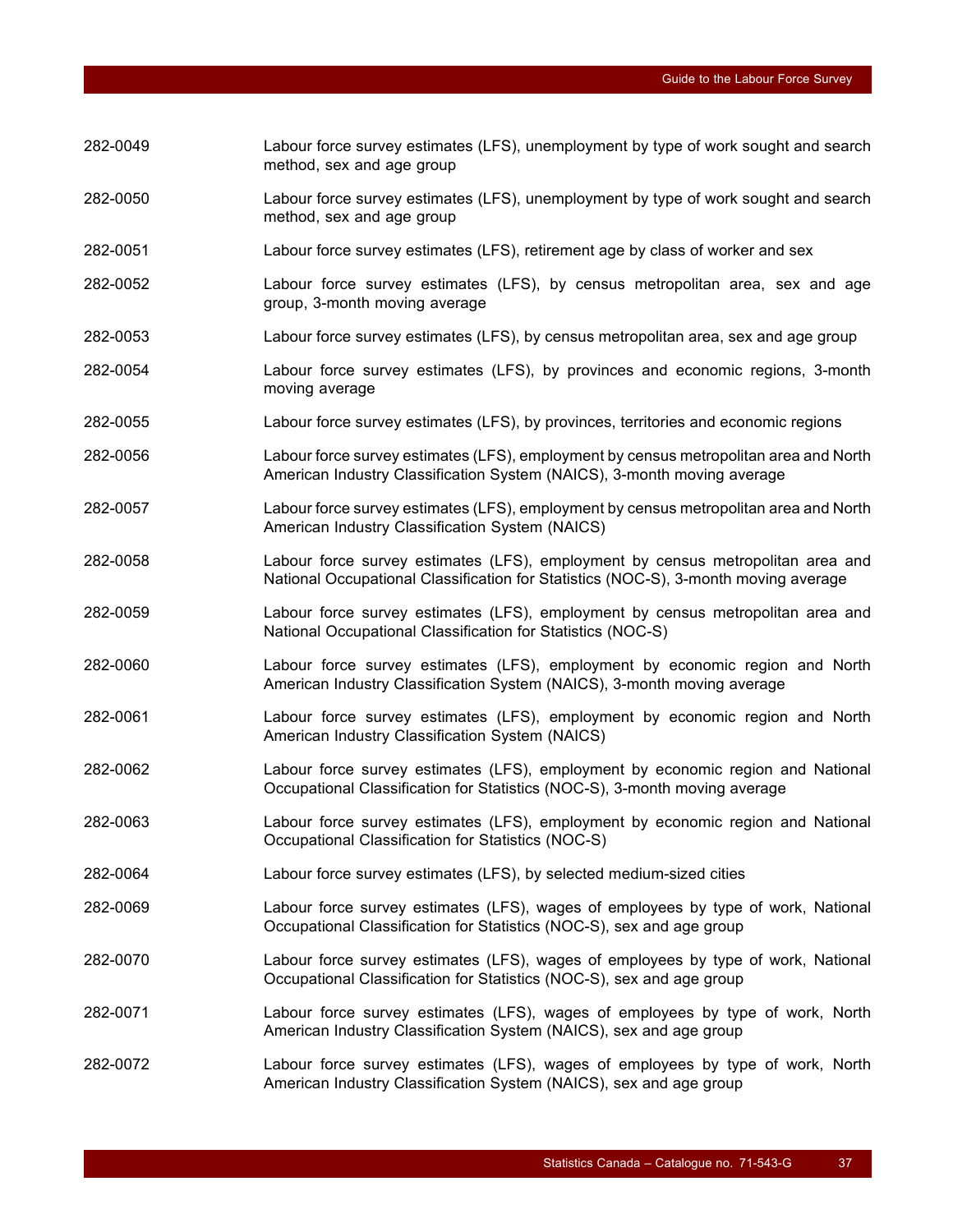| 282-0073 | Labour force survey estimates (LFS), wages of employees by job permanence, union<br>coverage, sex and age group                                               |
|----------|---------------------------------------------------------------------------------------------------------------------------------------------------------------|
| 282-0074 | Labour force survey estimates (LFS), wages of employees by job permanence, union<br>coverage, sex and age group                                               |
| 282-0075 | Labour force survey estimates (LFS), employees by establishment size, North American<br>Industry Classification System (NAICS), sex and age group             |
| 282-0076 | Labour force survey estimates (LFS), employees by establishment size, North American<br>Industry Classification System (NAICS), sex and age group             |
| 282-0077 | Labour force survey estimates (LFS), employees by union coverage, North American<br>Industry Classification System (NAICS), sex and age group                 |
| 282-0078 | Labour force survey estimates (LFS), employees by union coverage, North American<br>Industry Classification System (NAICS), sex and age group                 |
| 282-0079 | Labour force survey estimates (LFS), employees by job permanency, North American<br>Industry Classification System (NAICS), sex and age group                 |
| 282-0080 | Labour force survey estimates (LFS), employees by job permanency, North American<br>Industry Classification System (NAICS), sex and age group                 |
| 282-0081 | Labour force survey estimates (LFS), employees working overtime (weekly) by National<br>Occupational Classification for Statistics (NOC-S), sex and age group |
| 282-0082 | Labour force survey estimates (LFS), employees working overtime (weekly) by National<br>Occupational Classification for Statistics (NOC-S), sex and age group |
| 282-0083 | Labour force survey estimates (LFS), employees working overtime (weekly) by North<br>American Industry Classification System (NAICS), sex and age group       |
| 282-0084 | Labour force survey estimates (LFS), employees working overtime (weekly) by North<br>American Industry Classification System (NAICS), sex and age group       |
| 282-0085 | Labour force survey estimates (LFS), supplementary unemployment rates by sex and age<br>group                                                                 |
| 282-0086 | Labour force survey estimates (LFS), supplementary unemployment rates by sex and age<br>group                                                                 |
| 282-0087 | Labour force survey estimates (LFS), by sex and age group, seasonally adjusted and<br>unadjusted                                                              |
| 282-0088 | Labour force survey estimates (LFS), employment by North American Industry<br>Classification System (NAICS), seasonally adjusted and unadjusted               |
| 282-0089 | Labour force survey estimates (LFS), employment by class of worker and sex, seasonally<br>adjusted and unadjusted                                             |
| 282-0090 | Labour force survey estimates (LFS), by census metropolitan area, 3-month moving<br>average, seasonally adjusted and unadjusted                               |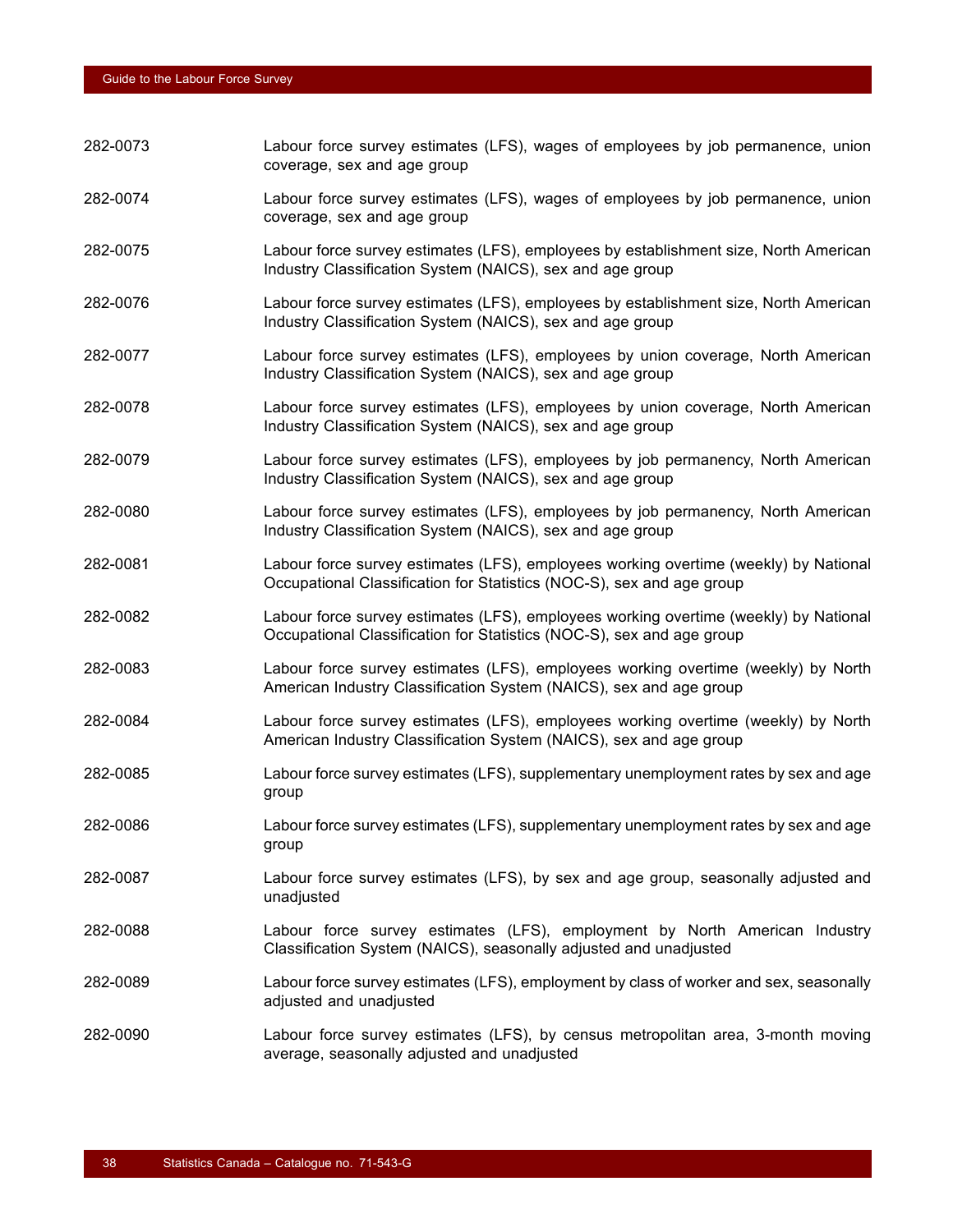| 282-0091 | Labour force survey estimates (LFS), by Montréal, Toronto and Vancouver census<br>metropolitan areas, seasonally adjusted and unadjusted                                                  |
|----------|-------------------------------------------------------------------------------------------------------------------------------------------------------------------------------------------|
| 282-0092 | Labour force survey estimates (LFS), actual hours worked by North American Industry<br>Classification System (NAICS), seasonally adjusted                                                 |
| 282-0093 | Labour force survey estimates (LFS), employment by National Occupational Classification<br>for Statistics (NOC-S), seasonally adjusted                                                    |
| 282-0094 | Labour force survey estimates (LFS), by North American Industry Classification System<br>(NAICS), Canada, seasonally adjusted                                                             |
| 282-0095 | Labour force survey estimates (LFS), by full- and part-time students during school months,<br>sex and age group                                                                           |
| 282-0096 | Labour force survey estimates (LFS), by urban and rural areas based on 2001 census<br>boundaries, sex and age group                                                                       |
| 282-0097 | Labour force survey estimates (LFS), by urban and rural areas based on 2001 census<br>boundaries, sex and age group                                                                       |
| 282-0098 | Labour force survey estimates (LFS), employment by urban and rural areas based<br>on 2001 census boundaries, class of worker and North American Industry Classification<br>System (NAICS) |
| 282-0099 | Labour force survey estimates (LFS), employment by urban and rural areas based<br>on 2001 census boundaries, class of worker and North American Industry Classification<br>System (NAICS) |
| 282-0100 | Labour force survey estimates (LFS), by territories, sex and age group, 3-month moving<br>average, seasonally adjusted and unadjusted                                                     |

## **Selected surveys from Statistics Canada**

3701 Labour Force Survey

## **Selected summary tables from Statistics Canada**

- *Labour force characteristics*
- *Employment by industry*
- *Selected economic indicators, Canada and United States (monthly and quarterly)*
- *Economic indicators, by province and territory (monthly and quarterly)*
- *Labour force and participation rates by sex and age group*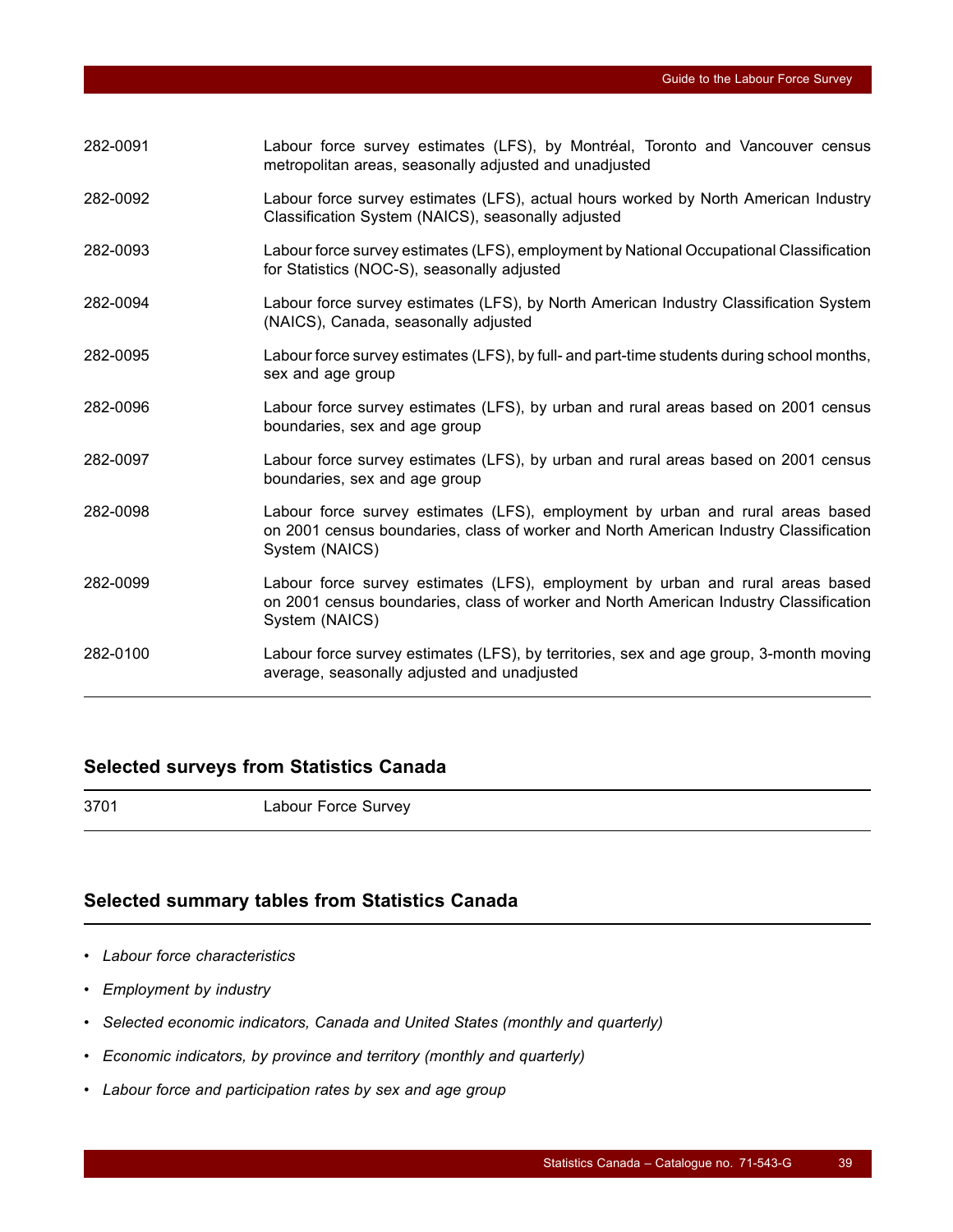- *Labour force, employed and unemployed, numbers and rates, by provinces*
- *Employment by industry and sex*
- *Full-time and part-time employment by sex and age group*
- *Labour force characteristics by age and sex*
- *Distribution of employed people, by industry, by province*
- *Labour force characteristics, population 15 years and older, by census metropolitan area*
- *Labour force characteristics, population 15 years and older, by economic region, by province*
- *Days lost per worker by cause, by provinces*
- *Days lost per worker by industry and sex*
- *People employed, by educational attainment*
- *Reasons for part-time work by sex and age group*
- *Self-employment, historical summary*
- *Employment by age, sex, type of work, class of worker and provinces (monthly)*
- *Employment by major industry groups, seasonally adjusted, by provinces (monthly)*
- *Actual hours worked per week by industry, seasonally adjusted (monthly)*
- *Average hourly wages of employees by selected characteristics and profession, unadjusted data, by provinces (monthly)*
- *Labour force characteristics, seasonally adjusted, by province (monthly)*
- *Labour force characteristics, unadjusted, by province (monthly)*
- *Labour force characteristics, seasonally adjusted, by census metropolitan area (3 month moving average)*
- *Labour force characteristics, unadjusted, by census metropolitan area (3 month moving average)*
- *Labour force characteristics, unadjusted, by economic region (3 month moving average)*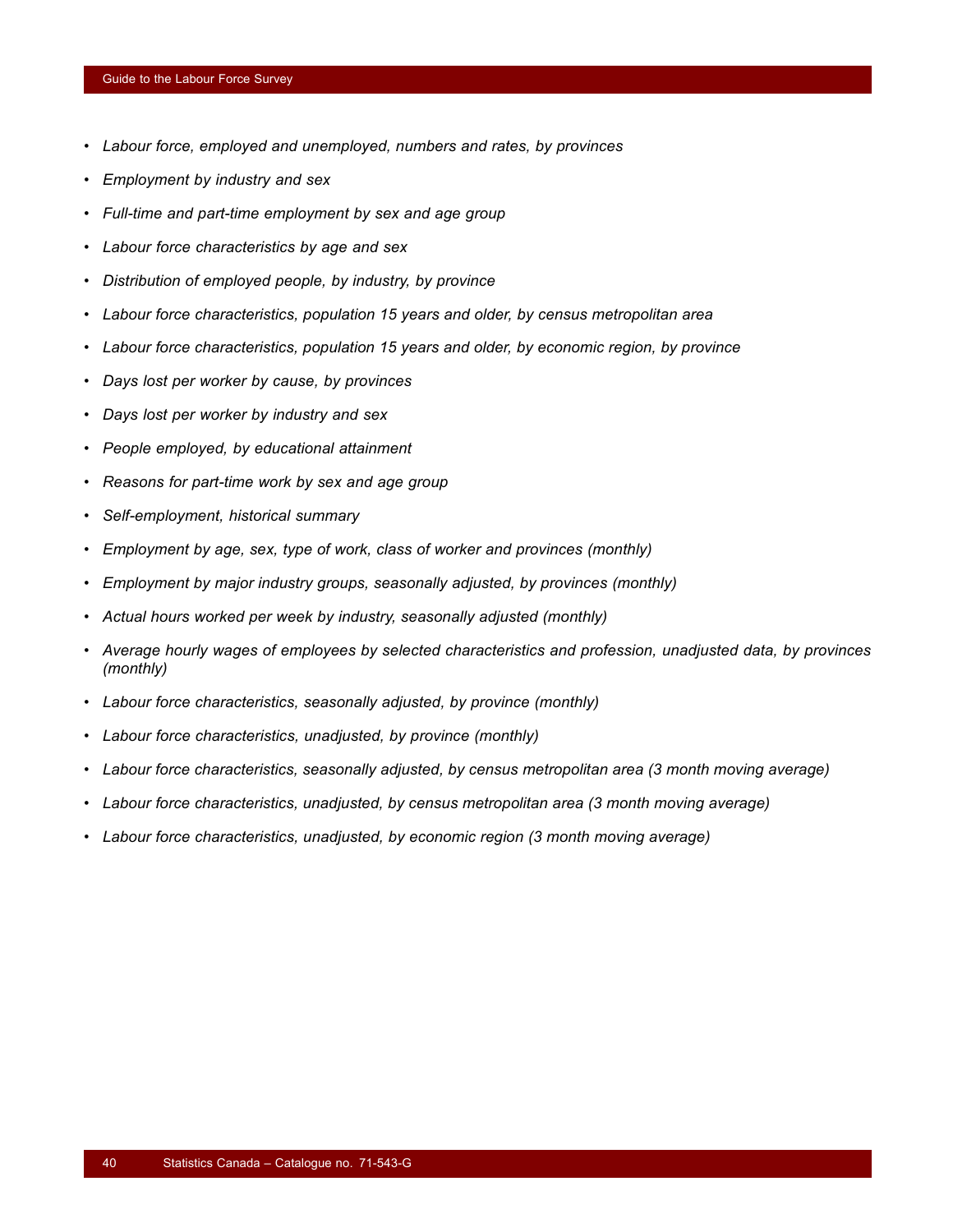<span id="page-42-0"></span>

## **Sub-provincial geography descriptions**

Labour market information from the LFS is available for a variety of geographic levels. While designed to provide highly reliable data at the national and provincial levels, key labour market estimates are also available for census metropolitan areas, economic regions, and employment insurance regions.

## **Census metropolitan area (CMA)**

CMAs are large cities with an urban core population of at least 100,000, based on the previous census. The CMAs are based on 2001 census boundaries.

Here is a list of the 27 CMAs and the communities included in them. Please note that Indian Reserves, although geographically part of certain CMAs, are excluded from the LFS. To view the geographical maps for the CMAs, visit our website at: *http://www.statcan.gc.ca/cgi-bin/imdb/p2SV.pl?Function=getDocumentation&AC\_Id=21256&AC\_Version=1&ul=ul&lang=en&db* For further descriptions of CMAs or other geographic areas used by Statistics Canada, visit the website: *http://www.statcan.gc.ca/subjects-sujets/standard-norme/sgc-cgt/2001/2001-index-eng.htm*.

**St. John's**: Bauline, Bay Bulls, Conception Bay South, Flatrock, Logy Bay-Middle Cove-Outer Cove, Mount Pearl, Paradise, Petty Harbour-Maddox Cove, Portugal Cove-St. Philip's, Pouch Cove, St. John's, Torbay, Witless Bay.

**Halifax**: Halifax.

**Saint John**: Grand Bay-Westfield, Greenwich, Hampton, Kingston, Lepreau, Musquash, Petersville, Quispamsis, Rothesay, Saint John, Saint Martins, Simonds, St. Martins, Upham, Westfield.

**Saguenay**: Chicoutimi, Jonquière, La Baie, Lac-Kénogami, Larouche, Laterrière, Saint-Fulgence, Saint-Honoré, Shipshaw, Tremblay.

**Québec**: Beaumont, Beauport, Boischatel, Cap-Rouge, Charlesbourg, Charny, Château-Richer, Fossambault-sur-le-Lac, L'Ancienne-Lorette, L'Ange-Gardien, Lac-Beauport, Lac-Delage, Lac-Saint-Charles, Lac-Saint-Joseph, Lévis, Loretteville, Notre-Dame-des-Anges, Pintendre, Québec, Saint-Augustin-de-Desmaures, Saint-Émile, Saint-Étienne-de-Lauzon, Saint-François, Saint-Gabriel-de-Valcartier, Saint-Jean, Saint-Jean-Chrysostome, Saint-Joseph-de-la-Pointe-de-Lévy, Saint-Lambert-de-Lauzon, Saint-Laurent-de-l'île-d'Orléans, Saint-Nicolas, Saint-Pierre-de-l'île-d'Orléans, Saint-Rédempteur, Saint-Romuald, Sainte-Brigitte-de-Laval, Sainte-Catherine-de-la-Jacques-Cartier, Sainte-Famille, Sainte-Foy, Sainte-Hélène-de-Breakeyville, Sainte-Pétronille, Shannon, Sillery, Stoneham-et-Tewkesbury, Val-Bélair, Vanier.

**Trois-Rivières:** Bécancour, Cap-de-la-Madeleine, Champlain, Pointe-du-Lac, Saint-Louis-de-France, Saint-Maurice, Sainte-Marthe-du-Cap, Trois-Rivières, Trois-Rivières-Ouest.

**Sherbrooke**: Ascot, Ascot Corner, Bromptonville, Compton, Deauville, Fleurimont, Hatley, Lennoxville, North Hatley, Rock Forest, Saint-Denis-de-Brompton, Saint-Élie-d'Orford, Sherbrooke, Stoke, Waterville.

**Montréal**: Anjou, Baie-d'Urfé, Beaconsfield, Beauharnois, Bellefeuille, Beloeil, Blainville, Bois-des-Filion, Boisbriand, Boucherville, Brossard, Candiac, Carignan, Chambly, Charlemagne, Châteauguay, Côte-Saint-Luc, Delson, Deux-Montagnes, Dollard-des-Ormeaux, Dorval, Gore, Greenfield Park, Hampstead, Hudson, Kirkland, L'Assomption, L'Île-Bizard, L'Île-Cadieux, L'Île-Dorval, L'Île-Perrot, La Plaine, La Prairie, Lachenaie, Lachine, Lafontaine, LaSalle, Laval, Lavaltrie, Le Gardeur, LeMoyne, Léry, Les Cèdres, Longueuil, Lorraine, Maple Grove,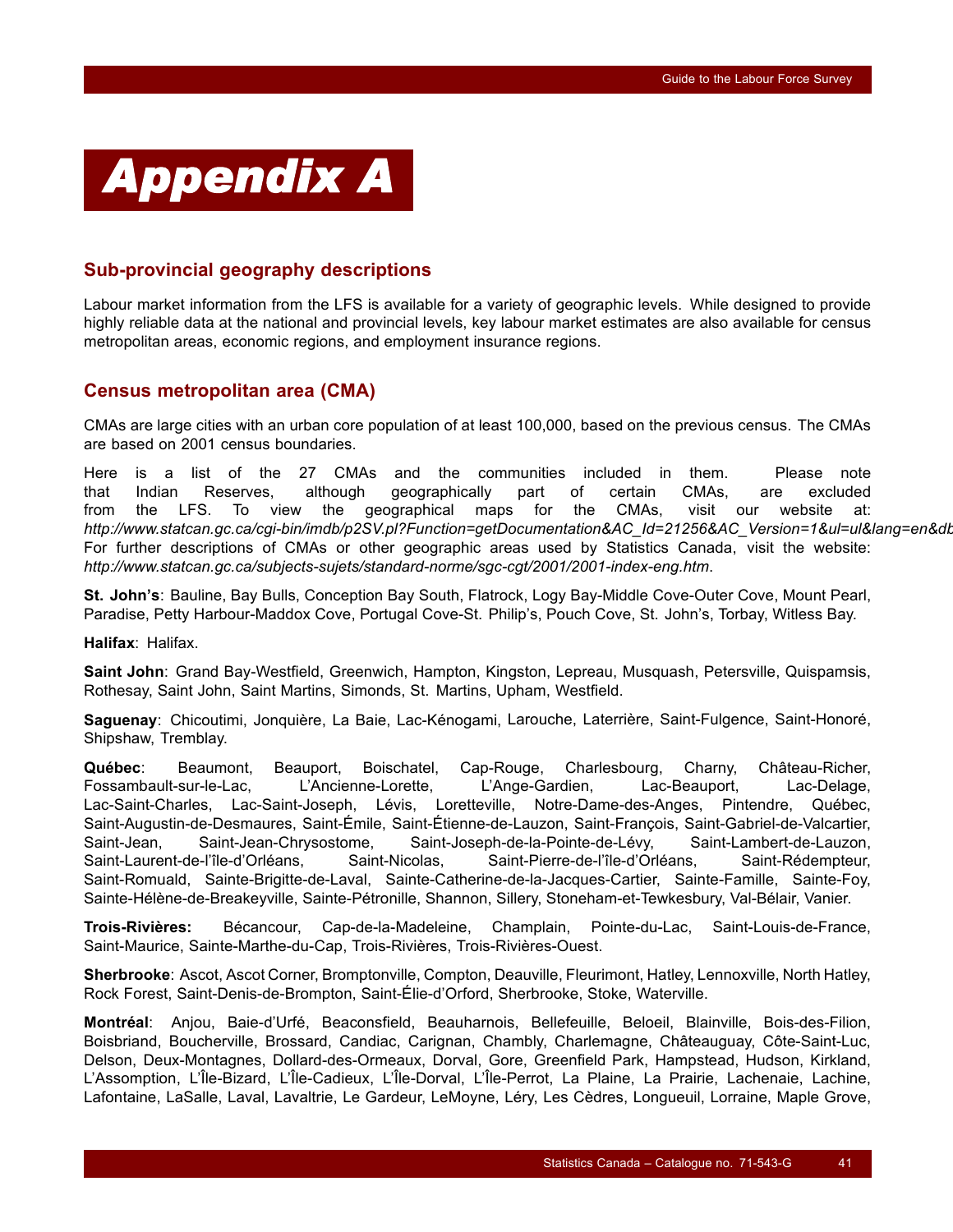Mascouche, McMasterville, Melocheville, Mercier, Mirabel, Mont-Royal, Mont-Saint-Hilaire, Montréal, Montréal-Est, Montréal-Nord, Montréal-Ouest, Notre-Dame-de-l'Île-Perrot, Oka, Otterburn Park, Outremont, Pierrefonds, Pincourt, Pointe-Calumet, Pointe-Claire, Pointe-des-Cascades, Repentigny, Richelieu, Rosemère, Roxboro, Saint-Amable, Saint-Antoine, Saint-Antoine-de-Lavaltrie, Saint-Basile-le-Grand, Saint-Bruno-de-Montarville, Saint-Colomban, Saint-Constant, Saint-Eustache, Saint-Hubert, Saint-Isidore, Saint-Jérôme, Saint-Joseph-du-Lac, Saint-Lambert, Saint-Laurent, Saint-Lazare, Saint-Léonard, Saint-Mathias-sur-Richelieu, Saint-Mathieu, Saint-Mathieu-de-Beloeil, Saint-Philippe, Saint-Placide, Saint-Sulpice, Sainte-Anne-de-Bellevue, Sainte-Anne-des-Plaines, Sainte-Catherine, Sainte-Geneviève, Sainte-Julie, Sainte-Marthe-sur-le-Lac, Sainte-Thérèse, Senneville, Terrasse-Vaudreuil, Terrebonne, Varennes, Vaudreuil-Dorion, Vaudreuil-sur-le-Lac, Verdun, Westmount.

**Ottawa – Gatineau - Ontario/Quebec**: Aylmer, Buckingham, Cantley, Chelsea, Clarence-Rockland, Gatineau, Hull, La Pêche, Masson-Angers, Ottawa, Pontiac, Russell, Val-des-Monts.

**Ottawa – Gatineau - Quebec part**: Aylmer, Buckingham, Cantley, Chelsea, Gatineau, Hull, La Pêche, Masson-Angers, Pontiac, Val-des-Monts.

**Ottawa – Gatineau - Ontario part**: Clarence-Rockland, Ottawa, Russell.

**Kingston**: Frontenac Islands, Kingston, Loyalist, South Frontenac.

**Toronto**: Ajax, Aurora, Bradford West Gwillimbury, Brampton, Caledon, East Gwillimbury, Georgina, Halton Hills, King, Markham, Milton, Mississauga, Mono, New Tecumseth, Newmarket, Oakville, Orangeville, Pickering, Richmond Hill, Toronto, Uxbridge, Vaughan, Whitchurch-Stouffville.

**Hamilton**: Burlington, Grimsby, Hamilton.

**Kitchener**: Cambridge, Kitchener, North Dumfries, Waterloo, Woolwich.

**London**: Central Elgin, London, Middlesex Centre, Southwold, St. Thomas, Strathroy-Caradoc, Thames Centre.

**Oshawa**: Clarington, Oshawa, Whitby.

**St. Catharines – Niagara**: Fort Erie, Lincoln, Niagara Falls, Niagara-on-the-Lake, Pelham, Port Colborne, St. Catharines, Thorold, Wainfleet, Welland.

**Greater Sudbury/Grand Sudbury**: Greater Sudbury/Grand Sudbury.

**Thunder Bay**: Conmee, Gillies, Neebing, O'Connor, Oliver Paipoonge, Shuniah, Thunder Bay.

**Windsor**: Amherstburg, Lakeshore, LaSalle, Tecumseh, Windsor.

**Winnipeg**: East St. Paul, Headingley, Ritchot, Rosser, Springfield, St. Clements, St. François Xavier, Taché, West St. Paul, Winnipeg.

**Regina**: Balgonie, Belle Plaine, Buena Vista, Disley, Edenwold, Edenwold No. 158, Grand Coulee, Lumsden, Lumsden No. 189, Lumsden Beach, Pense, Pense No. 160, Pilot Butte, Regina, Regina Beach, Sherwood No. 159, White City.

**Saskatoon**: Allan, Asquith, Blucher No. 343, Bradwell, Clavet, Colonsay, Colonsay No. 342, Corman Park No. 344, Dalmeny, Delisle, Dundurn, Dundurn No. 314, Elstow, Langham, Martensville, Meacham, Osler, Saskatoon, Shields, Thode, Vanscoy, Vanscoy No. 345, Warman.

**Calgary**: Airdrie, Beiseker, Calgary, Chestermere, Cochrane, Crossfield, Irricana, Rocky View No. 44.

**Edmonton**: Beaumont, Betula Beach, Bon Accord, Bruderheim, Calmar, Devon, Edmonton, Fort Saskatchewan, Gibbons, Golden Days, Itaska Beach, Kapasiwin, Lakeview, Leduc, Leduc County, Legal, Morinville, New Sarepta, Parkland County, Point Alison, Redwater, Seba Beach, Spring Lake, Spruce Grove, St. Albert, Stony Plain, Strathcona County, Sturgeon County, Sundance Beach, Thorsby, Wabamun, Warburg.

**Abbotsford**: Abbotsford, Fraser Valley H, Mission.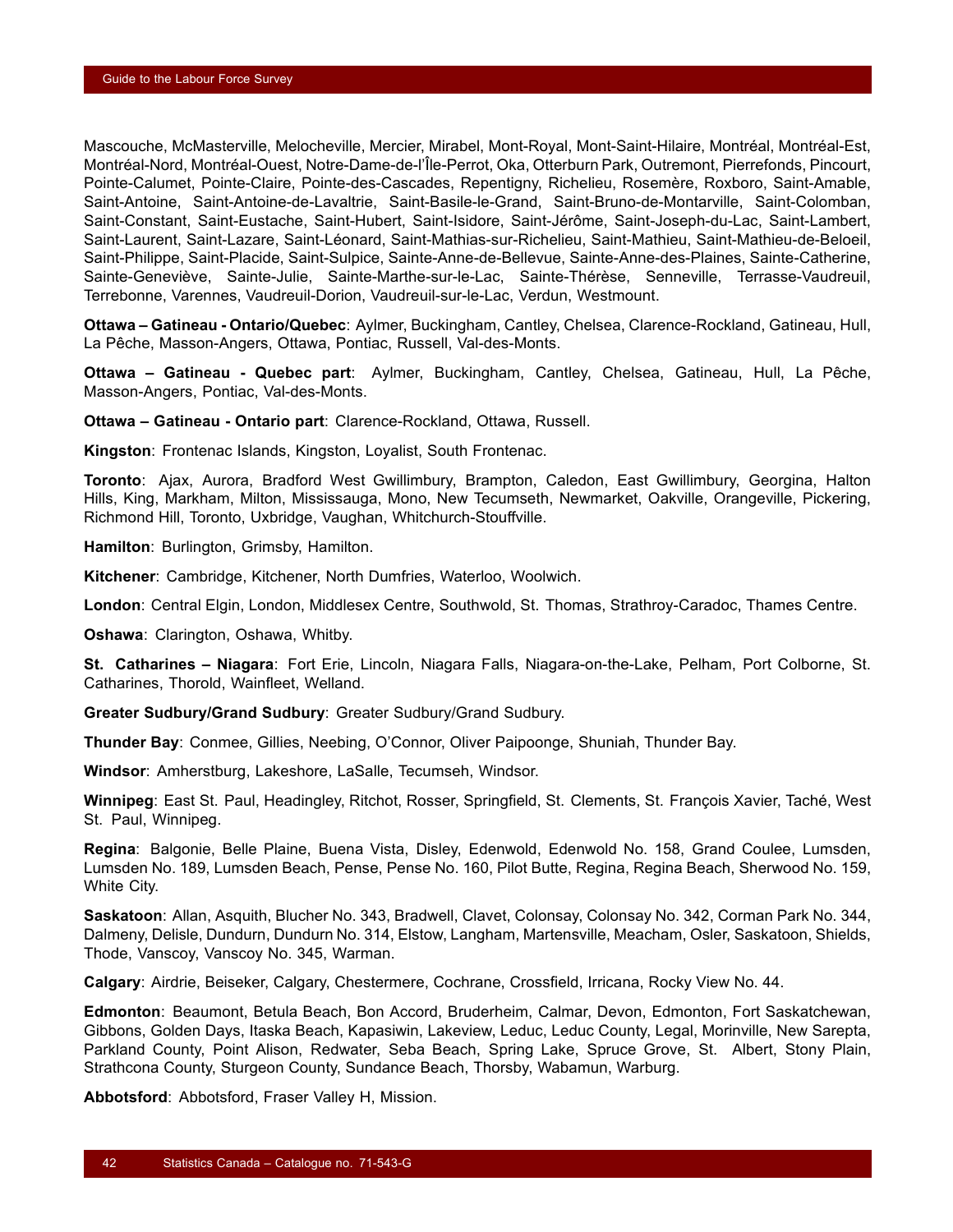**Vancouver**: Anmore, Belcarra, Bowen Island, Burnaby, Coquitlam, Delta, Greater Vancouver A, Langley, Lions Bay, Maple Ridge, New Westminster, North Vancouver, Pitt Meadows, Port Coquitlam, Port Moody, Richmond, Surrey, Vancouver, West Vancouver, White Rock.

**Victoria**: Capital H (Part 1), Central Saanich, Colwood, Esquimalt, Highlands, Langford, Metchosin, North Saanich, Oak Bay, Saanich, Sidney, Sooke, Victoria, View Royal.

### **Economic region (ER)**

An economic region is a geographical unit generally composed of several census divisions within a province. In the case of Prince Edward Island, the province constitutes one economic region.

The composition of economic regions is determined through a consultative process with the provinces. The boundaries in current use are based on 2001 Census geography. With the exception of British Columbia, the boundaries of these regions were unchanged or only slightly modified from previous definitions, and it was possible to revise associated data back to 1987 to provide historical continuity. Economic regions in British Columbia, however, were completely modified in 1995, and historical revisions were not possible.

To view the geographical maps for the Economic regions, visit our website at: *http://www.statcan.gc.ca/cgi-bin/imdb/p2SV.pl?Function=getDocumentation&AC\_Id=21256&AC\_Version=1&ul=ul&lang=en&db*

Brief descriptions of the economic regions in current use are given on the following pages.

#### **Newfoundland and Labrador**

- 1010 Avalon Peninsula: Census Division 01.
- 1020 South Coast Burin Peninsula: Census Divisions 02 and 03.
- 1030 West Coast Northern Peninsula Labrador: Census Divisions 04, 05, 09 and 10.
- 1040 Notre Dame Central Bonavista Bay: Census Divisions 06, 07 and 08.

#### **Prince Edward Island**

1110 Prince Edward Island: Census Divisions 01 Kings County, 02 Queens County and 03 Prince County.

#### **Nova Scotia**

- 1210 Cape Breton: Census Divisions 15 Inverness County, 16 Richmond County, 17 Cape Breton County and 18 Victoria County.
- 1220 North Shore: Census Divisions 10 Colchester County, 11 Cumberland County, 12 Pictou County, 13 Guysborough County and 14 Antigonish County.
- 1230 Annapolis Valley: Census Divisions 05 Annapolis County, 07 Kings County and 08 Hants County.
- 1240 Southern: Census Divisions 01 Shelburne County, 02 Yarmouth County, 03 Digby County, 04 Queens County and 06 Lunenburg County.
- 1250 Halifax: Census Division 09 Halifax County.

#### **New Brunswick**

- 1310 Campbellton Miramichi: Census Divisions 09 Northumberland County, 14 Restigouche County and 15 Gloucester County.
- 1320 Moncton Richibucto: Census Divisions 06 Albert County, 07 Westmorland County and 08 Kent County.
- 1330 Saint John St. Stephen: Census Divisions 01 Saint John County, 02 Charlotte County and 05 Kings County.
- 1340 Fredericton Oromocto: Census Divisions 03 Sunbury County, 04 Queens County and 10 York County.
- 1350 Edmundston Woodstock: Census Divisions 11 Carleton County, 12 Victoria County and 13 Madawaska County.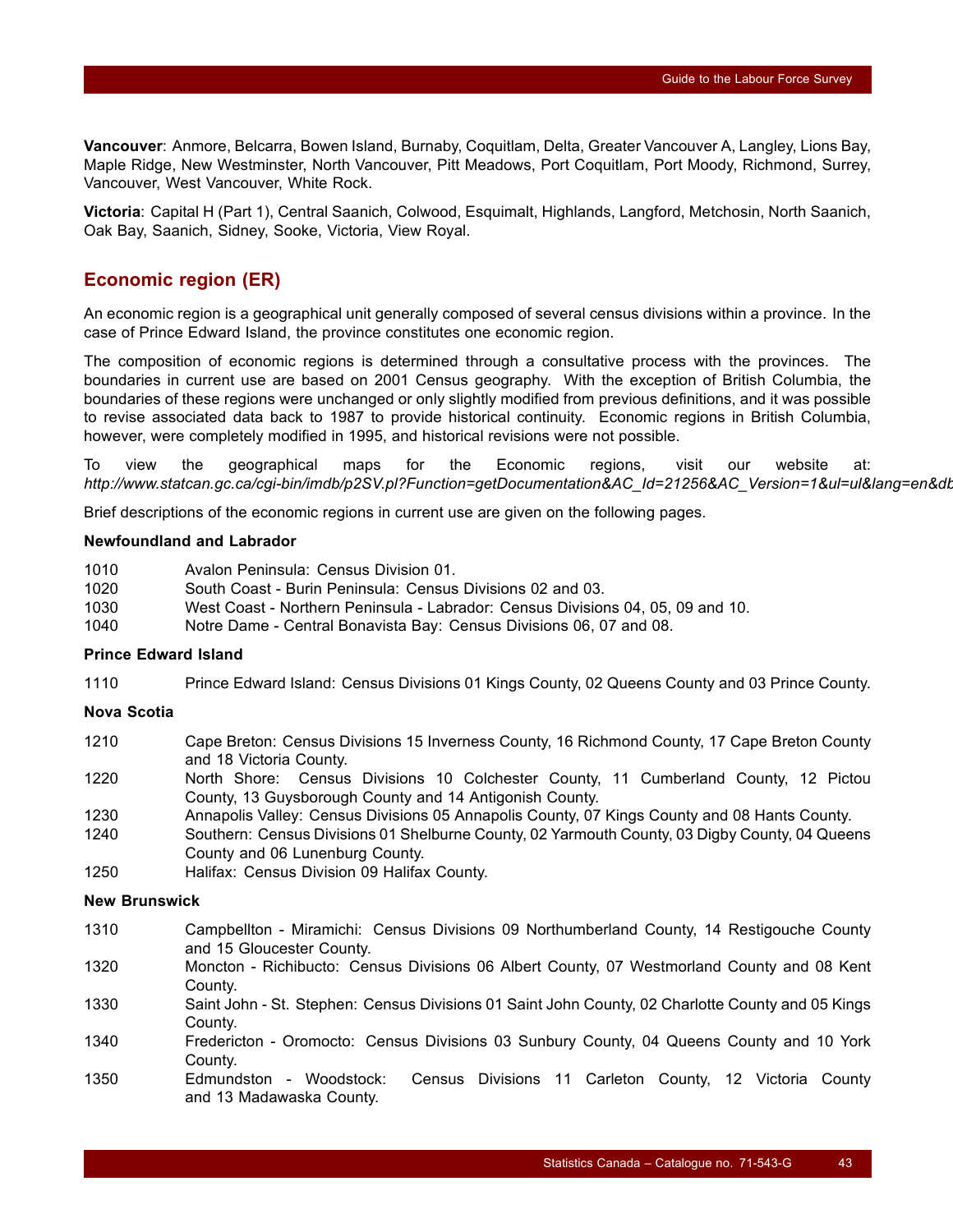#### **Quebec**

| 2410         | Gaspésie - Îles-de-la-Madeleine: Census Divisions 01 Les Îles-de-la-Madeleine, 02 Le<br>Rocher-Percé, 03 La Côte-de-Gaspé, 04 La Haute-Gaspésie, 05 Bonaventure and 06 Avignon.                             |
|--------------|-------------------------------------------------------------------------------------------------------------------------------------------------------------------------------------------------------------|
| 2415         | 07 La<br>Bas-Saint-Laurent:<br>Census Divisions<br>Matapédia, 08<br>Matane,<br>La<br>09                                                                                                                     |
|              | Mitis, 10 Rimouski-Neigette, 11 Les Basques, 12 Rivière-du-Loup, 13 Témiscouata<br>and 14 Kamouraska.                                                                                                       |
| 2420         | Capitale-Nationale: Census Divisions 15 Charlevoix- Est, 16 Charlevoix, 20 L'Île-d'Orléans, 21 La                                                                                                           |
| 2425         | Côte-de-Beaupré, 22 La Jacques-Cartier, 23 Communauté-Urbaine-de-Québec and 34 Portneuf.<br>Chaudière<br>Appalaches:<br>Census                                                                              |
|              | <b>Divisions</b><br>19<br>Bellechasse,<br>25<br>Les<br>17<br>L'Islet,<br>18<br>Montmagny,<br>24<br>Desjardins,                                                                                              |
|              | Chutes-de-la-Chaudière,<br>26<br>La<br>Nouvelle-Beauce, 27<br>Robert-Cliche,<br>28<br>Les<br>Etchemins, 29 Beauce-Sartigan, 31 L'Amiante and 33 Lotbinière.                                                 |
| 2430         | Estrie: Census Divisions 30 Le Granit, 40 Asbestos, 41 Le Haut-Saint-François, 42 Le                                                                                                                        |
|              | Val-Saint-François, 43 La Région-Sherbrookoise, 44 Coaticook and 45 Memphrémagog.                                                                                                                           |
| 2433         | Centre-du-Québec: Census Divisions 32 L'Érable, 38 Bécancour, 39 Arthabaska, 49 Drummond<br>and 50 Nicolet-Yamaska.                                                                                         |
| 2435         | Montérégie: Census Divisions 46 Brome-Missisquoi, 47 La Haute-Yamaska, 48 Acton, 53 Le                                                                                                                      |
|              | Bas-Richelieu, 54<br>Les<br>Maskoutains,<br>55 Rouville, 56<br>Le Haut-Richelieu, 57<br>La                                                                                                                  |
|              | 58<br>59<br>67<br>Vallée-du-Richelieu,<br>Champlain,<br>Lajemmerais,<br>Roussillon,<br>68<br>Les<br>70<br>Jardins-de-Napierville,<br>Le<br>Haut-Saint-Laurent,<br>Beauharnois-Salaberry<br>69               |
|              | and 71 Vaudreuil-Soulanges.                                                                                                                                                                                 |
| 2440         | Montréal: Census Division 66 Communauté-Urbaine-de-Montréal.                                                                                                                                                |
| 2445<br>2450 | Laval: Census Division 65 Laval.<br>Lanaudière: Census Divisions 52 D'Autray, 60 L'Assomption, 61 Joliette, 62 Matawinie, 63 Montcalm                                                                       |
|              | and 64 Les Moulins.                                                                                                                                                                                         |
| 2455         | Laurentides: Census Divisions 72 Deux-Montagnes, 73 Thérèse-De Blainville, 74 Mirabel, 75 La<br>Rivière-du-Nord, 76 Argenteuil, 77 Les Pays-d'en-Haut, 78 Les Laurentides and 79 Antoine-Labelle.           |
| 2460         | Outaouais: Census Divisions 80 Papineau, 81 Communauté-Urbaine-de-l'Outaouais, 82 Les<br>Collines-de-l'Outaouais, 83 La Vallée-de la-Gatineau and 84 Pontiac.                                               |
| 2465         | Abitibi - Témiscamingue: Census Divisions 85 Témiscamingue, 86 Rouyn-Noranda, 87 Abitibi-<br>Ouest, 88 Abitibi and 89 Vallée-de-l'Or.                                                                       |
| 2470         | 35<br><b>Divisions</b><br>36<br>Mauricie:<br>Census<br>Mékinac,<br>Le<br>Centre-de-la-Mauricie, 37 Francheville, 51 Maskinongé and 90 Le Haut-Saint-Maurice.                                                |
| 2475         | Le<br>Lac-Saint-Jean:<br>Census<br><b>Divisions</b><br>91<br>Saguenay<br>$\omega_{\rm{max}}$<br>Domaine-du-Roy, 92 Maria-Chapdelaine, 93 Lac-Saint-Jean-Est and 94 Le Fjord-du-Saguenay.                    |
| 2480         | Côte-Nord: Census Divisions 95 La Haute-Côte-Nord, 96 Manicouagan, 97 Sept-Rivières -<br>Caniapiscau and 98 Minganie - Basse-Côte-Nord.                                                                     |
| 2490         | Nord-du-Québec: Census Division 99 Nord-du-Québec.                                                                                                                                                          |
| Ontario      |                                                                                                                                                                                                             |
| 3510         | Ottawa: Census Divisions 01 Stormont, Dundas and Glengarry United Counties, 02 Prescott and<br>Russell United Counties, 06 Ottawa Division, 07 Leeds and Grenville United Counties and 09 Lanark<br>County. |
| 3515         | Kingston - Pembroke: Census Divisions 10 Frontenac County, 11 Lennox and Addington<br>County, 12 Hastings County, 13 Prince Edward Division and 47 Renfrew County.                                          |
| 3520         | Muskoka - Kawarthas:<br>Census Divisions 14 Northumberland County, 15 Peterborough<br>County, 16 Kawartha Lakes Division, 44 Muskoka District Municipality and 46 Haliburton County.                        |

3530 Toronto: Census Divisions 18 Durham Regional Municipality, 19 York Regional Municipality, 20 Toronto Division, 21 Peel Regional Municipality and 24 Halton Regional Municipality (except the city of Burlington).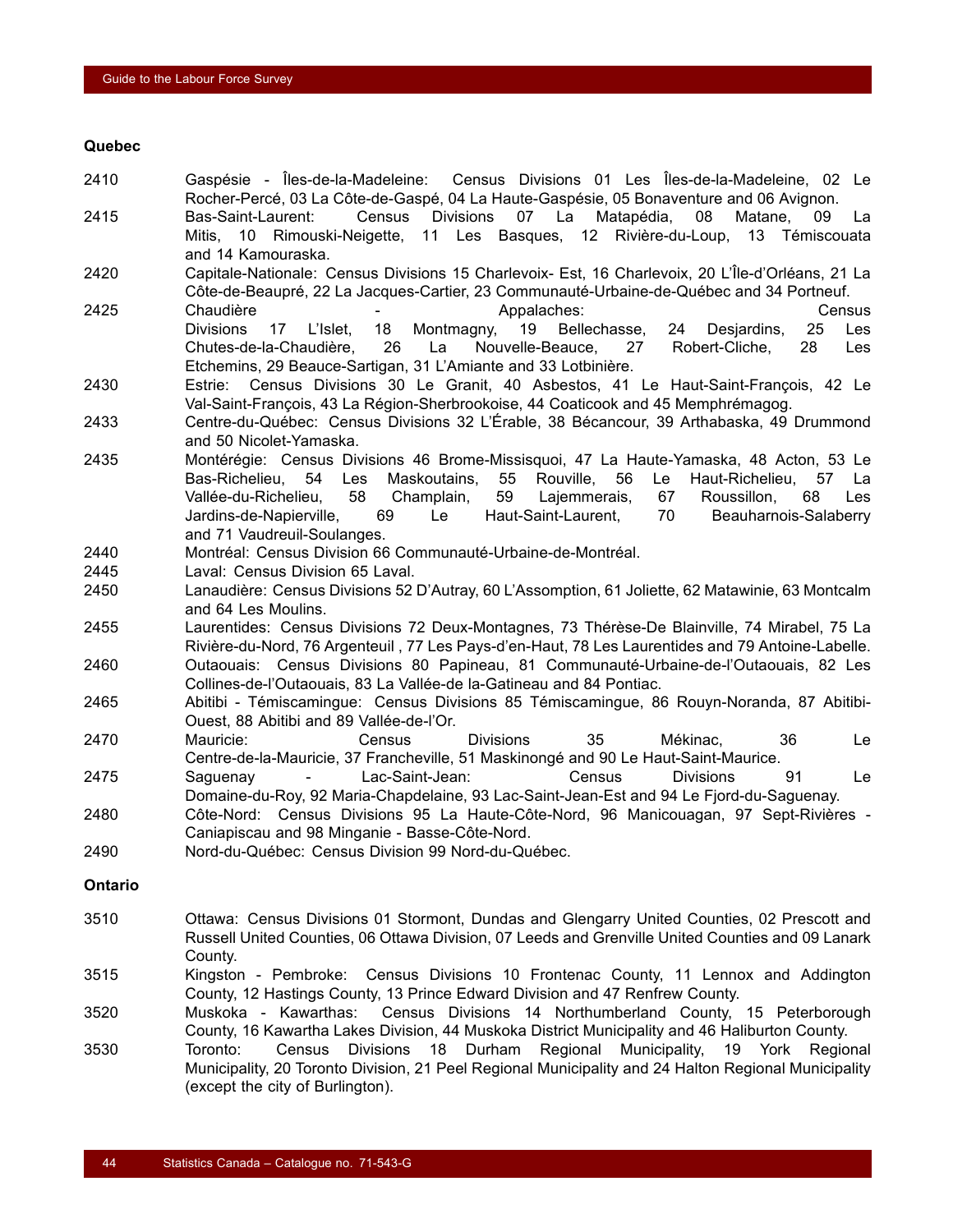- 3540 Kitchener Waterloo Barrie: Census Divisions 22 Dufferin County, 23 Wellington County, 30 Waterloo Regional Municipality and 43 Simcoe County.
- 3550 Hamilton Niagara Peninsula: Census Divisions 24 Halton Regional Municipality (city of Burlington only), 25 Hamilton Division, 26 Niagara Regional Municipality, 28 Haldimand-Norfolk Regional Municipality and 29 Brant County.
- 3560 London: Census Divisions 32 Oxford County, 34 Elgin County and 39 Middlesex County.
- 3570 Windsor Sarnia: Census Divisions 36 Chatham-Kent Division, 37 Essex County and 38 Lambton County.
- 3580 Stratford Bruce Peninsula: Census Divisions 31 Perth County, 40 Huron County, 41 Bruce County and 42 Grey County.
- 3590 Northeast: Census Divisions 48 Nipissing District, 49 Parry Sound District, 51 Manitoulin District , 52 Sudbury District , 53 Greater Sudbury/Grand Sudbury Division, 54 Timiskaming District, 56 Cochrane District and 57 Algoma District.
- 3595 Northwest: Census Divisions 58 Thunder Bay District, 59 Rainy River District and 60 Kenora District.

#### **Manitoba**

- 4610 Southeast: Census Divisions 01, 02 and 12.
- 4620 South Central: Census Divisions 03 and 04.
- 4630 Southwest: Census Divisions 05, 06, 07 and 15.
- 4640 North Central: Census Divisions 08, 09 and 10.
- 4650 Winnipeg: Census Divison 11.
- 4660 Interlake: Census Divisions 13, 14 and 18.
- 4670 Parklands: Census Divisions 16, 17 and 20.
- 4680 North: Census Divisions 19, 21, 22 and 23.

#### **Saskatchewan**

- 4710 Regina Moose Mountain: Census Disisions 01, 02 and 06.
- 4720 Swift Current Moose Jaw: Census Divisions 03, 04, 07 and 08.
- 4730 Saskatoon Biggar: Census Divisions 11, 12 and 13.
- 4740 Yorkton Melville: Census Divisions 05, 09 and 10.
- 4750 Prince Albert: Census Divisions 14, 15, 16 and 17.
- 4760 Northern: Census Division 18.

#### **Alberta**

- 4810 Lethbridge Medicine Hat: Census Divisions 01, 02 and 03.
- 4820 Camrose Drumheller: Census Divisions 04, 05, 07 and 10.
- 4830 Calgary: Census Division 06.
- 4840 Banff Jasper Rocky Mountain House: Census Divisions 09, 14 and 15.
- 4850 Red Deer: Census Division 08.
- 4860 Edmonton: Census Division 11.
- 4870 Athabasca Grande Prairie Peace River: Census Divisions 13, 17, 18 and 19.
- 4880 Wood Buffalo Cold Lake: Census Divisions 12 and 16.

#### **British Columbia**

- 5910 Vancouver Island and Coast: Census Divisions 17 Capital Regional District, 19 Cowichan Valley Regional District, 21 Nanaimo Regional District, 23 Alberni-Clayoquot Regional District, 25 Comox-Strathcona Regional District, 27 Powell River Regional District, 43 Mount Waddington Regional District and 45 Central Coast Regional District.
- 5920 Lower Mainland Southwest: Census Divisions 09 Fraser-Valley Regional District, 15 Greater Vancouver Regional District, 29 Sunshine Coast Regional District and 31 Squamish-Lillooet Regional District.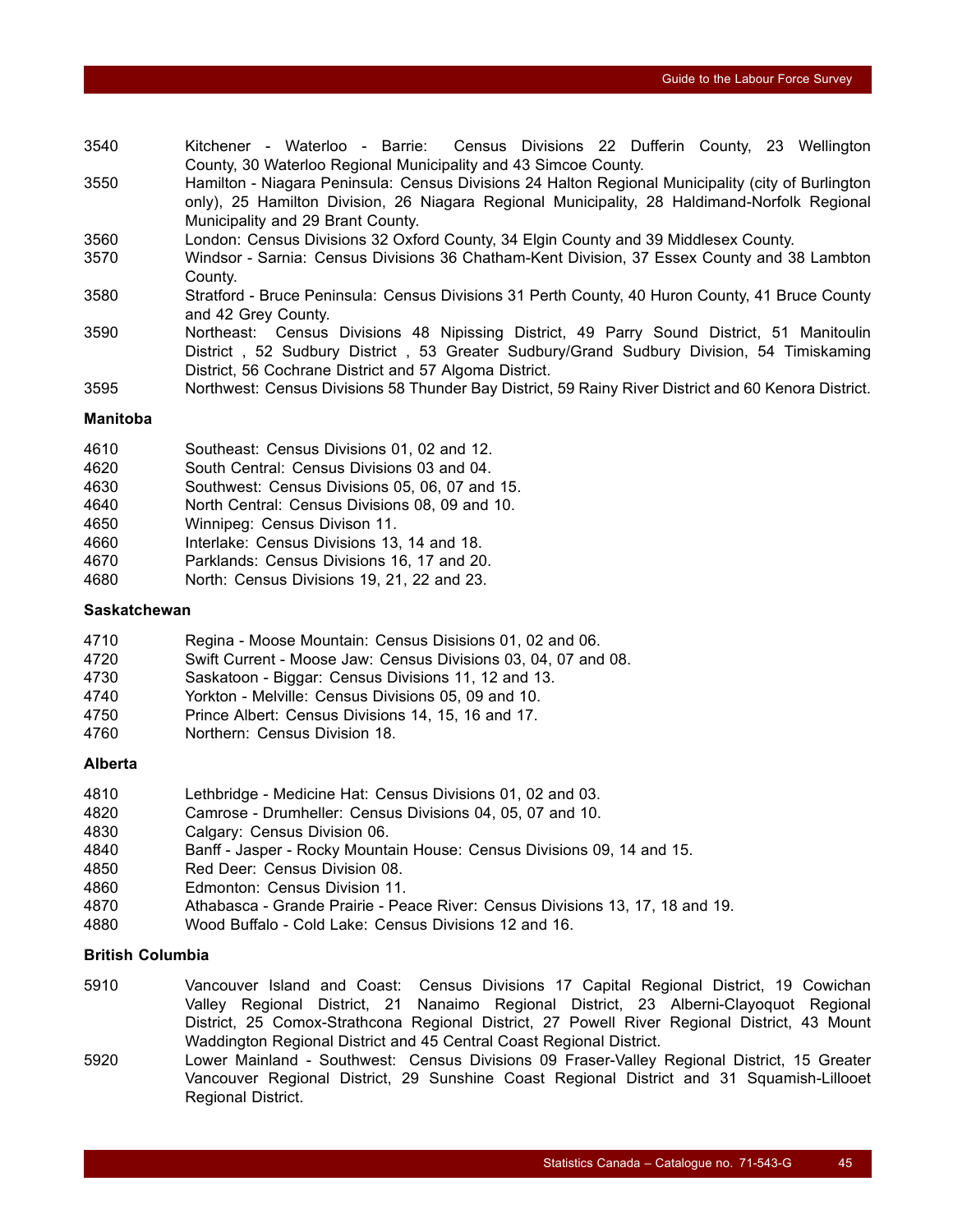- 5930 Thompson Okanagan: Census Divisions 07 Okanagan-Similkameen Regional District, 33 Thompson-Nicola Regional District, 35 Central Okanagan Regional District, 37 North Okanagan Regional District and 39 Columbia-Shuswap Regional District.
- 5940 Kootenay: Census Divisions 01 East Kootenay Regional District, 03 Central Kootenay Regional District and 05 Kootenay Boundary Regional District.
- 5950 Cariboo: Census Divisions 41 Cariboo Regional District and 53 Fraser-Fort George Regional District. 5960 North Coast: Census Divisions 47 Skeena-Queen Charlotte Regional District and 49 Kitimat-Stikine Regional District.
- 5970 Nechako: Census Divisions 51 Bulkley-Nechako Regional District and 57 Stikine Region.
- 5980 Northeast: Census Divisions 55 Peace River Regional District and 59 Northern Rockies Regional District.

#### **Employment insurance region**

In compliance with the Employment Insurance Act, the Labour Force Survey publishes seasonally adjusted, three month moving average unemployment rates for employment insurance regions. These rates are used to determine eligibility, level and duration of insurance benefits for persons living within a particular employment insurance region. The boundaries of these regions are determined by Human Resources Skills Development Canada, and are based on 1996 Census boundaries. For geographic descriptions and maps of employment insurance regions, see the Human Resources and Social Development Canada website: *http://www.hrsdc.gc.ca/eng/employment/ei/economic\_regions/index.shtml*

#### **Newfoundland and Labrador**

01. St-John's; 02. Newfoundland and Labrador.

#### **Prince Edward Island**

03. All of Prince Edward Island.

#### **Nova Scotia**

04. Eastern Nova Scotia; 05. Western Nova Scotia; 06. Halifax.

#### **New Brunswick**

07. Fredericton-Moncton-Saint John; 08. Madawaska-Charlotte; 09. Restigouche-Albert.

#### **Quebec**

10. Gaspésie – Îles-de-la-Madeleine; 11. Québec; 12. Trois-Rivières; 13. South Central Quebec; 14. Sherbrooke; 15. Montérégie; 16. Montréal; 17. Central Québec; 18. Northwestern Quebec; 19. Bas-Saint-Laurent – Côte-Nord; 20. Hull; 21. Chicoutimi-Jonquière.

#### **Ontario**

22. Ottawa; 23. Eastern Ontario; 24. Kingston; 25. Central Ontario; 26. Oshawa; 27. Toronto; 28. Hamilton; 29. St. Catherines; 30. London; 31. Niagara; 32. Windsor; 33. Kitchener; 34. Huron; 35. South Central Ontario; 36. Sudbury; 37. Thunder Bay; 38. Northern Ontario.

#### **Manitoba**

39. Winnipeg; 40. Southern Manitoba; 41. Northern Manitoba.

#### **Saskatchewan**

42. Regina; 43. Saskatoon; 44. Southern Saskatchewan; 45. Northern Saskatchewan.

#### **Alberta**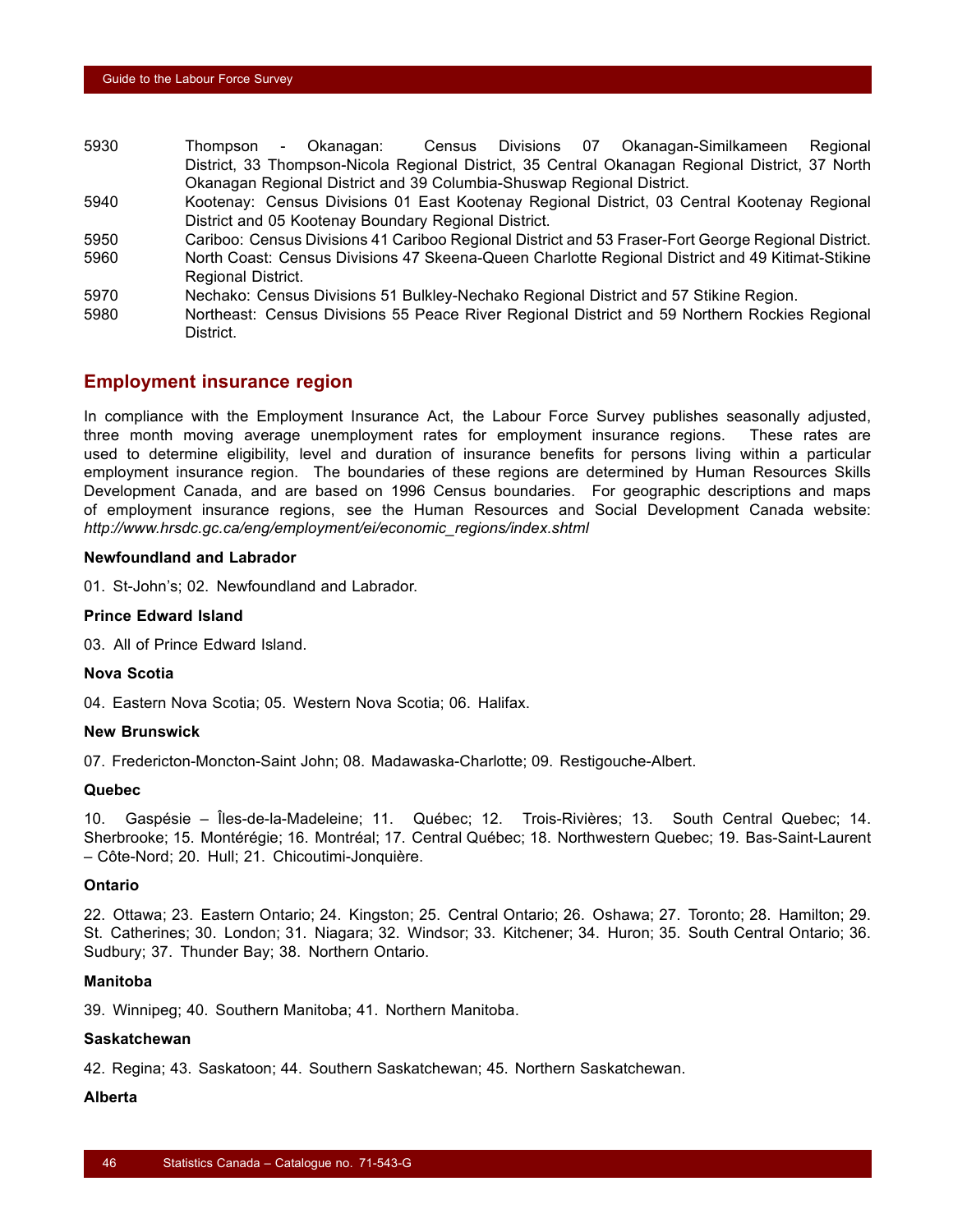46. Calgary; 47. Edmonton; 48. Northern Alberta; 49. Southern Alberta.

#### **British Columbia**

50. Southern Interior British Columbia; 51. Abbotsford; 52. Vancouver; 53. Victoria; 54. Southern Coastal British Columbia; 55. Northern British Columbia.

#### **Territories**

56. Yukon; 57. Northwest Territories; 58. Nunavut.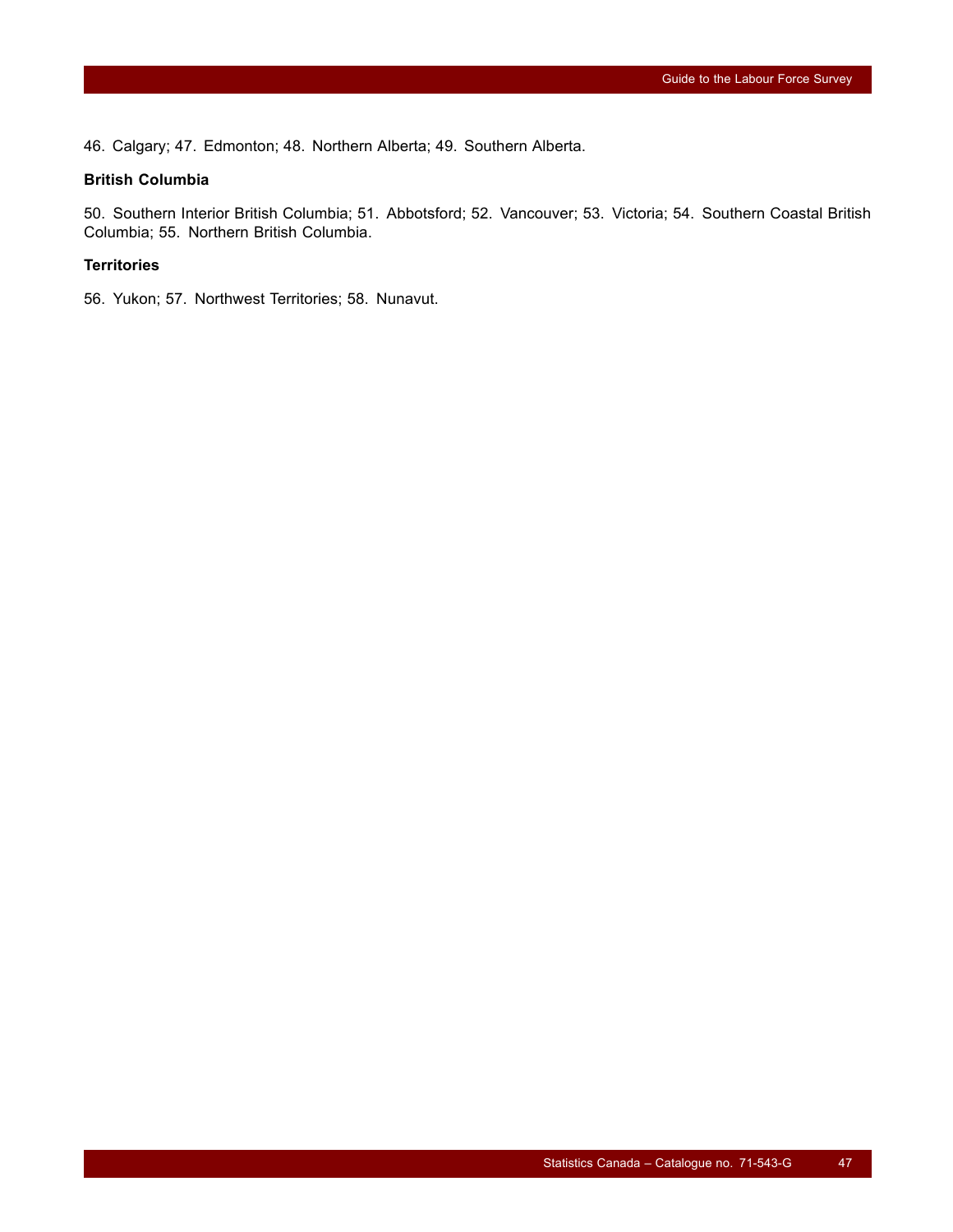<span id="page-49-0"></span>

## **Labour Force Survey questionnaire**

The LFS application consists of several questionnaire components (Contact, Household, Demographics, Rent, Labour Force Information and Exit), each of which is summarized below, followed by the lists of codesets. Each of the questionnaire components is comprised of a number of question blocks. For simplicity, as a result of the complexity of the logic within the application, not all possible questions and flows are presented. This is especially the case within the Contact Component where the scope of possible questions and flows is somewhat greater than that summarized below.

Selected dwellings are in the survey for six consecutive months. A birth interview corresponds to the first interview for a new household, and is usually conducted in person. Some birth interviews are now also conducted by telephone from centralized CATI work sites. Subsequent interviews are conducted in the following months, and are usually done by telephone.

## **Contact component**

The following information is collected at the start of each contact attempt.

#### **II\_R01A — Hello, I'm calling from Statistics Canada. My name is …**

*If interview in person, go to IC\_R01 If birth interview by telephone, go to AR\_Q01 If subsequent interview by telephone, go to SR\_Q01*

#### **SR\_Q01 — May I speak with … ?**

*If "Speaking", go to IC\_R01 If "Available", go to II\_R01B If "Not available" or "No longer a household member", go to AR\_Q01 If "Wrong number", go to TC\_Q01*

**II\_R01B — Hello, I'm calling from Statistics Canada. My name is …** *Go to IC\_R01*

**TC\_Q01 — I would like to make sure I've dialed the right number. Is this [telephone number]?** *If yes, go to AR\_Q01 If no, thank person and end call*

#### **AR\_Q01 — May I speak with an adult member of the household?**

*If "Speaking" and CATI birth interview, go to TFCC\_Q01 If "Speaking" and not CATI birth interview, go to IC\_R01 If "Available", go to II\_R01C If "Not available" and birth interview, go to ARA\_Q01 If "Not available" and subsequent interview and SR\_Q01= "Not available", go to SRA\_Q01 If "Not available" and subsequent interview and SR\_Q01= "No longer a household member" or "Wrong number", go to ARA\_Q01*

**II\_R01C — Hello, I'm calling from Statistics Canada. My name is …**

*If CATI birth interview, go to TFCC\_Q01 If not CATI birth interview, go to IC\_R01*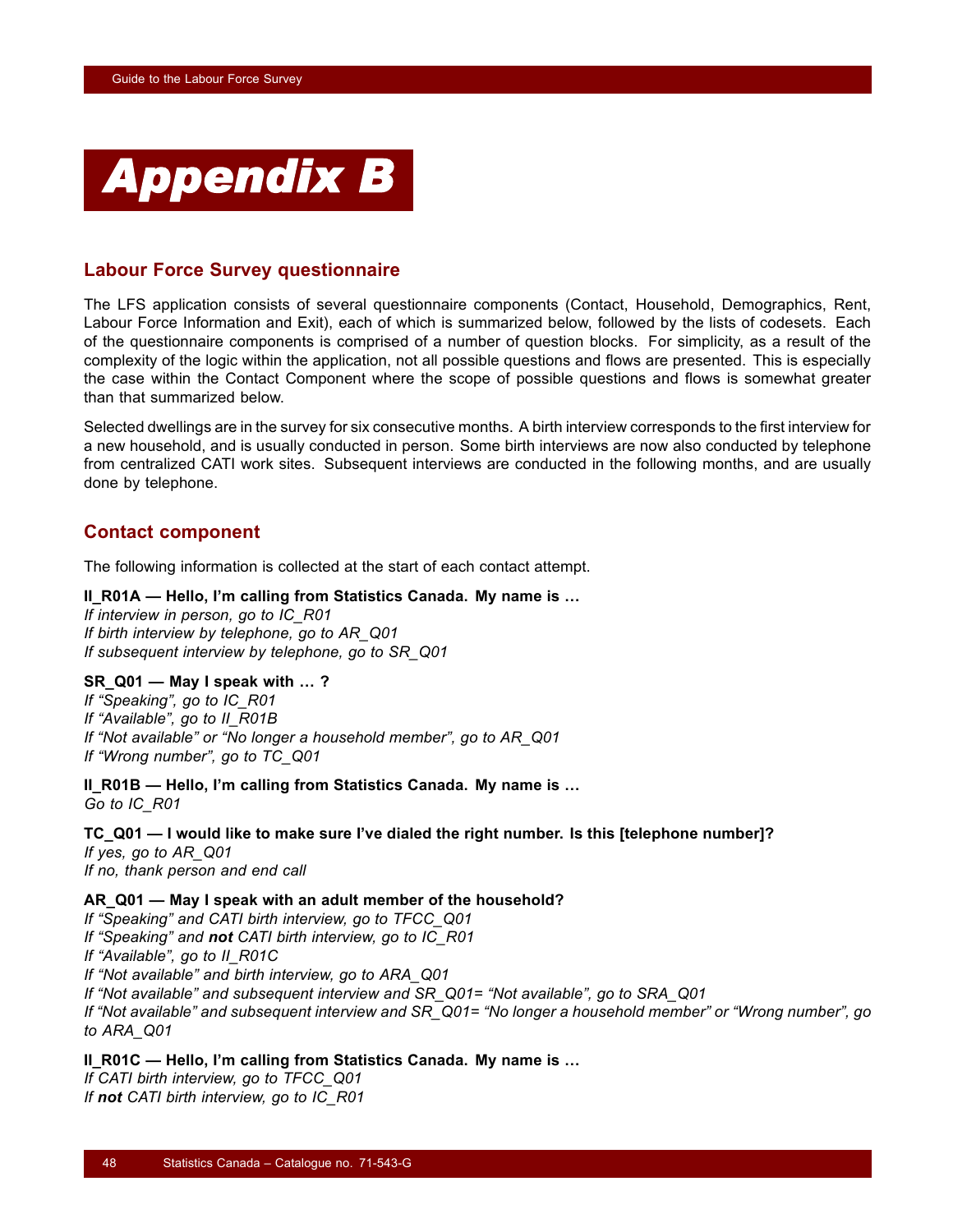#### **SRA\_Q01 — I would like to contact … When would he/she be available?**

*If "Available", make appointment and then thank person and end call If "Not available", go to ARA\_Q01*

#### **ARA\_Q01 — When would an adult member of the household be available?**

*If "Available", make appointment and then thank person and end call If "Not available", thank person and end call*

#### **TFCC\_Q01 — In order to make sure I've reached the correct household, I need to confirm your address. Is it: [listing address]?**

*If yes, go to IC\_R01 If no, go to TFCC\_Q02*

**TFCC\_Q02 — I would like to make sure I've dialed the right number. Is this [telephone number]?** *Thank person and end call*

#### **IC\_R01**

I'm calling regarding the Labour Force Survey.

#### **LP\_Q01 — Would you prefer to be interviewed in English or in French?**

*If CATI interview, go to MON\_R01 If not CATI interview, go to Household Component*

#### **MON\_R01**

**My supervisor may listen to this call for the purpose of quality control.**

### **Household and demographics component**

#### **Household blocks**

#### **LA\_N01**

If CATI birth interview, go to MA\_Q01 If subsequent interview in person, go to CMA\_Q01 If subsequent interview by telephone, go to SD\_Q01 Confirm the listing address. Go to MA\_Q01

#### **SD\_Q01 — I would like to confirm your address. Are you still living at [listing address]?**

*If yes and listing address is the same as mailing address, go to CHM\_Q01 If yes and listing address is different from mailing address, go to CMA\_Q01 If no, go to SD\_Q02 If "Respondent never lived there", go to SD\_Q05*

**SD\_Q02 — Does anyone who was living with you at that address still live there?** *If yes, go to SD\_Q03 If no, thank person and end call*

#### **SD\_Q03 — Can you provide me with the current telephone number for that address?**

*If yes, go to SD\_Q04 If no, thank person and end call*

#### **SD\_Q04 — What is that telephone number, including the area code?**

*Thank person and end call*

**SD\_Q05 — I would like to make sure I've dialed the right number. Is this [telephone number]?** *Thank person and end call*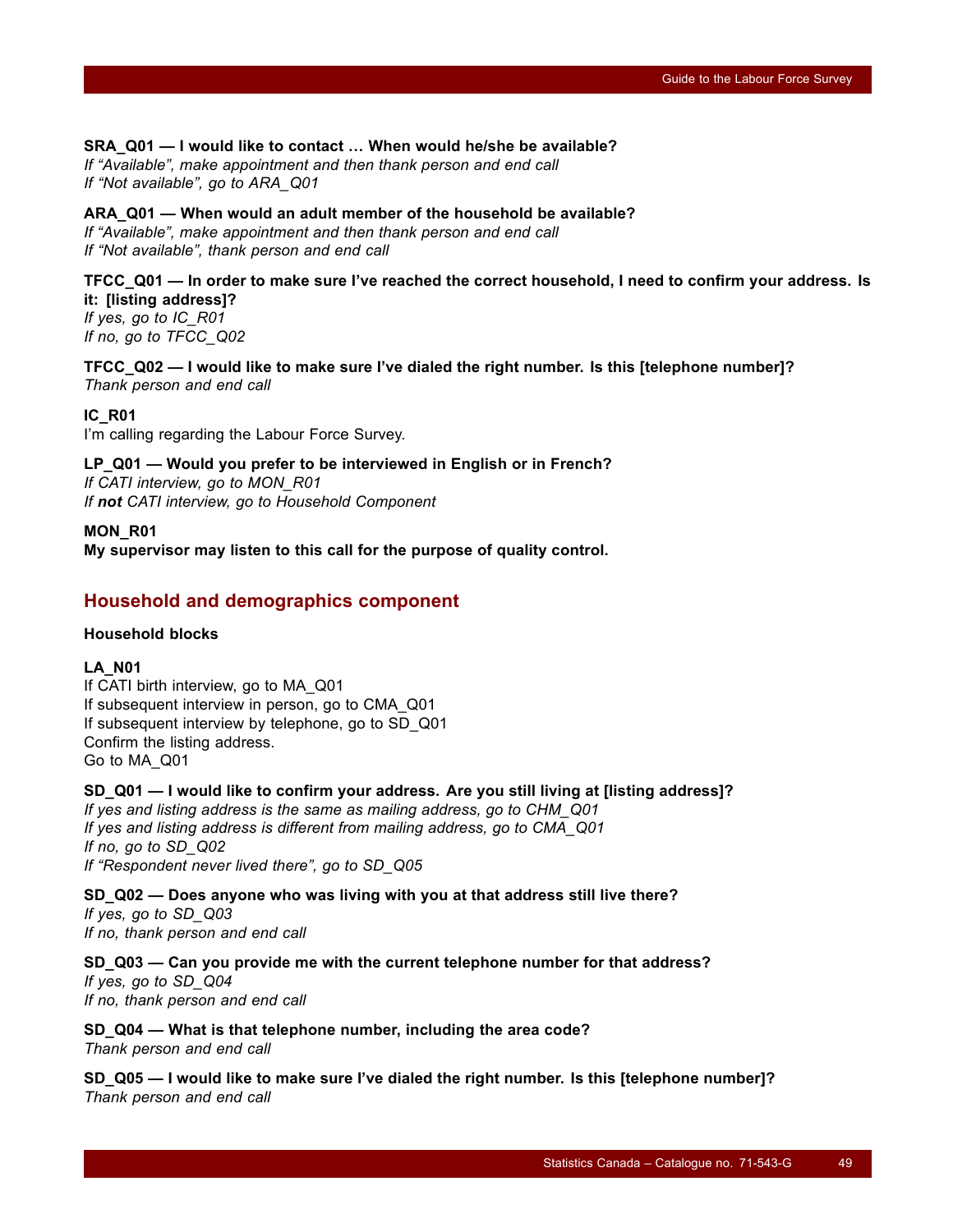#### **CHM\_Q01 — Is this also your mailing address?**

*If yes, go to TN\_Q01 If no, go to MA\_Q01*

## **CMA\_Q01 — I would like to confirm your mailing address. Is it: [mailing address]?**

*If yes, go to TN\_Q01 If no, go to MA\_Q01*

#### **MA\_Q01 — What is your correct mailing address?**

*If birth interview in person, go to DW\_N02 If birth interview by telephone, go to DW\_Q01 If subsequent interview, go to TN\_Q01*

#### **DW\_Q01 — What type of dwelling do you live in? Is it a:**

Read categories to respondent. *Go to TN\_Q01*

**DW\_N02** Select the dwelling type.

#### **TN\_Q01 — Is this dwelling owned by a member of this household?**

#### **RS\_R01**

*The next few questions ask for important basic information about the people in your household. If birth interview, go to USU\_Q01 If subsequent interview, go to PV2\_Q01*

#### **USU\_Q01 — What are the names of all persons who usually live here?**

*Begin with adults who have responsibility for the care or support of the family.*

#### **RS\_Q02 — Is anyone staying here temporarily?**

*If yes, go to TEM\_Q01 If no, go to RS\_Q04*

#### **TEM\_Q01 — What are the names of all persons who are staying here temporarily?**

*Add a person only if he/she has no other usual residence elsewhere.*

#### **RS\_Q04 — Are there any other persons who usually live here but are now away at school, in hospital, or somewhere else?**

*If yes, go to OTH1\_Q01 If no, go to Individual Demographics*

#### **OTH1\_Q01 — What are the names of the other people who live or stay here?**

*Add a person only if he/she has no other usual residence elsewhere. Go to Individual Demographics*

#### **PV2\_Q01 — Do the following people still live or stay in this dwelling?**

*If yes, go to RS\_Q05 If no, go to RES\_Q02*

**PV2\_Q01\_RES\_Q02 — Is … no longer a member of the household or deceased?**

**RS\_Q05 — Does anyone else now live or stay here?** *If yes, go to OTH2\_Q01 If no, go to Individual Demographics*

**OTH2\_Q01 — What are the names of the other people who live or stay here?** *Add a person only if he/she has no other usual residence elsewhere.*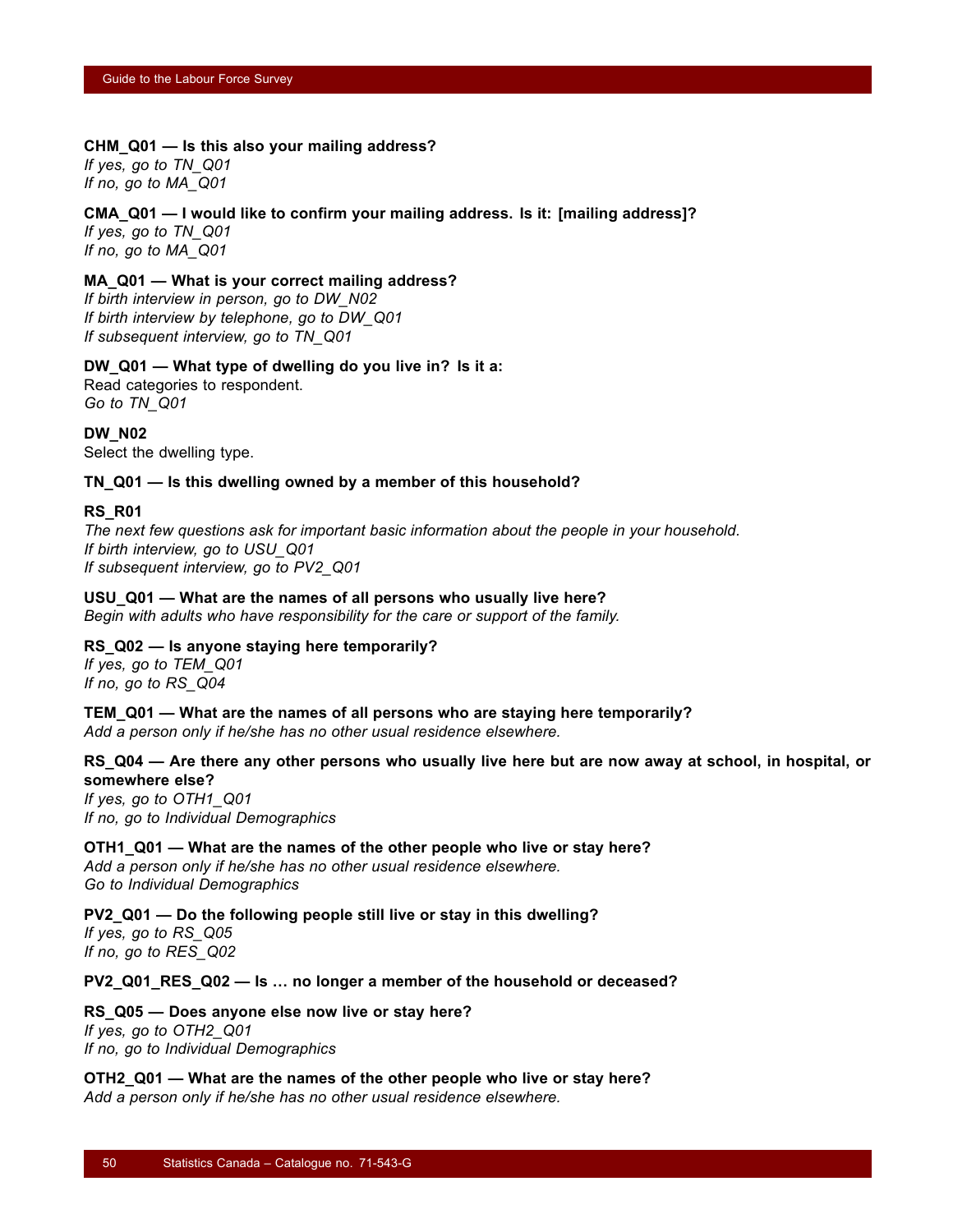## **Demographics blocks**

The following demographic information is collected for each household member.

#### **ANC\_Q01 — What is …'s date of birth?**

#### **ANC\_Q02 — So …'s age on [date of last day of reference week] was[calculated age]. Is that correct?** *If yes, go to SEX\_Q01*

*If no, go to ANC\_Q03*

#### **ANC\_Q03 — What is …'s age?**

**SEX\_Q01** Enter …'s sex.

**MSNC\_Q01** *If age<16, go to FI\_N01* **What is …'s marital status? Is he/she:** Read categories to respondent.

#### **FI\_N01**

Enter …'s family identifier: A to Z. Assign the same letter to all persons related by blood, marriage or adoption.

#### **RR\_N01**

Determine a reference person for the family and select …'s relationship to that reference person. The reference person should be an adult involved in the care or support of the family.

#### **IMM\_Q01 — In what country was … born?**

Specify country of birth according to current boundaries. *If 01-Canada, go to ABO\_Q01*

#### **IMM\_Q02 — Is ... now, or has he/she ever been, a landed immigrant in Canada?**

A landed immigrant (permanent resident) is a person who has been granted the right to live in Canada permanently by immigration authorities.

*If yes, go to IMM\_Q03 If no, go to ABO\_Q01*

**IMM\_Q03 — In what year did … first become a landed immigrant?** Year:

#### **IMM\_Q04**

*If IMM\_Q03 is more than five years ago go to ABO\_Q01* **In what month?** Month:

#### **ABO\_Q01**

*If Country of Birth is not Canada , USA or Greenland go to ED\_Q01* **Is ... an Aboriginal person, that is, North American Indian, Métis or Inuit?** *If yes, go to ABO\_Q02 If no, go to ED\_Q01*

#### **ABO\_Q02**

If respondent has already specified the Aboriginal group(s), select the group(s) from list below; if not, ask: **Is ... a North American Indian, Métis or Inuit?** Mark all that apply.

#### **ED\_Q01**

*If age<14, go to CAF\_Q01*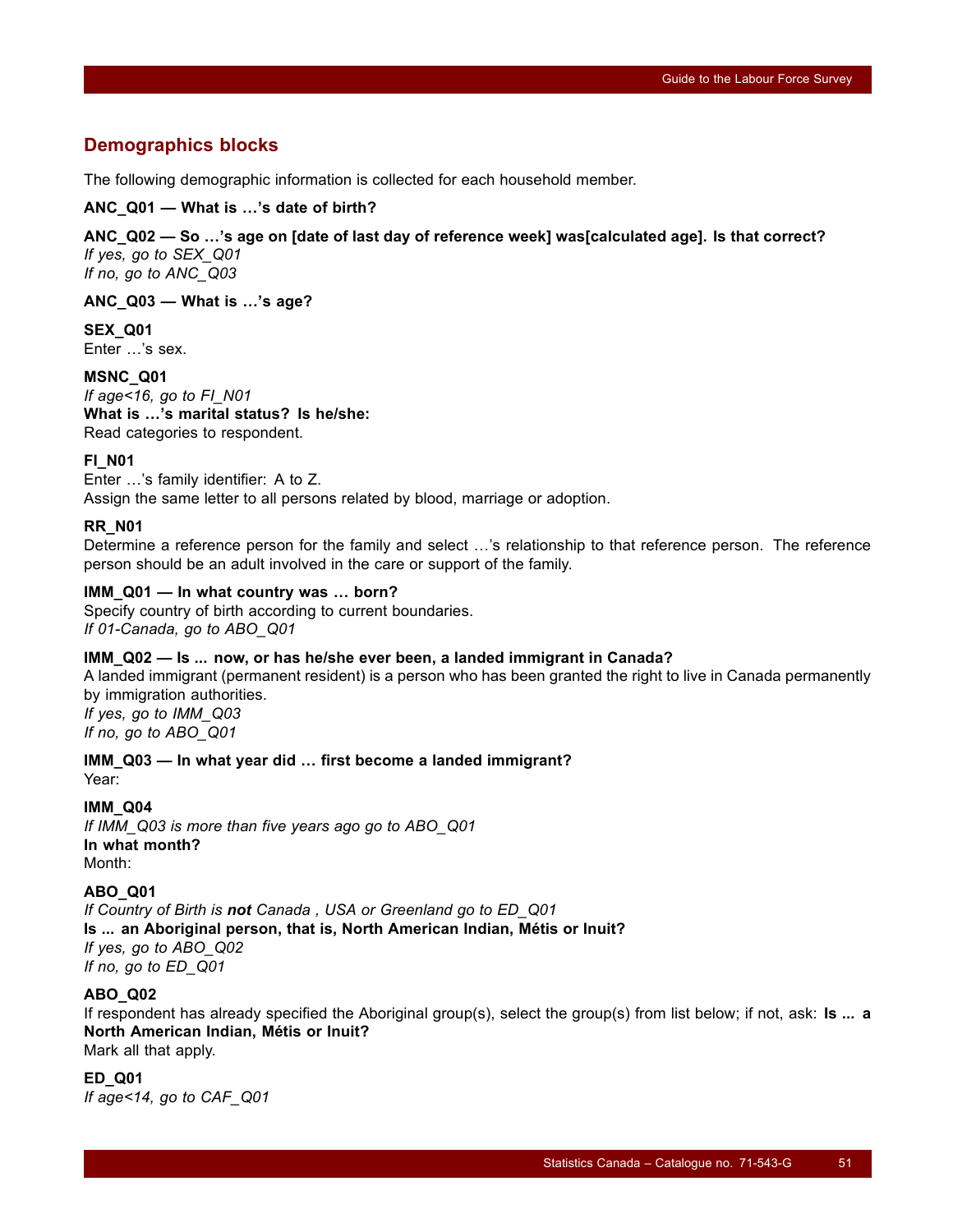**What is the highest grade of elementary or high school … ever completed?**

If "Grade 8 or lower" or "Grade  $9 - 10$ ", go to ED Q03 If "Grade  $11 - 13$ ", go to ED Q02

**ED\_Q02 — Did … graduate from high school (secondary school)?**

**ED\_Q03 — Has … received any other education that could be counted towards a degree, certificate or diploma from an educational institution?**

*If yes, go to ED\_Q04 If no, go to CAF\_Q01*

**ED\_Q04 — What is the highest degree, certificate or diploma … has obtained?**

#### **CHE\_Q01**

If (Country of Birth is Canada ) or (IMM\_Q02 is No) or (respondent has not received a post-secondary degree, certificate or diploma) go to CAF\_Q01

**In what country did … complete his/her highest degree, certificate or diploma?** Specify country of highest education according to current boundaries.

**CAF\_Q01**

*If age<16 or age>65, go to ANC\_Q01 for next household member* **Is … a full-time member of the regular Canadian Armed Forces?**

**For each person aged 15 or over who is not a full-time member of the regular armed forces complete the Labour force information component.**

#### **Rent component**

The Rent Component is generated only for cases where the answer to TN\_Q01 ("Is this dwelling owned by a member of this household?") in the Household Component is "No", and province/territory is *not* Yukon Territory, Northwest Territories or Nunavut.

#### **RRF\_R01**

**The next few questions are about your rent. The information collected is used to calculate the rent portion of the Consumer Price Index.**

#### **RM\_Q01**

*If rent information exists from the previous month, go to RM\_Q04 If dwelling type is not"Low-rise apartment" and not"High-rise apartment", go to RM\_Q02* **On which floor do you live?**

**RM\_Q02 — To the best of your knowledge, how old is your building?**

**RM\_Q03 — How many bedrooms are there in your dwelling?**

**RM\_Q04 — This month, is the rent for your dwelling subsidized by government or an employer, or a relative?** *If yes, go to RM\_Q04A If no, go to RM\_Q05*

**RM\_Q04A — In what manner is the rent for your dwelling subsidized?**

**RM\_Q05 — This month, is the rent for your dwelling applied to both living and business accommodation?** *If yes, go to RM\_Q05A If no, go to RM\_Q06*

**RM\_Q05A — Does the business affect the amount of rent paid?**

**RM\_Q06 — How much is the total monthly rent for your dwelling?**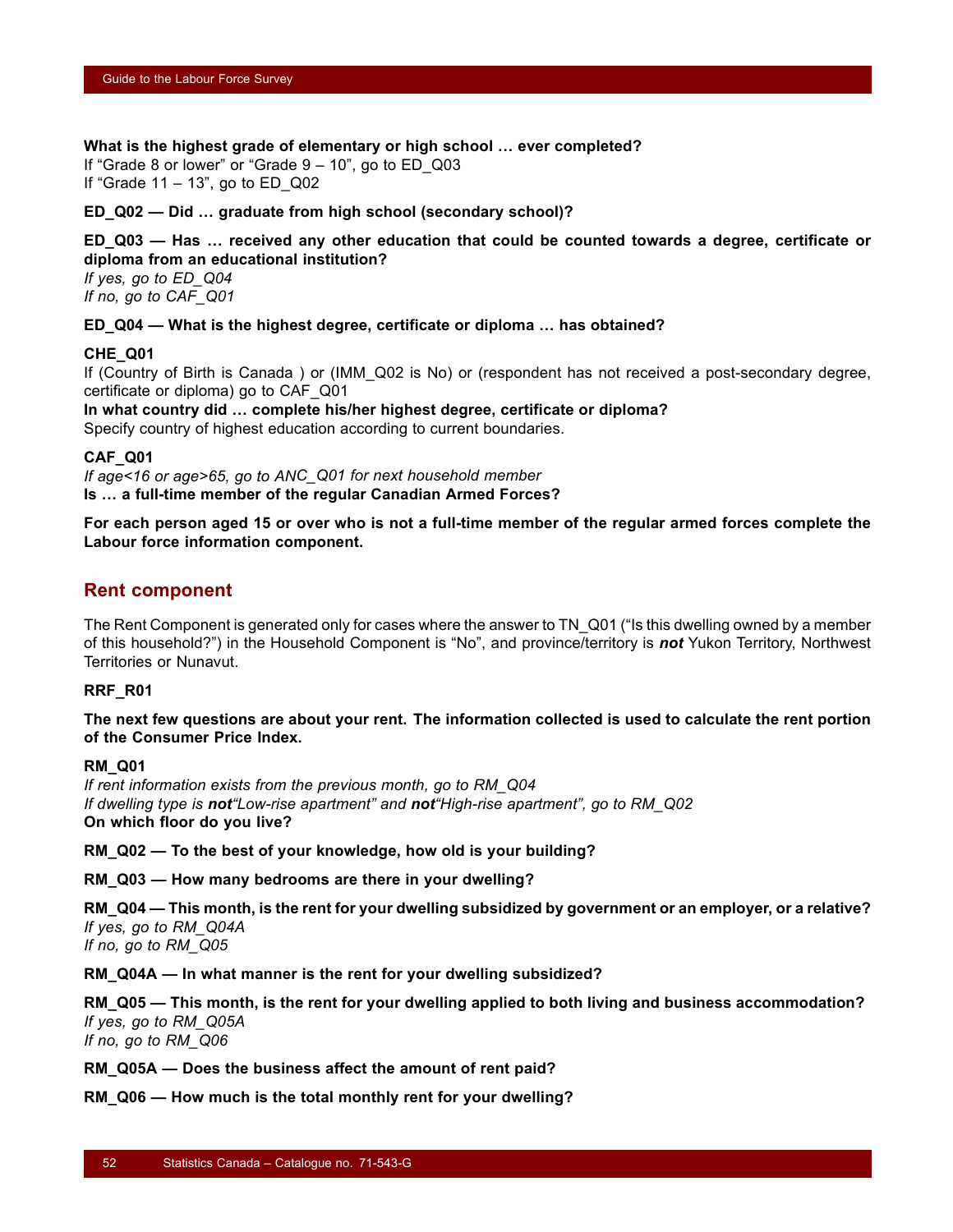*If \$0, go to RM\_Q07 If >\$0, go to RM\_Q08*

#### **RM\_Q07 — What is the reason that the rent is \$0?**

*If RM\_Q04 = yes, go to end of Rent Component*

#### **RM\_Q08**

*If rent information does not exist from the previous month, go to RM\_Q09B* If there has been a complete change in household membership, go to RM\_Q09B If  $RM\_Q04$  = yes, go to  $RM\_Q09B$ **Since last month, have there been any changes in the amount of rent paid?** *If yes, go to RM\_Q08A If no, go to RM\_Q09B*

**RM\_Q08A — What is the reason for the change in rent since last month?** Mark all that apply.

#### **RM\_Q09B**

*If dwelling type is not"Low-rise apartment" and not"High-rise apartment", go to RM\_Q14* If rent information exists from the previous month and there has not been a complete change in household membership, go to RM\_Q09S

# **Does this month's rent include parking facilities?**

*If yes, go to RM\_Q10 If no, go to RM\_Q14*

#### **RM\_Q09S — Since last month, have there been any changes in the parking facilities?**

*If yes, go to RM\_Q10 If no, go to RM\_Q14*

#### **RM\_Q10 — What types of parking facilities are included in your rent?**

Mark all that apply.

#### **RM\_Q11**

If "Closed garage or indoor parking" is not marked in RM\_Q10, go to RM\_Q12 **How many closed garage or indoor parking spaces are included in your rent?**

#### **RM\_Q12**

*If "Outside parking with plug-in" is not marked in RM\_Q10, go to RM\_Q13* **How many outside parking spaces with plug-in are included in your rent?**

#### **RM\_Q13**

*If "Outside parking without plug-in" is not marked in RM\_Q10, go to RM\_Q14* **How many outside parking spaces without plug-in are included in your rent?**

#### **RM\_Q14**

*If rent information does not exist from the previous month, go to RM\_Q15 If there has been a complete change in household membership, go to RM\_Q15 If "Change in utilities, services, appliances, or furnishings" is marked in RM\_Q08A, go to RM\_Q15* **Since last month, have there been any changes in the utilities, services, appliances, or furnishings included in the rent?** *If yes, go to RM\_Q15*

*If no, go to end of Rent Component*

#### **RM\_Q15 — Which of the following utilities, services, appliances, or furnishings are included as part of the monthly rent?**

Read list to respondent. Mark all that apply.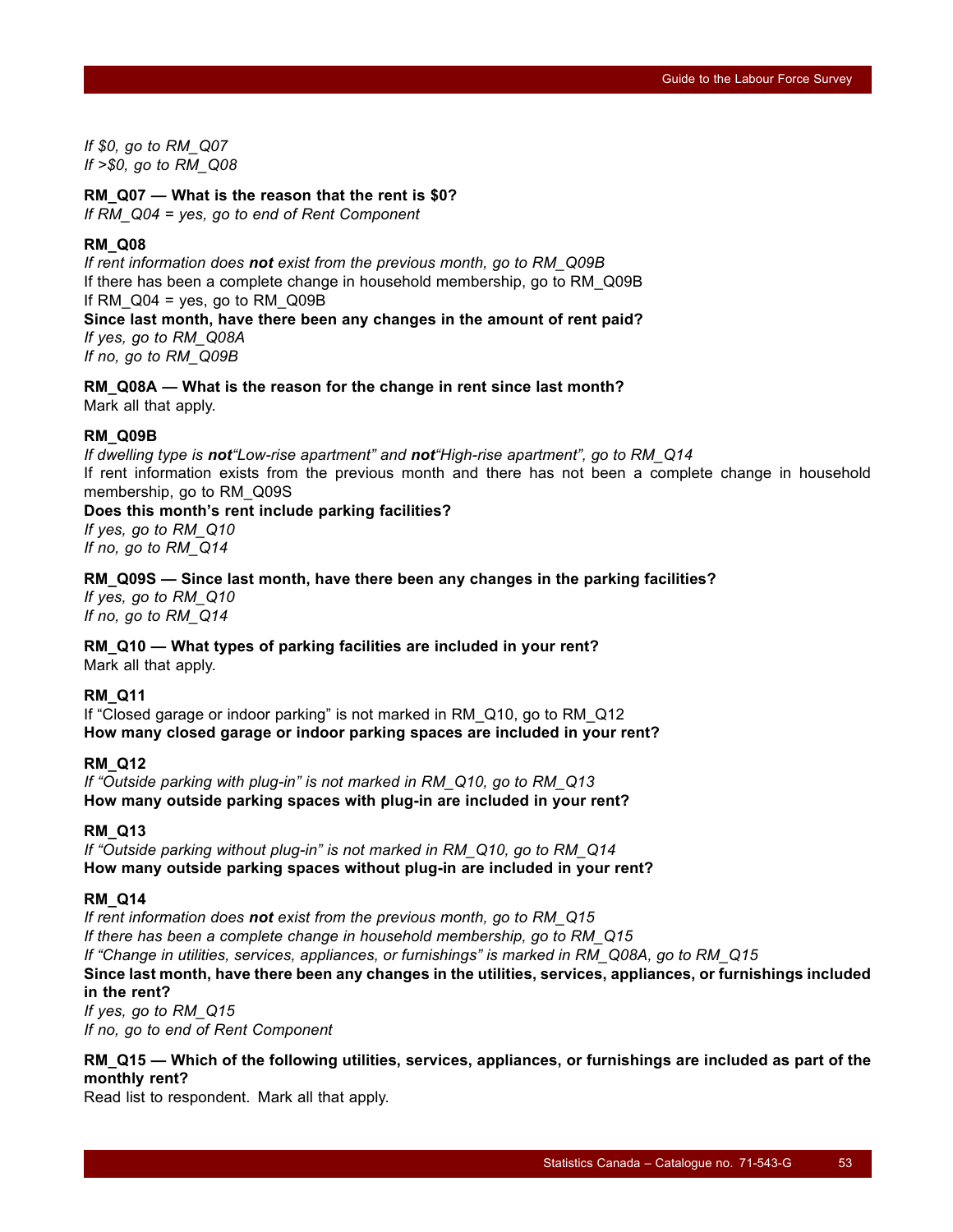### **Labour force information component**

**In this component, a path is assigned according to the answers provided. This path is used to control the flow through the component. For paths 1, 2, 6, and 7 the path determines the labour force status, but for paths 3, 4 and 5 other conditions (for example, availability for work) must be considered to distinguish between those who are unemployed and those who are not in the labour force.**

#### **PATHS**

- 1 Employed, at work
- 2 Employed, absent from work
- 3 Temporary layoff
- 4 Job seeker
- 5 Future start
- 6 Not in labour force, able to work
- 7 Not in labour force, permanently unable to work

#### **Job attachment block**

LFI Q100 — Many of the following questions concern ...'s activities last week. By last week, I mean the **week beginning on Sunday, [date of first day of reference week], and ending last Saturday, [date of last day of reference week].**

**Last week, did ... work at a job or business? (regardless of the number of hours)** *If yes, then PATH = 1 and go to 102 If no, go to 101 If "Permanently unable to work", then PATH = 7 and go to 104*

**LFI\_Q101 — Last week, did ... have a job or business from which he/she was absent?** *If no, go to 104*

**LFI\_Q102 — Did he/she have more than one job or business last week?** *If no, go to 110*

**LFI\_Q103 — Was this a result of changing employers?** *Go to 110*

#### **Past job attachment block**

**LFI\_Q104 — Has he/she ever worked at a job or business?** *If no, go to 170*

#### **LFI\_Q105 — When did he/she last work?**

*If subsequent interview and no change in 105 and last month's PATH = 3, go to 131 Else if subsequent interview and no change in 105 and last month's PATH = 4 to 7, go to 170 Else if not within past year, go to 170 Else if PATH = 7, go to 131 Else if PATH not 7, go to 110*

#### **Job description block**

**LFI\_Q110—** If 103 = yes, **I am now going to ask some questions about …'s new job or business. Was he/she an employee or self-employed?**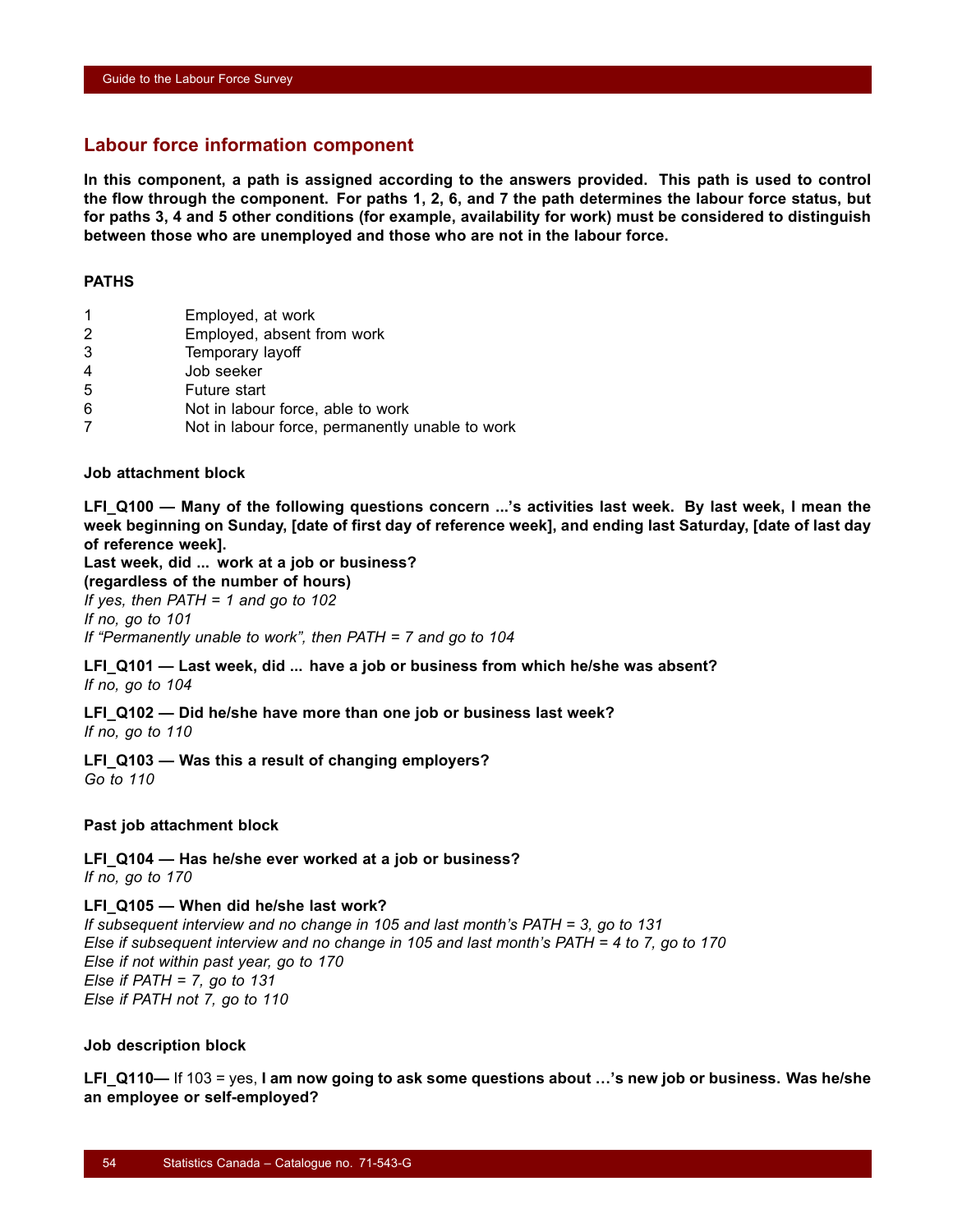If 103 = no, **Iam now going to ask some questions about the job or business at which he/she usually works the most hours. Was he/she an employee or self-employed?** *Otherwise,***Was he/she an employee or self-employed?**

*If not"Self-employed", go to 114*

**LFI\_Q111 — Did he/she have an incorporated business?**

**LFI\_Q112 — Did he/she have any employees?**

**LFI\_Q113 — What was the name of his/her business?**

*Go to 115*

**LFI\_Q114 — For whom did he/she work?**

(name of business, government department or agency, or person)

**LFI\_Q115 — What kind of business, industry or service was this?**

(e.g., cardboard box manufacturing, road maintenance, retail shoe store, secondary school, dairy farm, municipal government)

**LFI\_Q116 — What kind of work was he/she doing?**

(e.g., babysitting in own home, factory worker, forestry technician)

**LFI\_Q117 — What were his/her most important activities or duties?**

(e.g., caring for children, stamp press machine operator, forest examiner)

LFI Q118 — When did he/she start working for/at [name of employer/name of business]?

#### **Absence – Separation block**

**LFI\_Q130** *If PATH = 1, go to 150 If 101 = no, go to 131* **What was the main reason ... was absent from work last week?** *If "Temporary layoff due to business conditions", go to 134 If "Seasonal layoff", go to 136 If "Casual job, no work available", go to 137 Otherwise PATH = 2 and go to 150*

**LFI\_Q131 — What was the main reason ... stopped working at that [job/business]?** *If not"Lost job, laid off or job ended", go to 137*

**LFI\_Q132 — Can you be more specific about the main reason for his/her job loss?** *If PATH = 7, go to 137 Else if "Business conditions", go to 133 Otherwise go to 137*

**LFI\_Q133 — Does he/she expect to return to that job?** *If no or "Not sure", go to 137*

**LFI\_Q134 — Has ...'s employer given him/her a date to return?** *If yes, go to 136*

**LFI\_Q135 — Has he/she been given any indication that he/she will be recalled within the next 6 months?**

**LFI\_Q136 — As of last week, how many weeks had ... been on layoff?** *If 130 = "Seasonal layoff", go to 137*

*Else if 134 = no and 135 = no, go to 137 Else if on layoff more than 52 weeks, go to 137*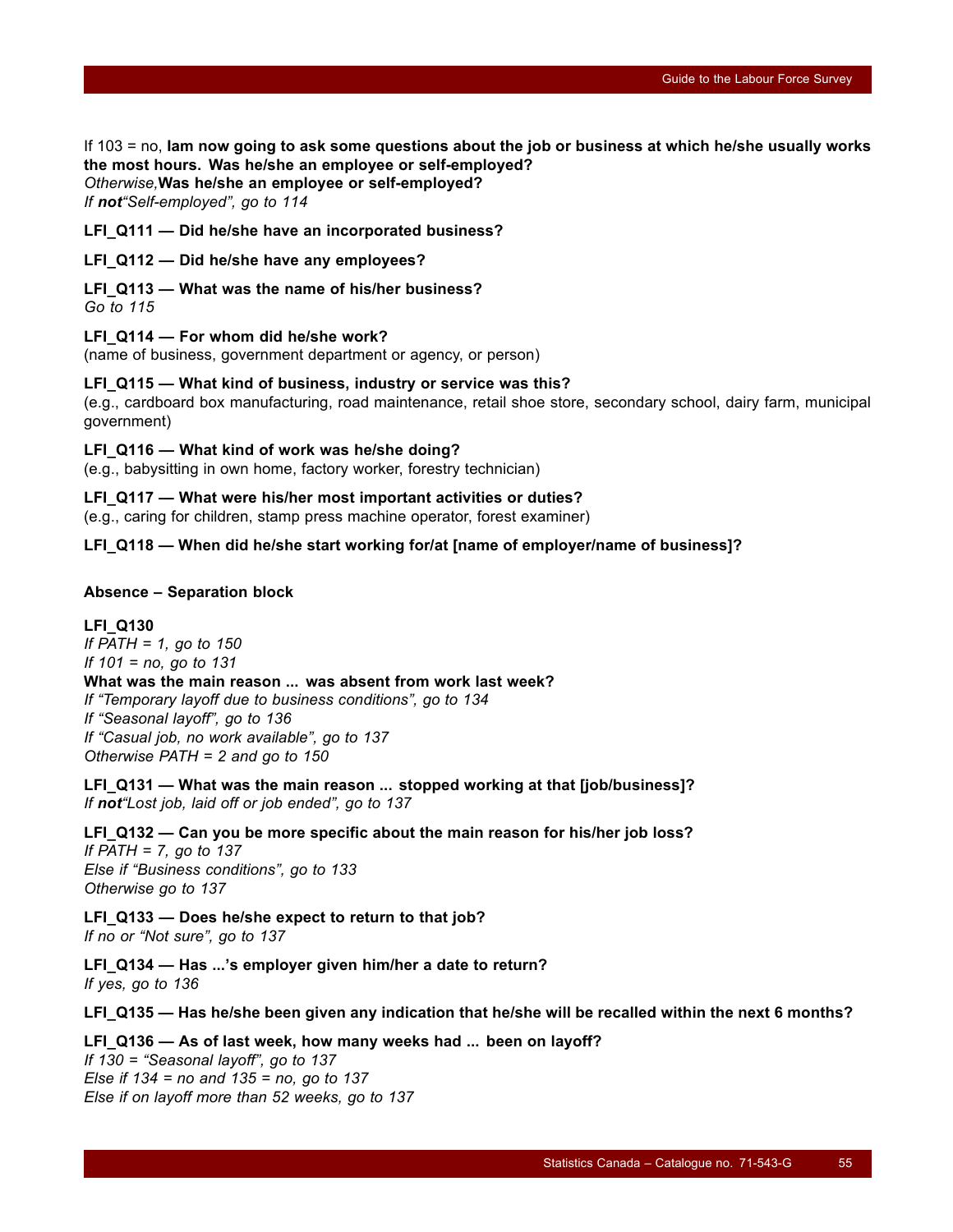*Otherwise PATH = 3 and go to 137*

#### **LFI\_Q137 — Did he/she usually work more or less than 30 hours per week?**

*If PATH = 3, go to 190 Otherwise go to 170*

#### **Work hours (Main job) block**

#### **LFI\_Q150**

**The following questions refer to ...'s work hours at his/her [new] [job/business] [at name of employer].** *If 110 = "Employee",***Excluding overtime, does the number of paid hours ... works vary from week to week?** *Otherwise,***Does the number of hours ... works vary from week to week?** *If yes, go to 152*

#### **LFI\_Q151**

*If 110 = "Employee",***Excluding overtime, how many paid hours does ... work per week?** *Otherwise***How many hours does ... work per week?** *If PATH = 2, go to 158 If 110 = "Employee", go to 153 Otherwise, go to 157*

#### **LFI\_Q152**

*If 110 = "Employee",***Excluding overtime, on average, how many paid hours does ... usually work per week?** *Otherwise***On average, how many hours does ... usually work per week?** *If PATH = 2, go to 158 If 110 = "Employee", go to 153 Otherwise, go to 157*

**LFI\_Q153 — Last week, how many hours was he/she away from this job because of vacation, illness, or any other reason?**

*If 0 hours, go to 155*

**LFI\_Q154 — What was the main reason for that absence?**

**LFI\_Q155 — Last week, how many hours of paid overtime did he/she work at this job?**

**LFI\_Q156 — Last week, how many extra hours without pay did he/she work at this job?** *If 150 = no, then actual hours = 151 - 153 + 155 + 156 and go to 158*

**LFI\_Q157 — Last week, how many hours did he/she** *actually* **work at his/her [new] [job/business] [at name of employer]?**

#### **LFI\_Q158**

*If 151 >= 29.5 or 152 >= 29.5, and PATH = 2, go to 162 If 151 >= 29.5 or 152 >= 29.5, and PATH = 1, go to 200* **Does he/she want to work 30 or more hours per week [at a single job]?** *If yes, go to 160*

**LFI\_Q159 — What is the main reason ... does not want to work 30 or more hours per week [at a single job]?** *If PATH = 2, go to 162 Otherwise go to 200*

**LFI\_Q160 — What is the main reason ... usually works less than 30 hours per week [at his/her main job]?** If not ("Business conditions" or "Could not find work with 30 or more hours per week") and PATH = 2, go to 162 If not ("Business conditions" or "Could not find work with 30 or more hours per week") and PATH = 1, go to 200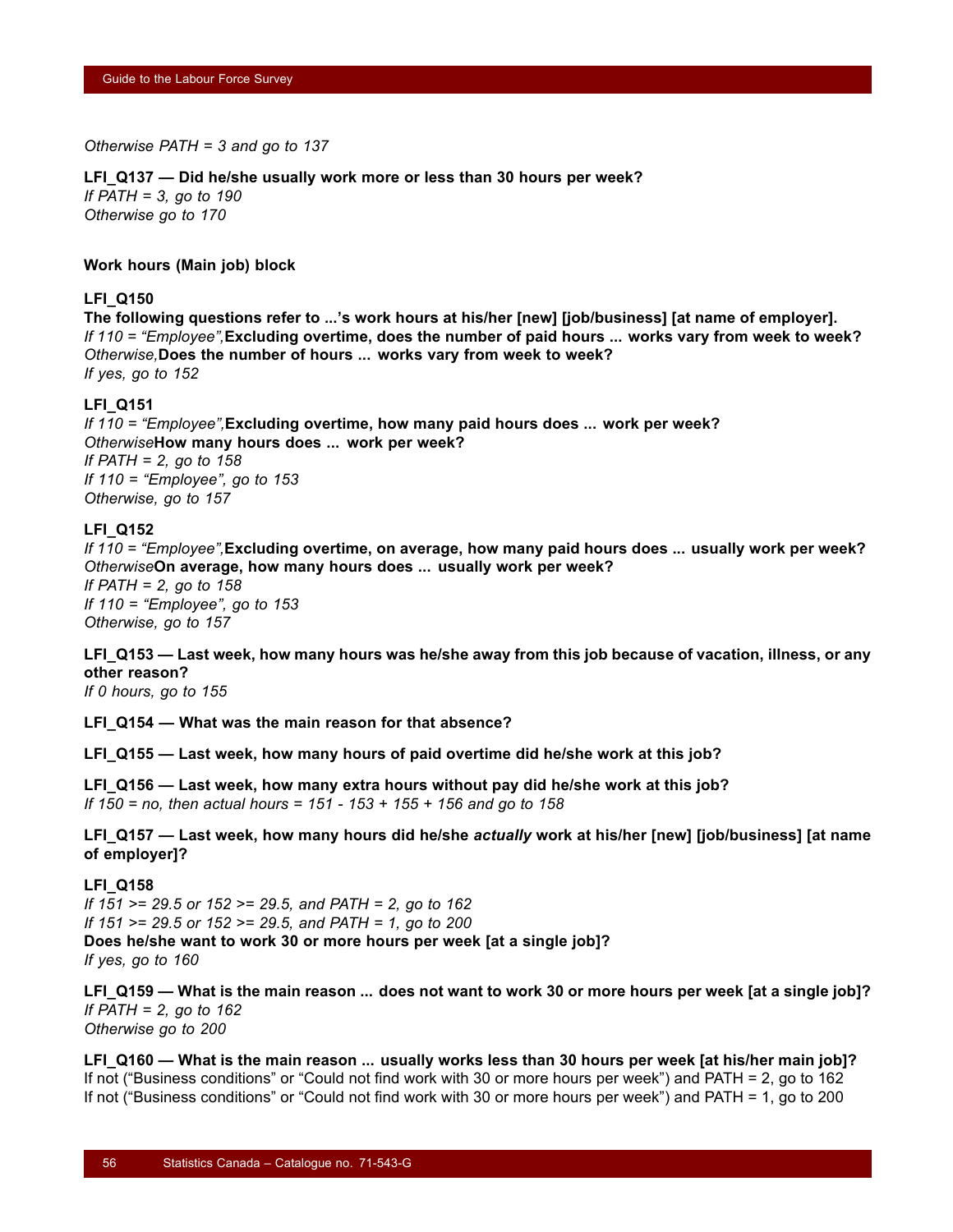**LFI\_Q161 — At any time in the 4 weeks ending last Saturday, [date of last day of reference week], did he/she look for full-time work?**

*If PATH = 2, go to 162 Otherwise go to 200*

#### **Absence block**

**LFI\_Q162 — As of last week, how many weeks had ... been continuously absent from work?** *If (110 is "Employee") or (110 is "Self-employed" and 111 is yes), go to 163 Otherwise go to 200*

**LFI\_Q163 — Is he/she getting any wages or salary from his/her [employer/business] for any time off last week?**

*Go to 200*

**Job search - Future start block**

#### **LFI\_Q170**

If PATH =  $7$ , go to 500 **In the 4 weeks ending last Saturday, [date of last day of reference week], did ... do anything to find work?** *If no and age >= 65, then PATH = 6 and go to 500 If no and age <= 64, go to 174 If yes, then PATH = 4 and go to 171*

**LFI\_Q171 — What did he/she do to find work in those 4 weeks? Did he/she do anything else to find work?**

**LFI\_Q172 — As of last week, how many weeks had he/she been looking for work? [since the date last worked]**

**LFI\_Q173 — What was his/her main activity before he/she started looking for work?** *Go to 177*

**LFI\_Q174 — Last week, did ... have a job to start at a definite date in the future?** *If no, then PATH = 6 and go to 176*

#### **LFI\_Q175 — Will he/she start that job before or after Sunday, [date of the first day after four weeks from the last day of reference week]?**

*If "Before the date above", then PATH = 5 and go to 190 If "On or after the date above", then PATH = 6 and go to 500*

**LFI\_Q176 — Did he/she want a job last week?** *If no, go to 500*

**LFI\_Q177 — Did he/she want a job with more or less than 30 hours per week?**

**LFI\_Q178** *If PATH = 4, go to 190* **What was the main reason he/she did not look for work last week?** *If "Believes no work available", go to 190 Otherwise go to 500*

#### **Availability block**

**LFI\_Q190 — Could he/she have worked last week [if he/she had been recalled/if a suitable job had been offered]?**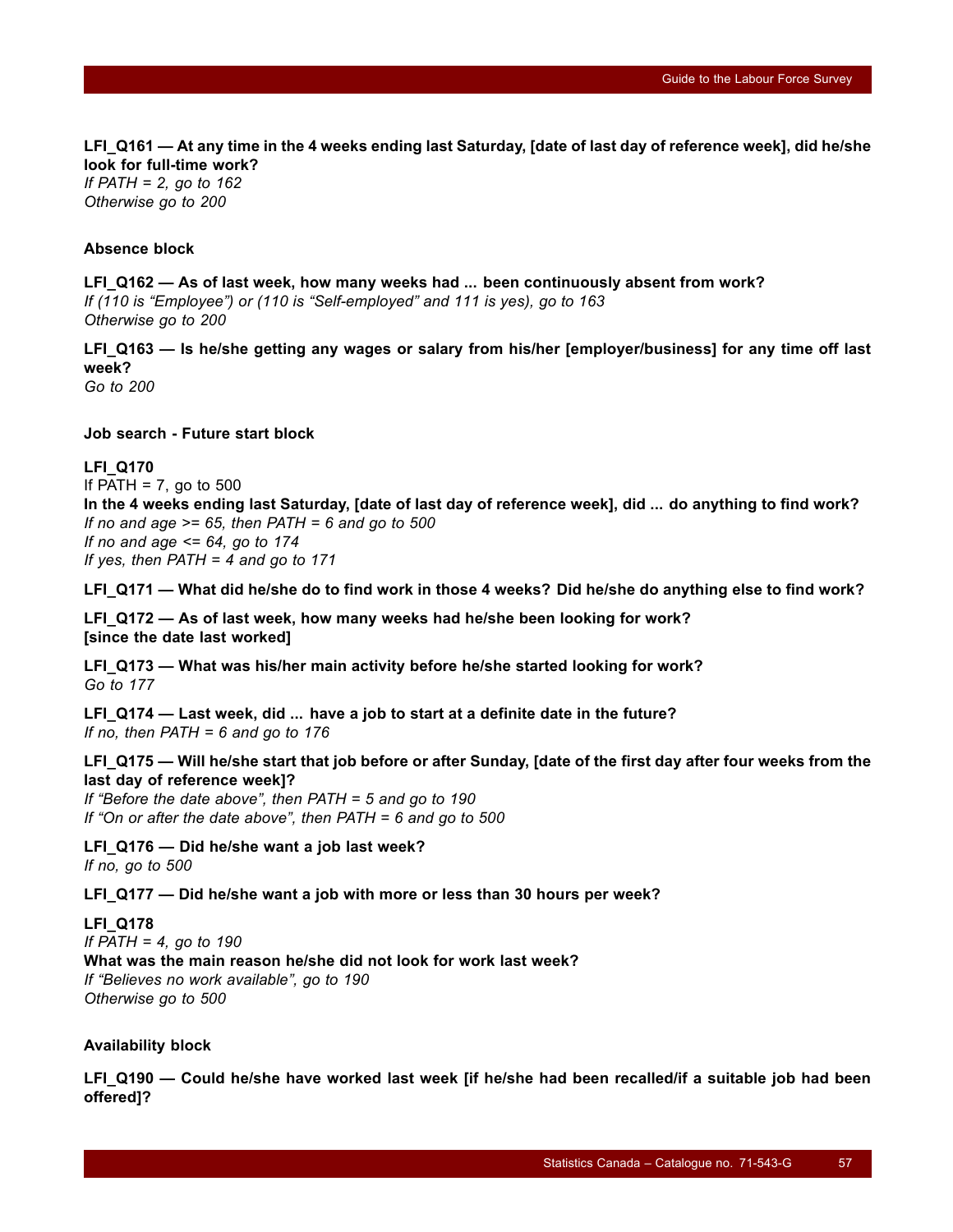*If yes, go to 400*

**LFI\_Q191 — What was the main reason ... was not available to work last week?** *Go to 400*

#### **Earnings block**

#### **LFI\_Q200**

*If 110 is not "Employee", go to 300 If subsequent interview and no change in 110, 114, 115, 116, 117, 118, go to 300* **Now I'd like to ask a few short questions about ...'s earnings from his/her [new] job [at name of employer]. Is he/she paid by the hour?**

**LFI\_Q201 — Does he/she usually receive tips or commissions?** *If 200 = no, go to 204*

**LFI\_Q202 — [Including tips and commissions,] what is his/her hourly rate of pay?** *Go to 220*

**LFI\_Q204 — What is the easiest way for you to tell us his/her wage or salary, [including tips and commissions,] before taxes and other deductions?**

**Would it be yearly, monthly, weekly, or on some other basis?**

*If "Yearly", go to 209 If "Monthly", go to 208 If "Semi-monthly", go to 207 If "Bi-weekly", go to 206 If "Weekly" or "Other", go to 205*

**LFI\_Q205 — [Including tips and commissions,] what is his/her weekly wage or salary, before taxes and other deductions?**

*Go to 220*

**LFI\_Q206 — [Including tips and commissions,] what is his/her bi-weekly wage or salary, before taxes and other deductions?**

*Go to 220*

**LFI\_Q207 — [Including tips and commissions,] what is his/her semi-monthly wage or salary, before taxes and other deductions?** *Go to 220*

**LFI\_Q208 — [Including tips and commissions,] what is his/her monthly wage or salary, before taxes and other deductions?** *Go to 220*

**LFI\_Q209 — [Including tips and commissions,] what is his/her yearly wage or salary, before taxes and other deductions?** *Go to 220*

**Union block**

**LFI\_Q220 — Is he/she a union member at his/her [new] job [at name of employer]?** *If yes, go to 240*

**LFI\_Q221 — Is he/she covered by a union contract or collective agreement?**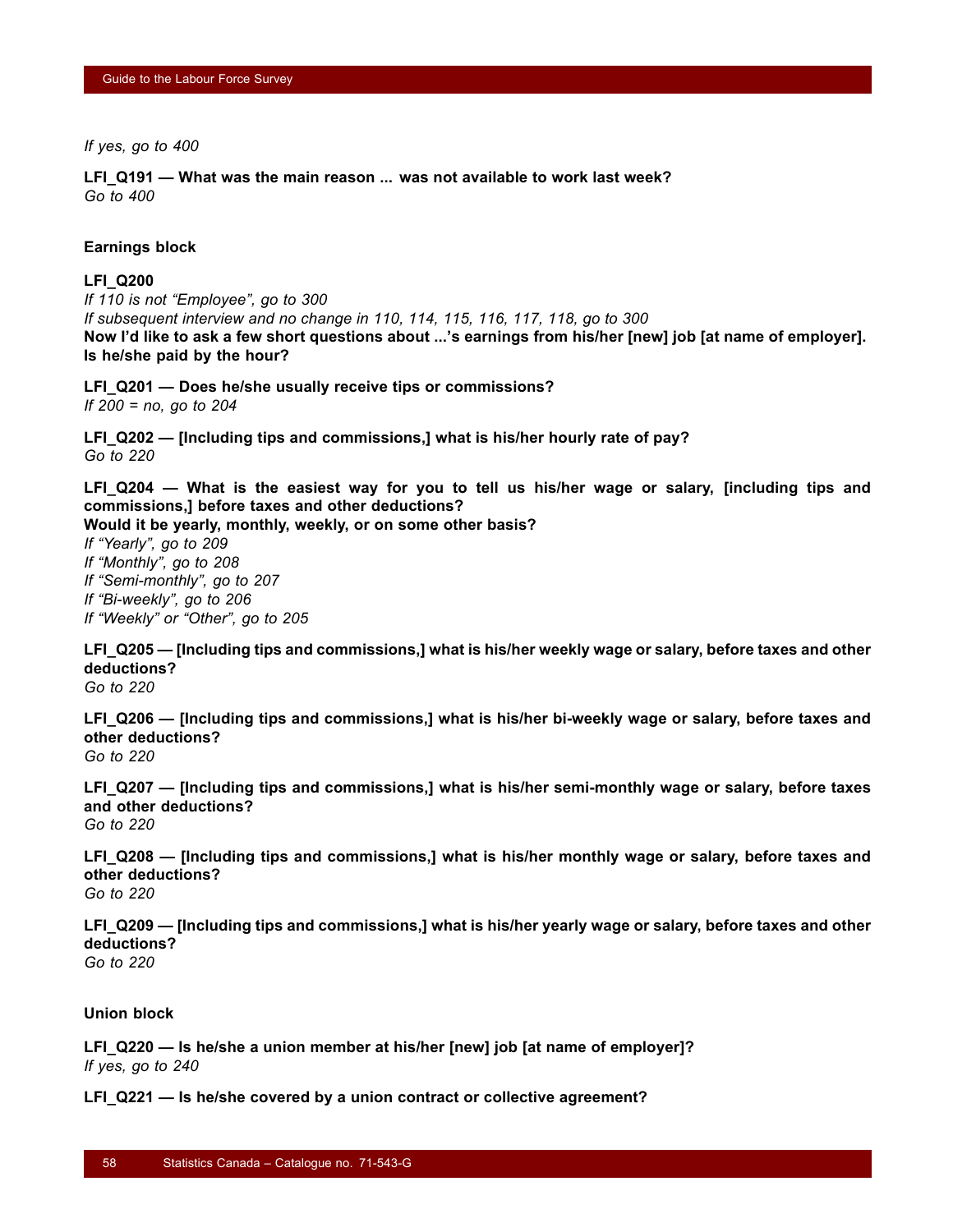#### **Permanence block**

**LFI\_Q240 — Is ...'s [new] job [at name of employer] permanent, or is there some way that it is not permanent? (e.g., seasonal, temporary, term or casual)** *If "Permanent", go to 260*

**LFI\_Q241 — In what way is his/her job not permanent?** *Go to 260*

#### **Firm size block**

**LFI\_Q260 — About how many persons are employed at the location where ... works for [name of employer]? Would it be: [Less than 20, 20 to 99, 100 to 500, or over 500]?** Read categories to respondent.

**LFI\_Q261 — Does [name of employer] operate at more than one location?** *If no, or 260 = "Over 500", go to 300*

**LFI\_Q262 — In total, about how many persons are employed at all locations? Would it be: [Less than 20, 20 to 99, 100 to 500, or over 500]?** Read categories to respondent *Go to 300*

**Class of worker – Hours at other job block**

#### **LFI\_Q300**

*If 102 = no, go to 400* **Now I have a couple of questions about ...'s [other/old] job or business. Was he/she an employee or self-employed?** *If not "Self-employed", go to 320*

**LFI\_Q301 — Did he/she have an incorporated business?**

**LFI\_Q302 — Did he/she have any employees?**

#### **LFI\_Q320**

*If 300 = "Employee",***Excluding overtime, how many paid hours [does/did] ...** *usually* **work per week at this job?**

*Otherwise,***How many hours [does/did] ...** *usually* **work per week at this [business/family business]?** *If PATH = 2, go to 400*

**LFI\_Q321 — Last week, how many hours did ...** *actually* **work at this [job/business/family business]?** *Go to 400*

#### **Temporary layoff job search block**

#### **LFI\_Q400**

*If PATH not 3, go to 500* **In the 4 weeks ending last Saturday, [date of last day of reference week], did ... look for a job with a different employer?** *Go to 500*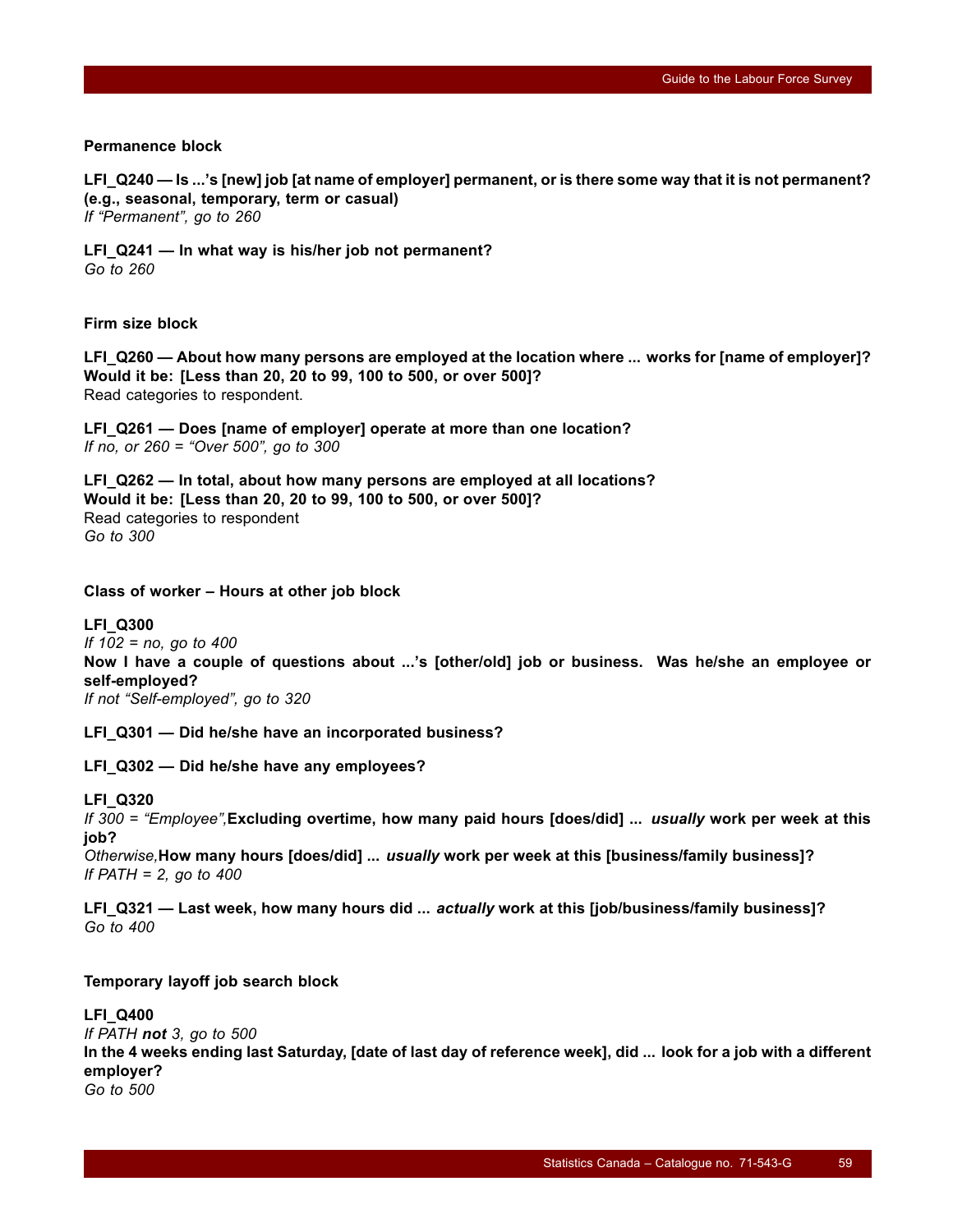#### **School attendance block**

#### **LFI\_Q500**

*If age >= 65, go to END* **Last week, was ... attending a school, college or university?** *If no, go to 520*

**LFI\_Q501 — Was he/she enrolled as a full-time or part-time student?**

**LFI\_Q502 — What kind of school was this?** *Go to 520*

#### **Returning students block**

#### **LFI\_Q520**

*If survey month not May through August, go to END Else if age not 15 to 24, go to END Else if subsequent interview and 520 in previous month was "no", go to END Else if subsequent interview and 520 in previous month was "yes", go to 521* **Was he/she a full-time student in March of this year?** *If no, go to END*

**LFI\_Q521 — Does he/she expect to be a full-time student this fall?**

## **Exit component**

**The following information is collected at the end of the LFS interview each month to gather information for future contacts and to thank respondents for their participation. In many cases, this information will be pre-filled for confirmation in subsequent interviews.**

#### **EI\_R01**

*If rotate-out (for example, last month for interview), go to TY\_R02* **Before we finish, I would like to ask you a few other questions.**

#### **FC\_R01**

**As part of the Labour Force Survey, we will contact your household next month during the week of***[date of first day of next month survey week].*

After this month, this dwelling has [*calculated number of remaining interviews*] LFS interview(s) left.

#### **HC\_Q01 — Who would be the best person to contact?**

#### **TEL\_Q01**

*If no telephone number exists, go to TEL\_Q02* **I would like to confirm your telephone number. Is it [telephone number]?** *If yes, go to PC\_Q01 If no, go to TEL\_Q02*

**TEL\_Q02 — What is your telephone number, including the area code?**

#### **PC\_Q01**

*If CATI interview, go to PTC\_Q01* **May we conduct the next interview by telephone?** *If yes, go to PTC\_Q01 If no, go to PV\_R01*

#### **PV\_R01**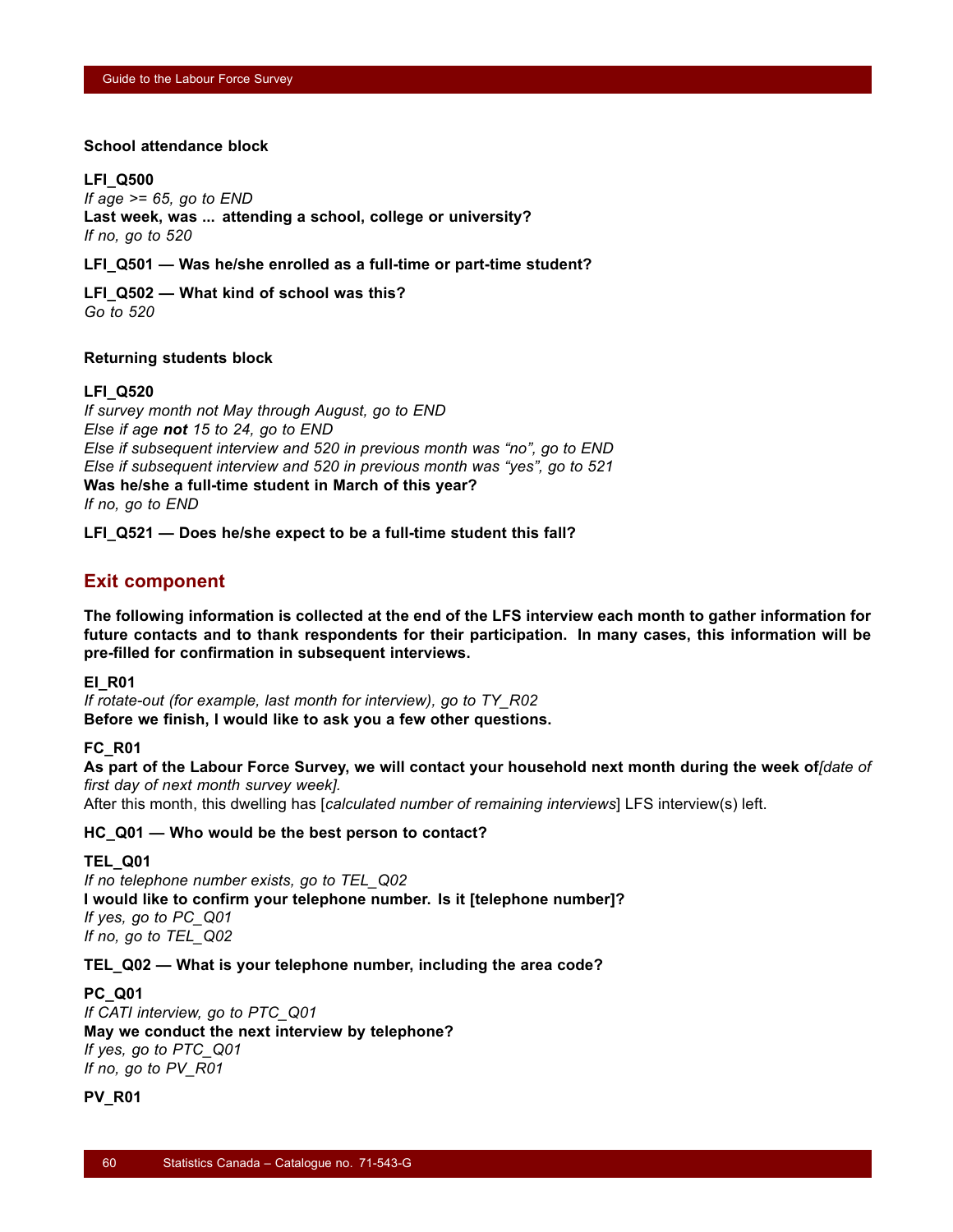**In this case we will make a personal visit next month during the week of** [date of first day of next month survey week]**.**

#### **PTC\_Q01**

*If preferred time to call information does not exist from the previous month, go to PTC\_Q02* **I would like to confirm the time of day you would prefer that we call. Is it** [*preferred time to call*]**?** *If yes, go to PTC\_N03 If no, go to PTC\_Q02*

## **PTC\_Q02 — What time of day would you prefer that we call? Would it be the morning, the afternoon, the evening, or ANY TIME?**

Mark all that apply.

#### **PTC\_N03**

Enter any other information about the preferred time to call.

#### **LQ\_Q01**

*If CATI interview, go to TY\_R01 If subsequent interview, go to TY\_R01*

If dwelling type is **not**"Single detached" and **not**"Double" and **not**"Row or terrace" and **not**"Duplex", go to TY\_R01 **Is there another set of living quarters within this structure?**

# *If yes, go to LQ\_N02*

*If no, go to TY\_R01*

#### **LQ\_N02**

Remember to verify the cluster list and add one or more multiples if necessary.

#### **TY\_R01**

**Thank you for your participation in the Labour Force Survey.** *Go to END*

#### **TY\_R02**

**Thank you for your participation in the Labour Force Survey. Although your six months in the Labour Force Survey are over, your household may be contacted by Statistics Canada some time in the future for another survey.**

## **List of codesets**

**Codes for Contact component**

#### **SR\_Q01**

- 1 Yes, speaking to respondent
- 2 Yes, respondent available
- 3 No, respondent not available
- 4 No, respondent no longer a household member
- 5 Wrong number

#### **AR\_Q01**

- 1 Yes, speaking to an adult member
- 2 Yes, an adult member is available
- 3 No, an adult member is not available

#### **SRA\_Q01 / ARA\_Q01**

1 Make hard appointment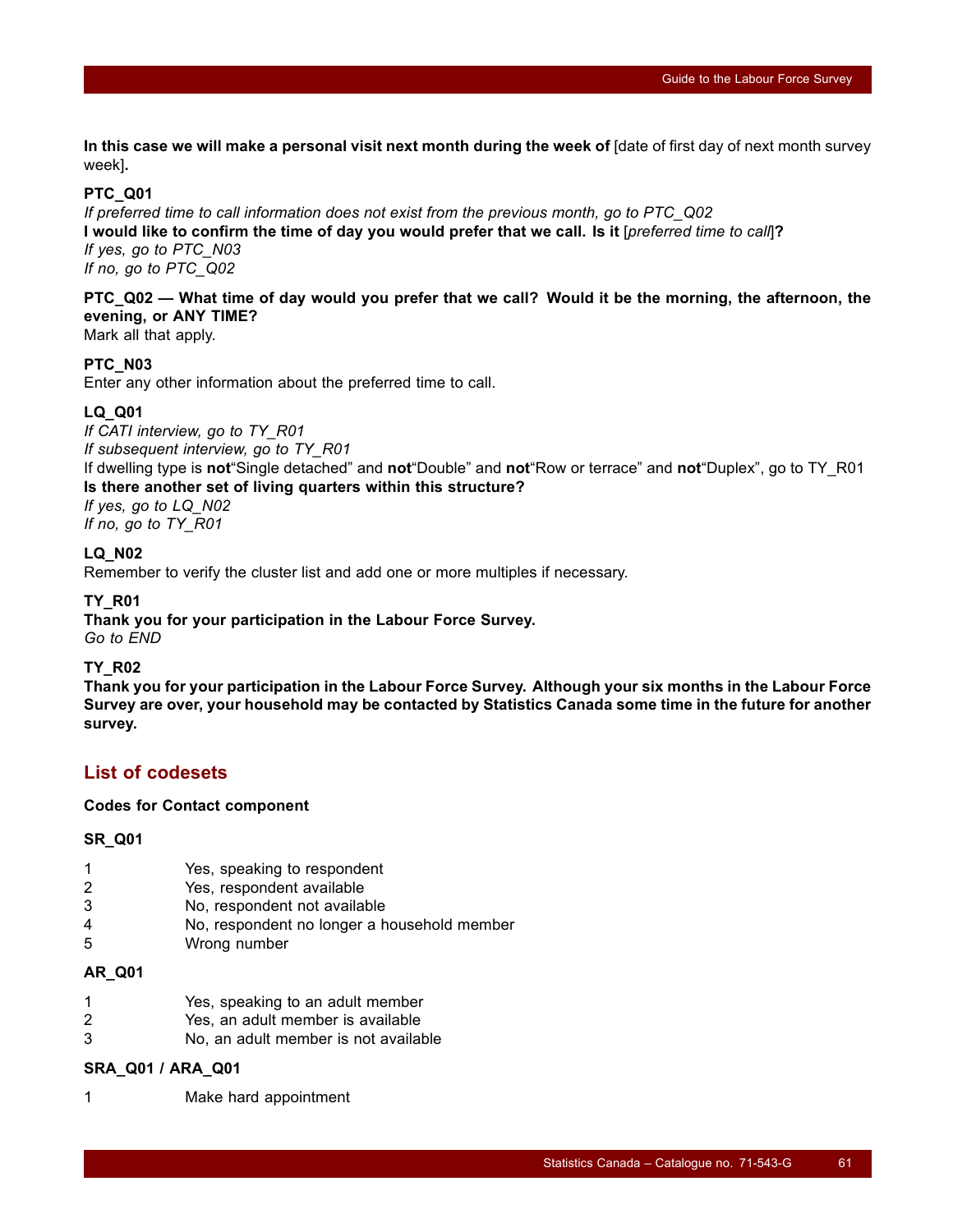- 2 Make soft appointment
- 3 Not available

#### **LP\_Q01**

| 1 | English |
|---|---------|
| 2 | French  |
| 3 | Other   |

#### **Codes for Household component**

#### **SD\_Q01**

| -1             | Yes                              |
|----------------|----------------------------------|
| $\overline{2}$ | N٥                               |
| 3              | No, respondent never lived there |

## **DW\_Q01 / DW\_N02**

- 01 Single detached
- 02 Double
- 03 Row or terrace
- 04 Duplex
- 05 Low rise apartment (fewer than 5 stories) or flat
- 06 High rise apartment (5 stories or more)
- 07 Institution
- 08 Hotel; rooming/lodging house; camp
- 09 Mobile home
- 10 Other Specify

#### **PV2\_Q01\_RES\_Q02**

- 1 No longer a member
- 2 Deceased

#### **Codes for Individual demographics**

#### **SEX\_Q01**

| -1 | Male   |
|----|--------|
| 2  | Female |

#### **MSNC\_Q01**

- 2 Living common-law
- 3 Widowed
- 4 Separated
- 5 Divorced
- 6 Single, never married

## **RR\_N01**

|  | Reference person |  |
|--|------------------|--|
|  |                  |  |

- 2 Spouse
- 3 Son or daughter (birth, adopted or step)
- 4 Grandchild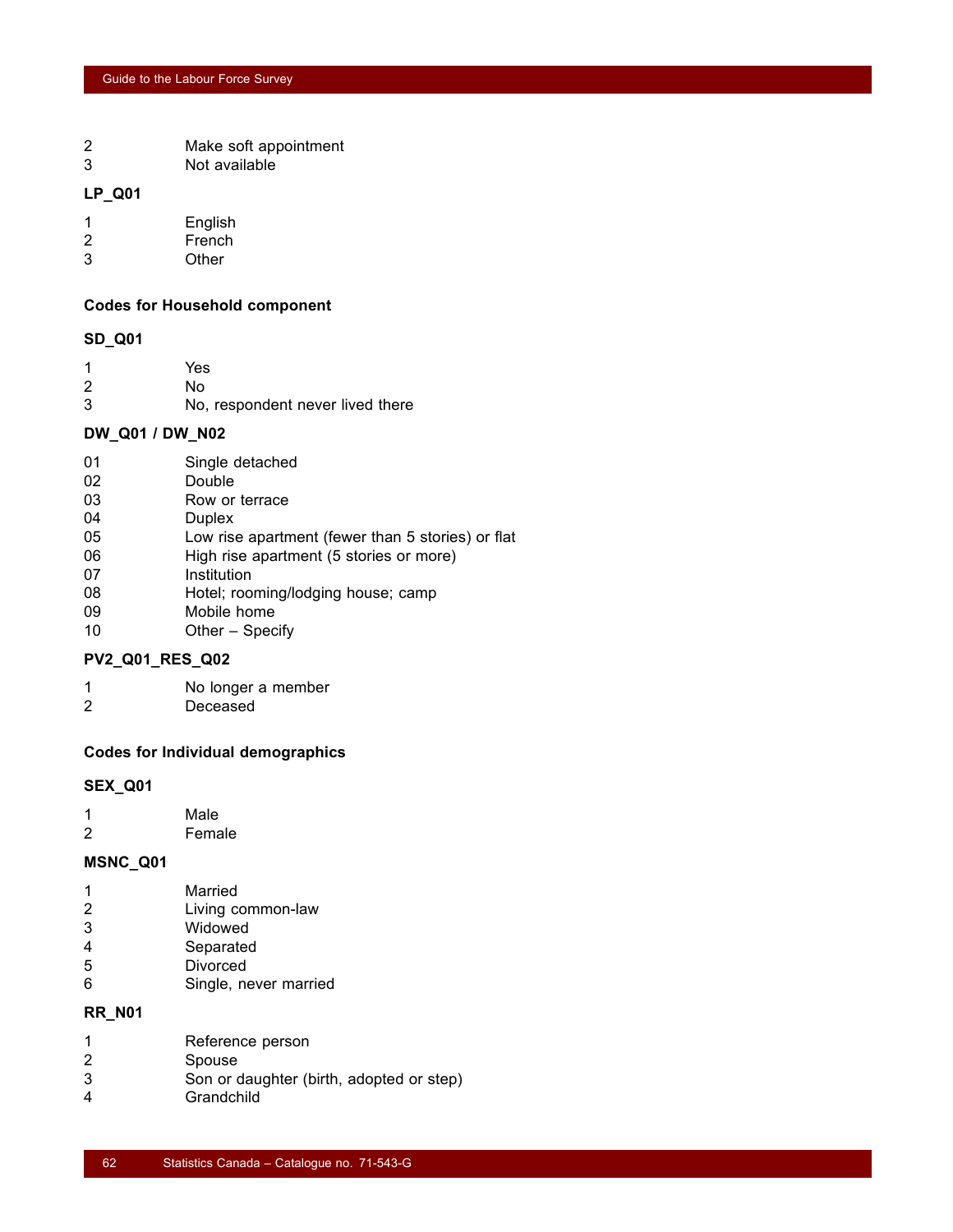- 5 Son-in-law or daughter-in-law
- 6 Foster child (less than 18 years of age)
- 7 Parent
- 8 Parent-in-law
- 9 Brother or sister
- 10 Other relative Specify

**IMM\_Q01 — Responses that do not correspond to one of the twelve countries explicitly listed are recorded as "Other –Search" and invoke a country search file containing a list of all current countries.**

- 01 Canada
- 02 United States
- 03 United Kingdom
- 04 Germany
- 05 Italy
- 06 Poland
- 07 Portugal 08 China (People's Republic of)
- 09 Hong Kong
- 10 India
- 11 Philippines
- 12 Vietnam
- 13 Other Search

#### **IMM\_Q02**

| 1 | Yes |
|---|-----|
| 2 | No  |

#### **ABO\_Q01**

| 1 | Yes |
|---|-----|
| 2 | No  |

#### **ABO\_Q02**

Mark all that apply.

| 1 | North American Indian |
|---|-----------------------|
| 2 | Métis                 |

3 Inuit (Eskimo)

#### **ED\_Q01**

- 1 Grade 8 or lower (Quebec: Secondary II or lower)
- 2 Grade 9 10 (Quebec: Secondary III or IV, Newfoundland and Labrador: 1st year of secondary)
- 3 Grade 11 13 (Quebec: Secondary V, Newfoundland and Labrador: 2nd to 4th year of secondary)

#### **ED\_Q04**

- 1 No postsecondary degree, certificate or diploma
- 2 Trade certificate or diploma from a vocational school or apprenticeship training
- 3 Non-university certificate or diploma from a community college, CEGEP, school of nursing, etc.
- 4 University certificate below bachelor's level
- 5 Bachelor's degree
- 6 University degree or certificate above bachelor's degree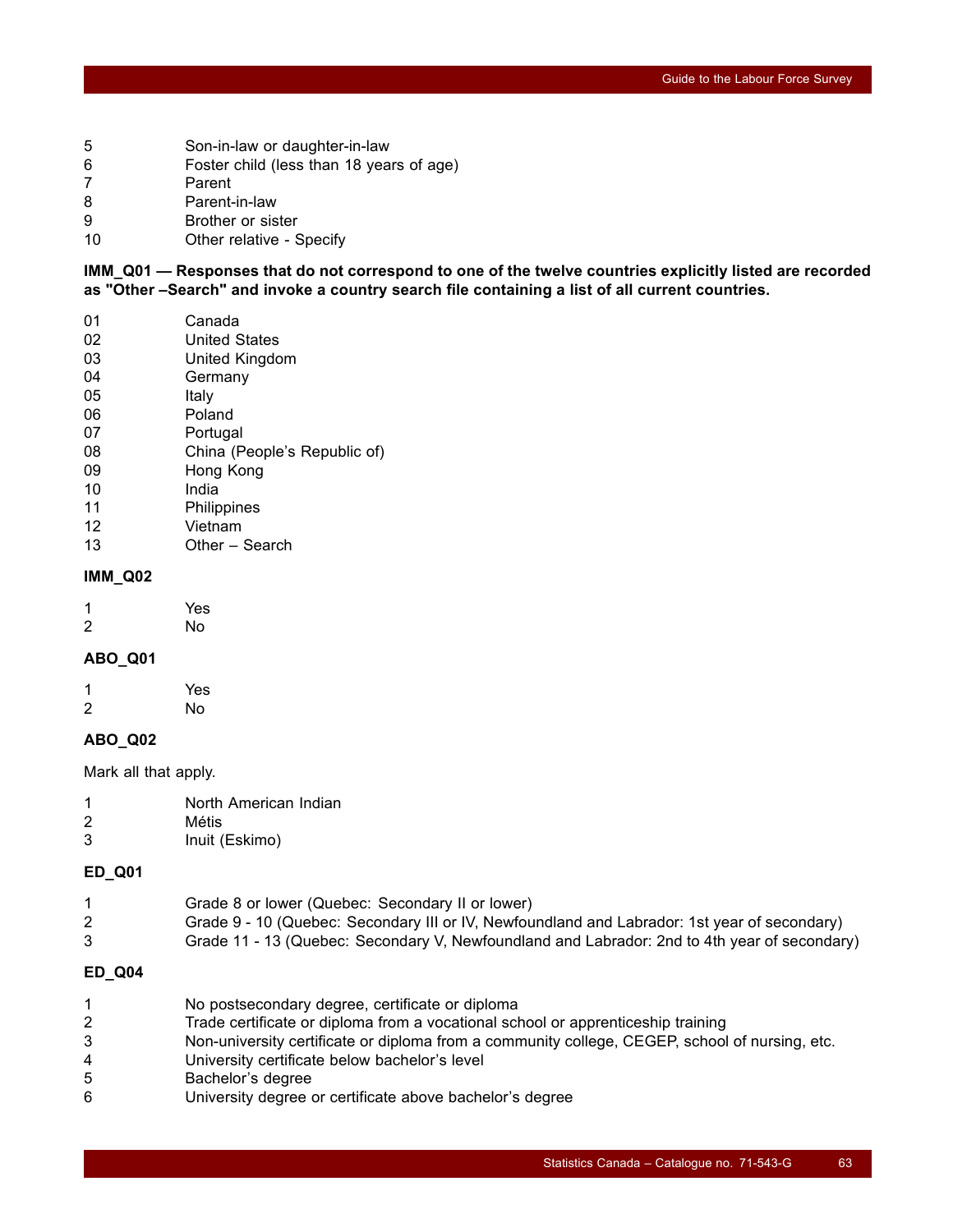**CHE\_Q01 — Responses that do not correspond to one of the twelve countries explicitly listed are recorded as "Other –Search" and invoke a country search file containing a list of all current countries.**

| 01 | Canada                       |
|----|------------------------------|
| 02 | <b>United States</b>         |
| 03 | United Kingdom               |
| 04 | Germany                      |
| 05 | Italy                        |
| 06 | Poland                       |
| 07 | Portugal                     |
| 08 | China (People's Republic of) |
| 09 | Hong Kong                    |
| 10 | India                        |
| 11 | Philippines                  |
| 12 | Vietnam                      |
|    |                              |

13 Other – Search

#### **Codes for Rent component**

#### **RM\_Q02**

|  |  | No more than 5 years old |  |
|--|--|--------------------------|--|
|  |  |                          |  |

- 2 More than 5 but no more than 10 years old
- 3 More than 10 but no more than 20 years old
- 4 More than 20 but no more than 40 years old
- 5 More than 40 years old

#### **RM\_Q04A**

- 1 Income-related/Government agencies
- 2 Employer
- 3 Owned by a relative
- 4 Other Specify

#### **RM\_Q08A**

- 1 Change in utilities, services, appliances, or furnishings
- 2 Change in parking facilities
- 3 New Lease
- 4 Other Specify

#### **RM\_Q10**

- 1 Closed garage or indoor parking
- 2 Outside parking with plug-in
- 3 Outside parking without plug-in

#### **RM\_Q15**

1 Heat - Electric 2 Heat - Natural Gas 3 Heat - Other Specify 4 Electricity 5 Cablevision 6 Refrigerator 7 Range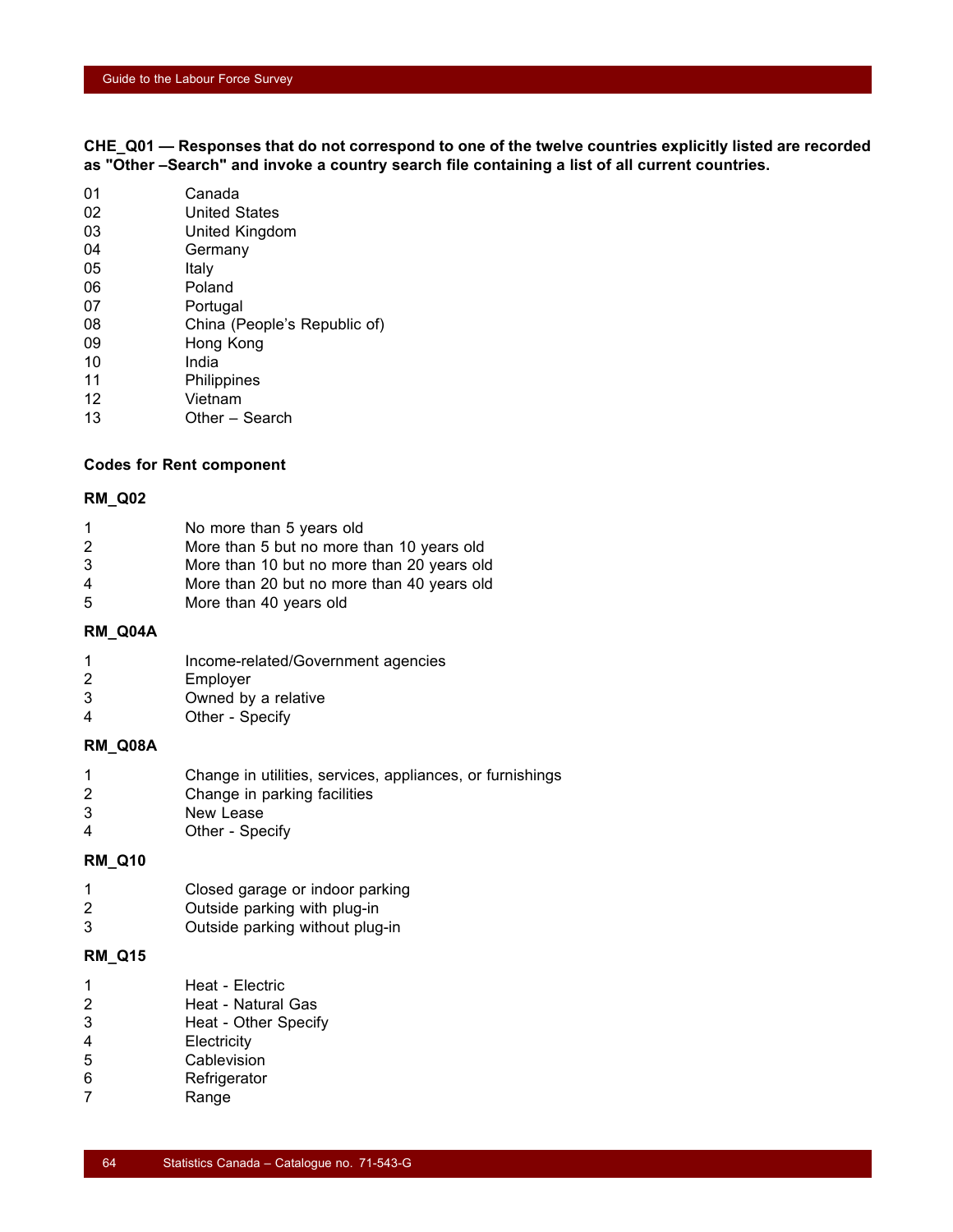- 8 Washer
- 9 Dryer
- 10 Other major appliance Specify
- 11 Furniture
- 12 None of the above

#### **Codes for Labour force information**

#### **LFI\_Q100**

1 Yes 2 No 3 Permanently unable to work

#### **LFI\_Q110 / LFI\_Q300**

| Employee      |
|---------------|
| Self-employed |

3 Working in a family business without pay

### **LFI\_Q130**

| 01 |  | Own illness or disability |
|----|--|---------------------------|
|----|--|---------------------------|

- 02 Caring for own children
- 03 Caring for elder relative (60 years of age or older)
- 04 Maternity or parental leave
- 05 Other personal or family responsibilities
- 06 Vacation
- 07 Labour dispute (strike or lockout) (Employees only)
- 08 Temporary layoff due to business conditions (Employees only)
- 09 Seasonal layoff (Employees only)
- 10 Casual job, no work available (Employees only)
- 11 Work schedule (e.g., shift work) (Employees only)
- 12 Self-employed, no work available (Self-employed only)
- 13 Seasonal business (excluding employees)
- 14 Other Specify

#### **LFI\_Q131**

- 01 Own illness or disability
- 02 Caring for own children
- 03 Caring for elder relative (60 years of age or older)
- 04 Pregnancy (Females only)
- 05 Other personal or family responsibilities
- 06 **Going to school**
- 07 Lost job, laid off or job ended (Employees only)
- 08 Business sold or closed down (excluding employees)
- 09 Changed residence
- 10 Dissatisfied with job
- 11 Retired
- 12 Other Specify

#### **LFI\_Q132**

1 End of seasonal job 2 End of temporary, term or contract job (non-seasonal)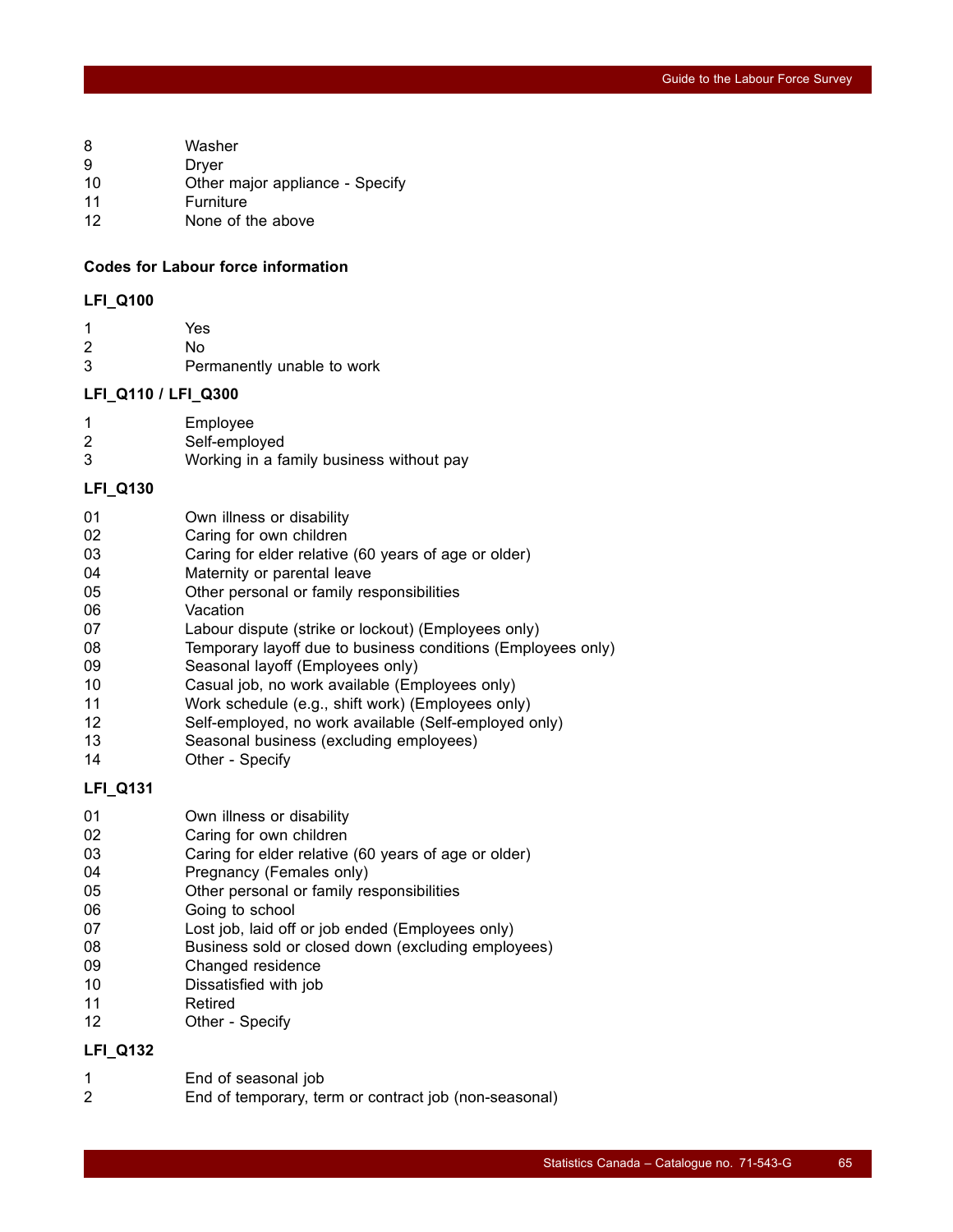- 3 Casual job
- 4 Company moved
- 5 Company went out of business
- 6 Business conditions (e.g., not enough work, drop in orders or retooling)
- 7 Dismissal by employer (e.g., fired)
- 8 Other Specify

#### **LFI\_Q133 / LFI\_Q521**

- 1 Yes 2 No
- 3 Not sure

#### **LFI\_Q137 / LFI\_Q177**

- 1 30 or more hours per week
- 2 Less than 30 hours per week

#### **LFI\_Q154**

- 01 Own illness or disability
- 02 Caring for own children
- 03 Caring for elder relative (60 years of age or older)
- 04 Maternity or parental leave
- 05 Other personal or family responsibilities
- 06 Vacation
- 07 Labour dispute (strike or lockout)
- 08 Temporary layoff due to business conditions
- 09 Holiday (legal or religious)
- 10 Weather
- 11 Job started or ended during week
- 12 Working short-time (e.g., due to material shortages, plant maintenance or repair, etc.)
- 13 Other Specify

#### **LFI\_Q159**

- 1 Own illness or disability
- 2 Caring for own children
- 3 Caring for elder relative (60 years of age or older)
- 4 Other personal or family responsibilities
- 5 Going to school
- 6 Personal preference
- 7 Other Specify

#### **LFI\_Q160**

- 1 Own illness or disability
- 2 Caring for own children
- 3 Caring for elder relative (60 years of age or older)
- 4 Other personal or family responsibilities
- 5 Going to school
- 6 Business conditions
- 7 Could not find work with 30 or more hours per week
- 8 Other Specify

#### **LFI\_Q171**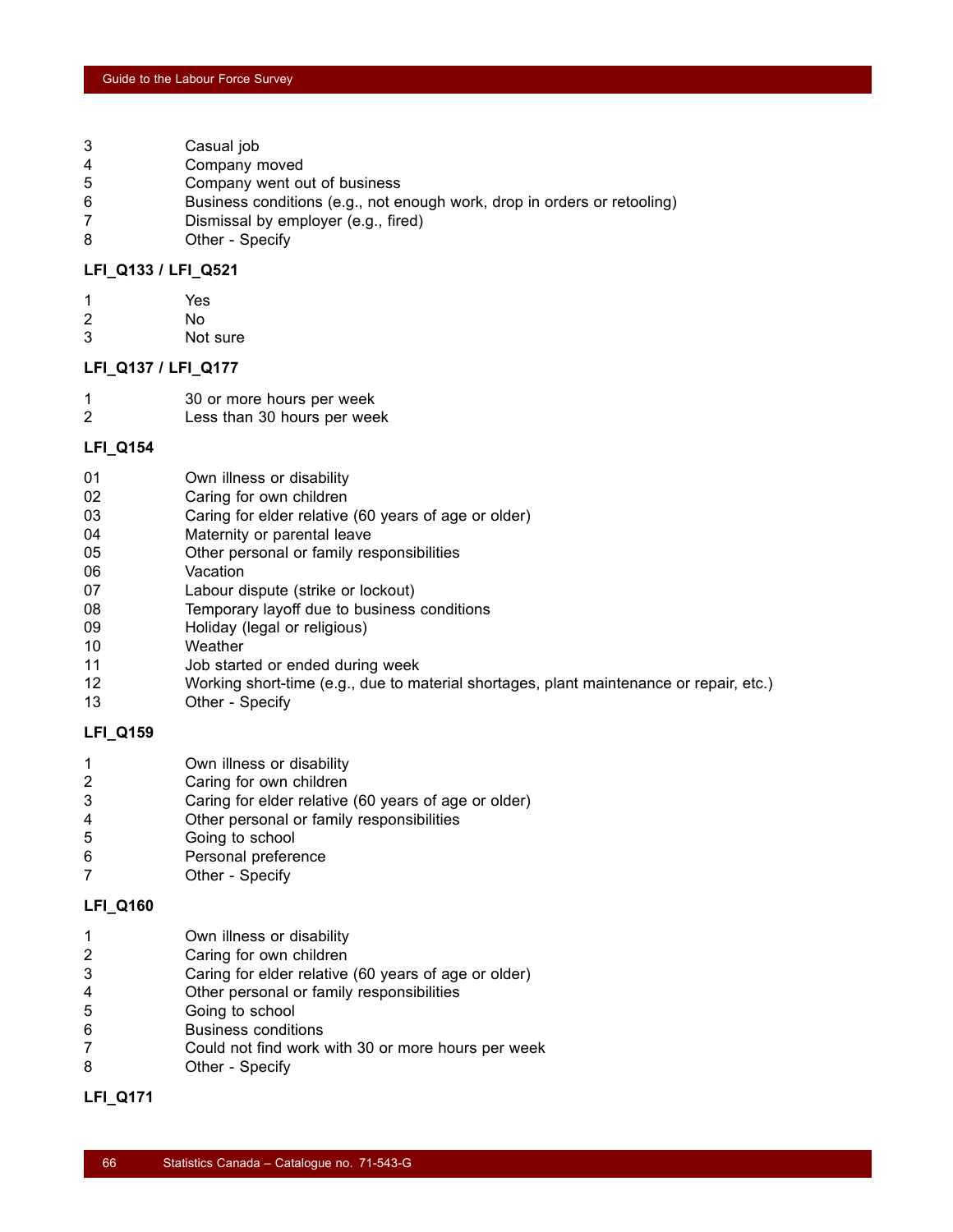- 1 Public employment agency
- 2 Private employment agency
- 3 Union
- 4 Employers directly
- 5 Friends or relatives
- 6 Placed or answered ads
- 7 Looked at job ads
- 8 Other Specify

## **LFI\_Q173**

| -1 | Working         |
|----|-----------------|
| 2  | Managing a home |
| 3  | Going to school |
| 4  | Other - Specify |

#### **LFI\_Q175**

| -1 | Before the date above      |
|----|----------------------------|
| 2  | On or after the date above |

#### **LFI\_Q178**

|  |  |  |  | Own illness or disability |
|--|--|--|--|---------------------------|
|--|--|--|--|---------------------------|

- 2 Caring for own children
- 3 Caring for elder relative (60 years of age or older)
- 4 Other personal or family responsibilities
- 5 Going to school
- 6 Waiting for recall (to former employer)
- 7 Waiting for replies from employers
- 8 Believes no work available (in area, or suited to skills)
- 9 No reason given
- 10 Other Specify

#### **LFI\_Q191**

- 1 Own illness or disability
- 2 Caring for own children
- 3 Caring for elder relative (60 years of age or older)
- 4 Other personal or family responsibilities
- 5 Going to school
- 6 Vacation
- 7 Already has a job
- 8 Other Specify

## **LFI\_Q204**

- 1 Yearly
- 2 Monthly
- 3 Semi-monthly
- 4 Bi-weekly 5 Weekly
- 6 Other Specify

## **LFI\_Q241**

1 Seasonal job